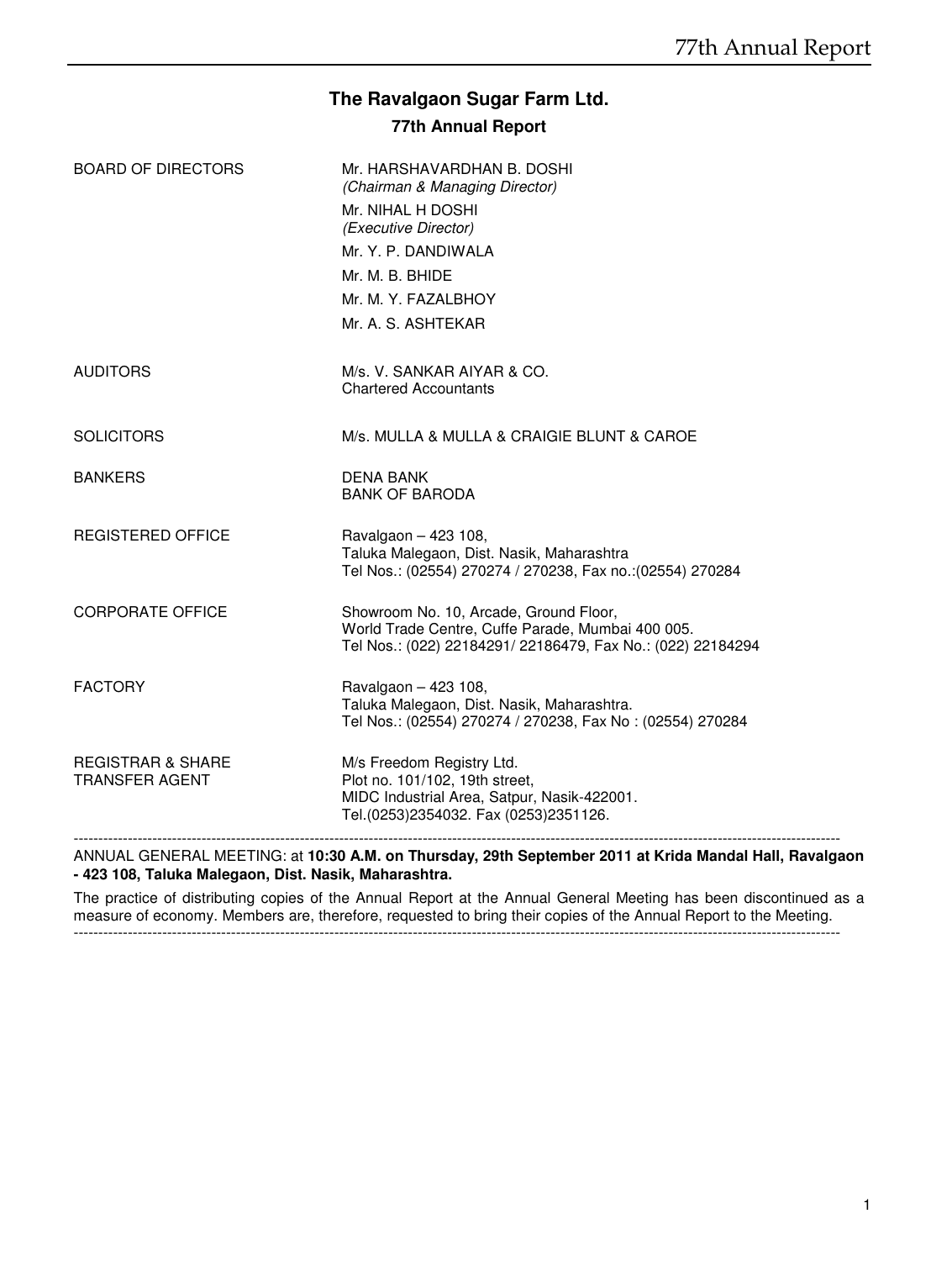# **NOTICE**

NOTICE is hereby given that the **77th** Annual General Meeting of the Company will be held as scheduled below,

DATE : Thursday, 29th September 2011 TIME: 10:30 A.M.<br>PLACE : Krida Mandal Hall. Ravalgaon – 423 108. Krida Mandal Hall, Ravalgaon - 423 108, Taluka Malegaon, Dist. Nasik, Maharashtra.

To transact the following business :

# **ORDINARY BUSINESS:**

- 1 To consider and adopt the Audited Balance Sheet as at 31st March 2011 and Profit and Loss Account for the year ended 31st March 2011 alongwith the reports of the Auditors and the Board of Directors.
- 2 To declare dividend on equity shares of the company.
- 3 To appoint a Director in place of Mr. Y.P.Dandiwala who retires by rotation and, being eligible, offers himself for reappointment.
- 4 To appoint Auditors and to fix their remuneration and in this regard to consider and if thought fit, to pass, with or without modification(s), the following resolution as an Ordinary resolution.

# **Ordinary Resolution**

"RESOLVED THAT M/s V Sankar Aiyar and Co, Chartered Accountants, (Regn. No. 109208W), be and are hereby appointed as Auditors of the company, to hold office from the conclusion of this Annual General Meeting until the conclusion of the next Annual General Meeting of the company on such remuneration as shall be fixed by the Board of Directors of the company"

By Order of the Board,

#### **HARSHAVARDHAN B. DOSHI** Chairman & Managing Director

Dated : 25th July 2011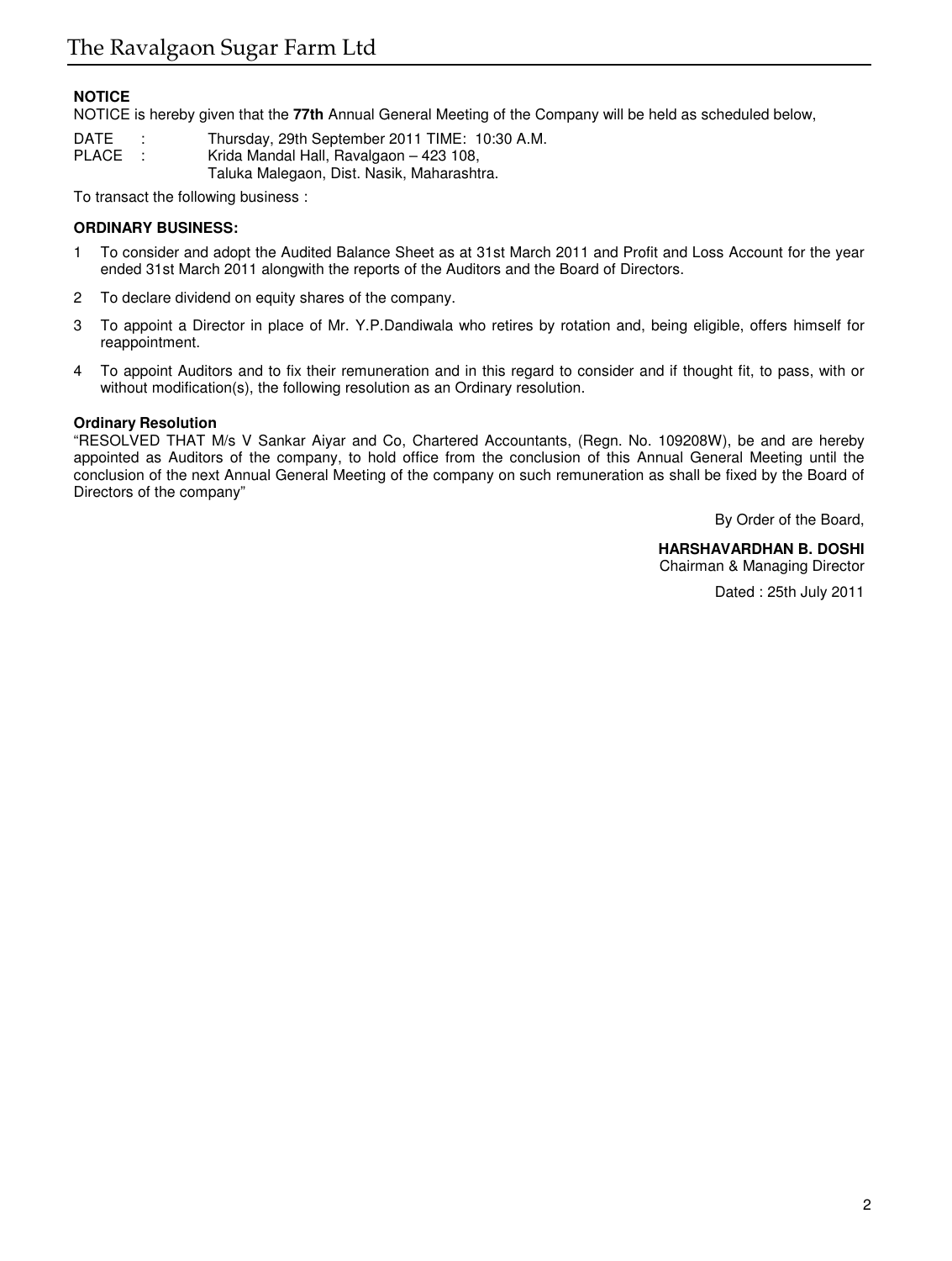# **NOTES:**

- 1 A MEMBER ENTITLED TO ATTEND AND VOTE AT THE MEETING IS ENTITLED TO APPOINT A PROXY TO ATTEND AND VOTE INSTEAD OF HIMSELF AND SUCH PROXY NEED NOT BE A MEMBER OF THE COMPANY. PROXIES IN ORDER TO BE EFFECTIVE MUST BE RECEIVED BY THE COMPANY AT ITS REGISTERED OFFICE NOT LESS THAN 48 HOURS BEFORE THE MEETING.
- 2 The Register of Members and Share Transfer Books of the Company will remain closed from Wednesday, 21st September 2011 to Thursday, 29th September 2011 (both days inclusive).
- 3 Members holding shares in physical form are requested to notify immediately details of any change/ correction in their address, bank particulars etc. to the Company's Registrars and Share Transfer Agents. Members holding shares in demat account (electronic form) may notify any change to the Depository Participant.
- 4 i) The dividend for the financial years ended 30th September, 1997, 30th September, 1998, 30th September, 1999, 30th September, 2000, 30th September, 2001, 30th September 2002 and 30th September 2003 which remained unclaimed for 7 years from the date of declaration have been transferred to the Investor Education and Protection Fund established by the Central Government pursuant to Section 205C of the Companies Act, 1956.
	- iii) Shareholders are requested to note that no claim shall lie against the Company or the said Investor Education and Protection Fund after the transfer of unclaimed dividend to the fund.
- 5 The shares of the Company are under compulsory demat list of SEBI and therefore trading in equity shares can be done only in demat form. In case you have not demated your shares, you may do so by opening an account with any Depository Participant and completing the dematerialisation procedure.
- 6 Details of Directors seeking Re-appointment at the forthcoming Annual General Meeting in pursuance of Clause 49 of the Listing Agreement.

|   | <b>Name of Director</b>                                          | Mr. Y. P. Dandiwala                         |
|---|------------------------------------------------------------------|---------------------------------------------|
| 2 | Date of Birth                                                    | 10th November 1950                          |
| 3 | Experience in Specific Functional<br>area and Position held      | Vast experience in the<br>profession of law |
| 4 | Qualification                                                    | B.Sc., L.L.B., Solicitors' degree           |
| 5 | Directorship in other Companies<br>(Excluding foreign Companies) | Yes                                         |
| 6 | Shareholding                                                     | Nil                                         |

On behalf of the Board of Directors

#### **HARSHAVARDHAN B. DOSHI**

Chairman and Managing Director

Registered Office: Ravalgaon – 423 108, Taluka Malegaon, Dist. Nasik, Maharashtra,

Dated : 25th July 2011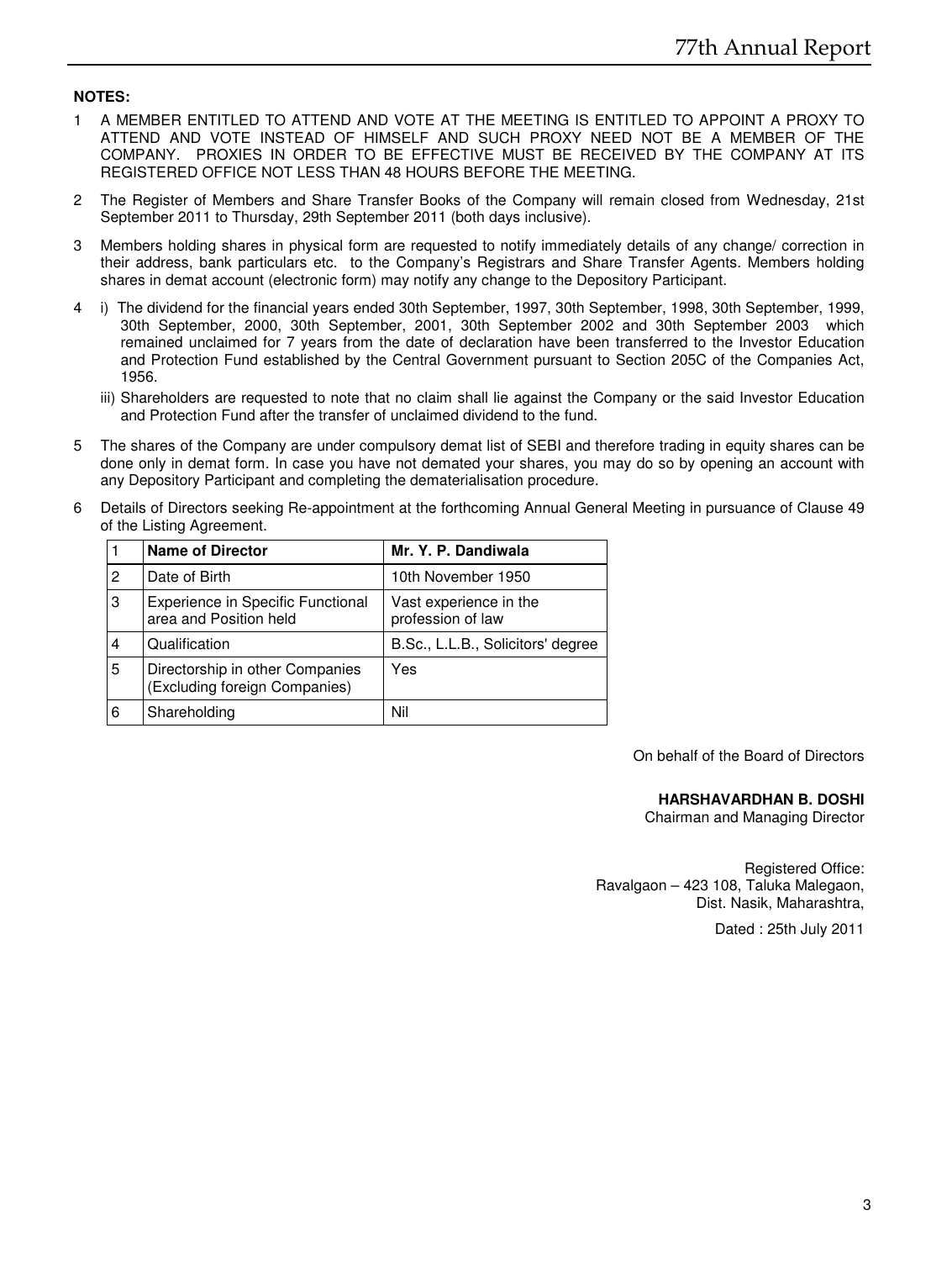# **DIRECTORS' REPORT**

# To, The Members of **THE RAVALGAON SUGAR FARM LTD.**

Your Directors present the **77th** Annual Report together with the Audited Accounts of the Company for the financial year ended 31st March 2011

| <b>FINANCIAL RESULTS:</b>                            | Year Ended<br>31st March 2011<br>(Rs. in Lacs) | Year Ended<br>31st March 2010<br>(Rs. in Lacs) |
|------------------------------------------------------|------------------------------------------------|------------------------------------------------|
| Net Profit /(Loss) after providing for               | 3.33                                           | 614.74                                         |
| i) Depreciation                                      | 225.56                                         | 225.16                                         |
| Ii) Prior Period Items                               | 0.23                                           | 0.53                                           |
| Iii) Provision for Taxation (including Deferred Tax) | 8.14                                           | 269.28                                         |
| Add: Surplus brought forward                         | 1156.78                                        | 663.51                                         |
| Amount available for appropriation                   | 1160.11                                        | 1278.25                                        |
| Appropriations:                                      |                                                |                                                |
| <b>Proposed Dividend</b>                             | 51.00                                          | 51.00                                          |
| Tax on Proposed Dividend                             | 8.27                                           | 8.47                                           |
| <b>Transfer to General Reserve</b>                   | 1.00                                           | 62.00                                          |
| <b>Balance carried to Balance Sheet</b>              | 1099.84                                        | 1156.78                                        |

# **DIVIDEND:**

Your Directors have recommeded Dividend of 150% (Rs. 75/- per equity share on 68,000 equity shares of Rs 50/ each) for the year ended 31st March 2011. The dividend, if declared at AGM, will be paid to those shareholders whose names appear in the Register of Members of the Company on 29th September 2011 or on the Register of Beneficial Owners maintained by the Depositories as per the details furnished by National Securities Depository Ltd. and Central Depository Services (India) Ltd. for the purpose of payment of dividend.

# **OPERATIONS:**

# **SUGAR :**

The following table gives the comparative figures of sugarcane crushed, sugar bags produced and the rate of recovery for the financial year under review and previous financial year.

|                         | <b>Current</b><br>Year | <b>Previous</b><br>Year |
|-------------------------|------------------------|-------------------------|
| Sugarcane crushed in MT | 149938                 | 28416                   |
| Sugar MTs               | 15557                  | 2425                    |
| Recovery                | 10.47%                 | 8.53%                   |

Late monsoon reduced the availability of sugarcane for the season 2010-11. This resulted in low area under Sugar cane plus low yields per acre.

# **CANDY SUGAR:**

The unhealthy competition from unorganized sector poses problems for candy sugar business. The company is taking steps to use the candy plant for production of high-grade sugar. Production of Candy sugar and Bura was Nil during the financial year.

# **CONFECTIONERY:**

Production of confectionery was 2569 MT during the financial year under review as compared to 3219. MT during the previous year. The Company concentrated on brands such as Pan Pasand, Mango Mood, Coffee Break, etc.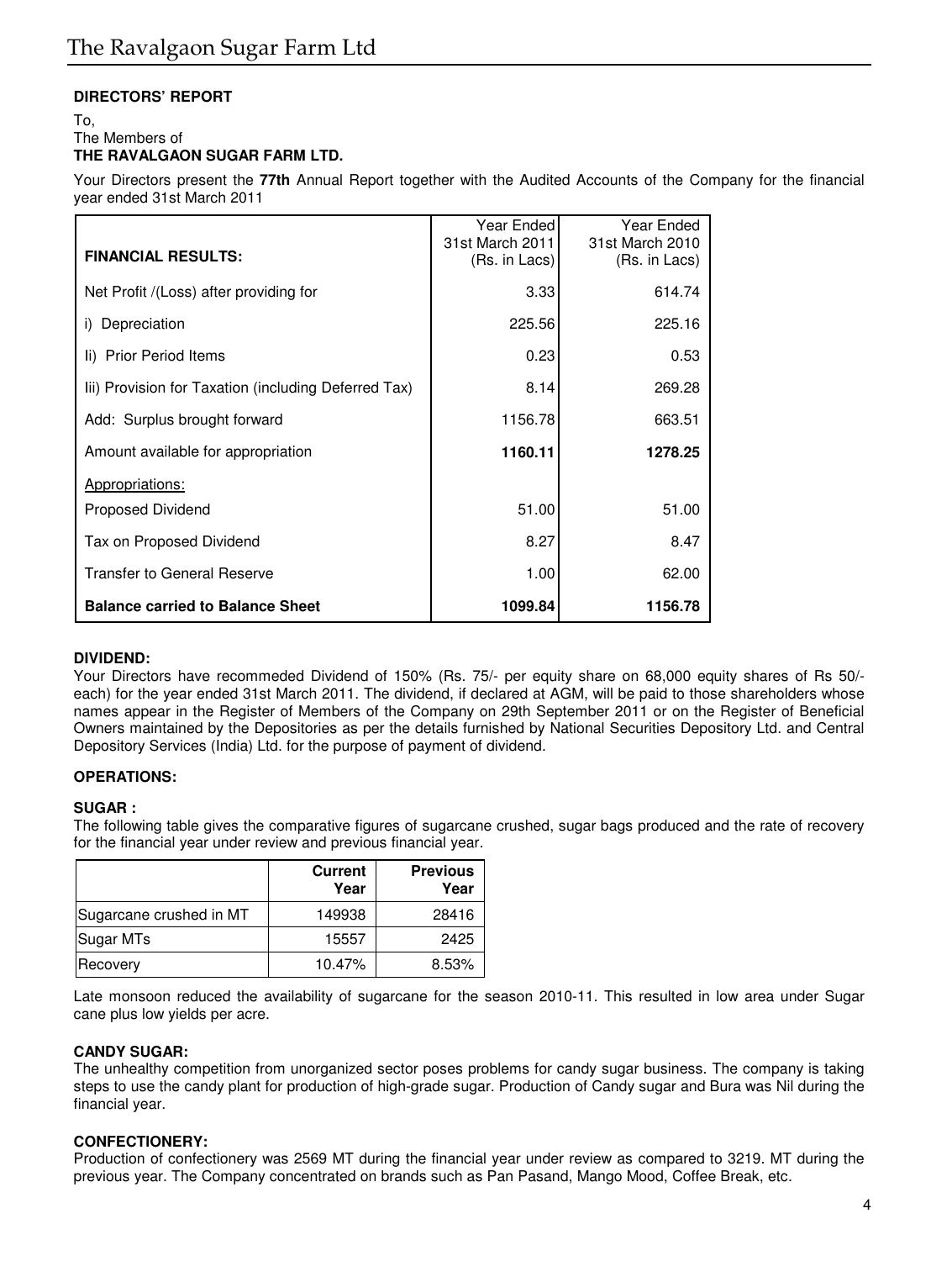# **POLLUTION, ENVIRONMENT AND SAFETY:**

Various equipments are installed as an anti-pollution measure for the protection of environment at your factory. The norms prescribed by the Government are also adhered to. Necessary industrial safety measures have also been taken at your factory, which has resulted in better protection of workers and no major accident has taken place in the factory.

# **FIXED DEPOSITS:**

The total amount of Fixed Deposits as at 31st March 2011 was Rs 530.17 Lacs. There are no overdue deposits except unclaimed deposits amounting to Rs.10.80 Lacs as on 31st March 2011 out of which, deposits amounting to Rs. 2.90 Lacs have since been repaid / renewed..

# **DIRECTORS' RESPONSIBILITY STATEMENT:**

Pursuant to Section 217 (2AA) of the Companies Act, 1956, the Directors confirm that,

- a) In the preparation of the Annual Accounts, the applicable Accounting Standards have been followed with explanatory notes relating to material departures.
- b) Appropriate accounting policies have been selected and applied consistently and judgements and estimates that are made are reasonable and prudent so as to give true and fair view of the state of affairs of the Company at the end of the financial year and of the profit and loss account of the Company for that period.
- c) Proper and sufficient care has been taken for maintaining adequate accounting records in accordance with the provisions of the Companies Act, 1956 for safeguarding the assets of the Company and for preventing and detecting fraud and other irregularities.
- d) The Annual Accounts have been prepared on a going concern basis.

#### **CORPORATE GOVERNANCE AND MANAGEMENT DISCUSSION & ANALYSIS:**

Pursuant to clause 49 of the Listing Agreement with the Stock Exchange, a "Management Discussion and Analysis" and a report on "Corporate Governance" are given as Annexure `A' and `B' respectively to the report. A certificate from the Statutory Auditors of the Company regarding compliances of conditions of Corporate Governance is also annexed thereto.

# **SECRETARIAL COMPLIANCE CERTIFICATE:**

A Secretarial Compliance Certificate pursuant to Section 383A of the Companies Act, 1956 is annexed herewith as Annexure "C".

# **AUDITORS' REPORT:**

Auditors in their report have made observations in respect of non-provision for the present value of accrued gratuity liability and non-provision of Excise Duty on closing stock of finished goods. Suitable explanations have been provided by way of notes 10 and 7 respectively in Schedule N (B) forming part of the Accounts. These notes should be considered as explanation by Directors as part of their report.

#### **PARTICULARS REGARDING EMPLOYEES:**

The information required under Section 217 (2A) of the Companies Act, 1956 read with the Companies (Particulars of Employees) Rules 1975, as amended, forms part of this Report. However, as per the provisions of Section 219(1) (b) (iv) of the Companies Act, 1956, the Report and Accounts are being circulated to all the shareholders excluding the aforesaid information. Shareholders, interested in obtaining this information, may write to the Company at it's Registered Office.

# **CONSERVATION OF ENERGY, TECHNOLOGY ABSORPTION AND FOREIGN EXCHANGE EARNINGS AND OUTGO:**

Statement giving particulars regarding Conservation of Energy, Technology Absorption and Foreign Exchange Earnings and outgo as required under Companies (Disclosure of Particulars in Report of Board of Directors) Rules, 1988 is annexed to and forms part of this Report, as per Annexure -`D'.

# **DIRECTORS:**

Mr. Y.P. Dandiwala, director retires by rotation under Article 152 of Articles of Association and being eligible offers himself for re-appointment.

# **AUDITORS:**

You are requested to appoint Auditors for the current financial year 2011-12 and authorise the Board to fix their remuneration. The retiring Auditors, M/s. V. Sankar Aiyar & Co, being eligible, offer themselves for re-appointment.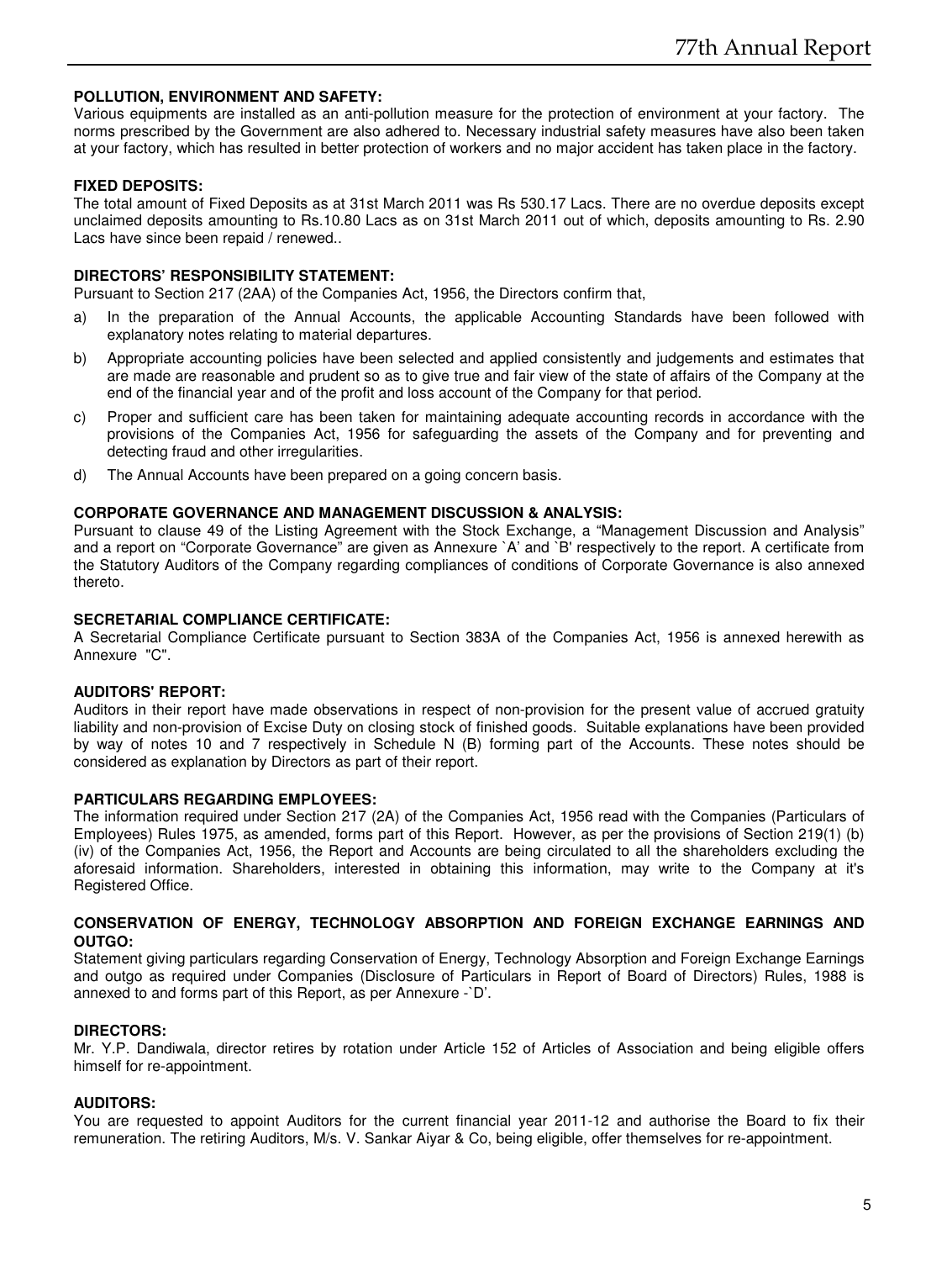# **ACKNOWLEDGEMENTS:**

Your Directors take this opportunity to place on record their sincere appreciation for the timely assistance and cooperation extended by Financial Institutions, Company's Bankers and various Government Agencies / Bodies and look forward to receive their continuous support.

Your Directors also wish to place on record their appreciation for the co-operation extended / services rendered by the workmen, staff, executives, dealers, customers and all others concerned.

Your Directors also express thanks to the shareholders for their support to and confidence reposed in the Company.

# For **THE RAVALGAON SUGAR FARM LTD.**

## **HARSHAVARDHAN B. DOSHI**

Chairman & Managing Director

**Registered Office**: Ravalgaon - 423 108 Taluka Malegaon, District Nasik, Maharashtra,

Dated **:** 25th July 2011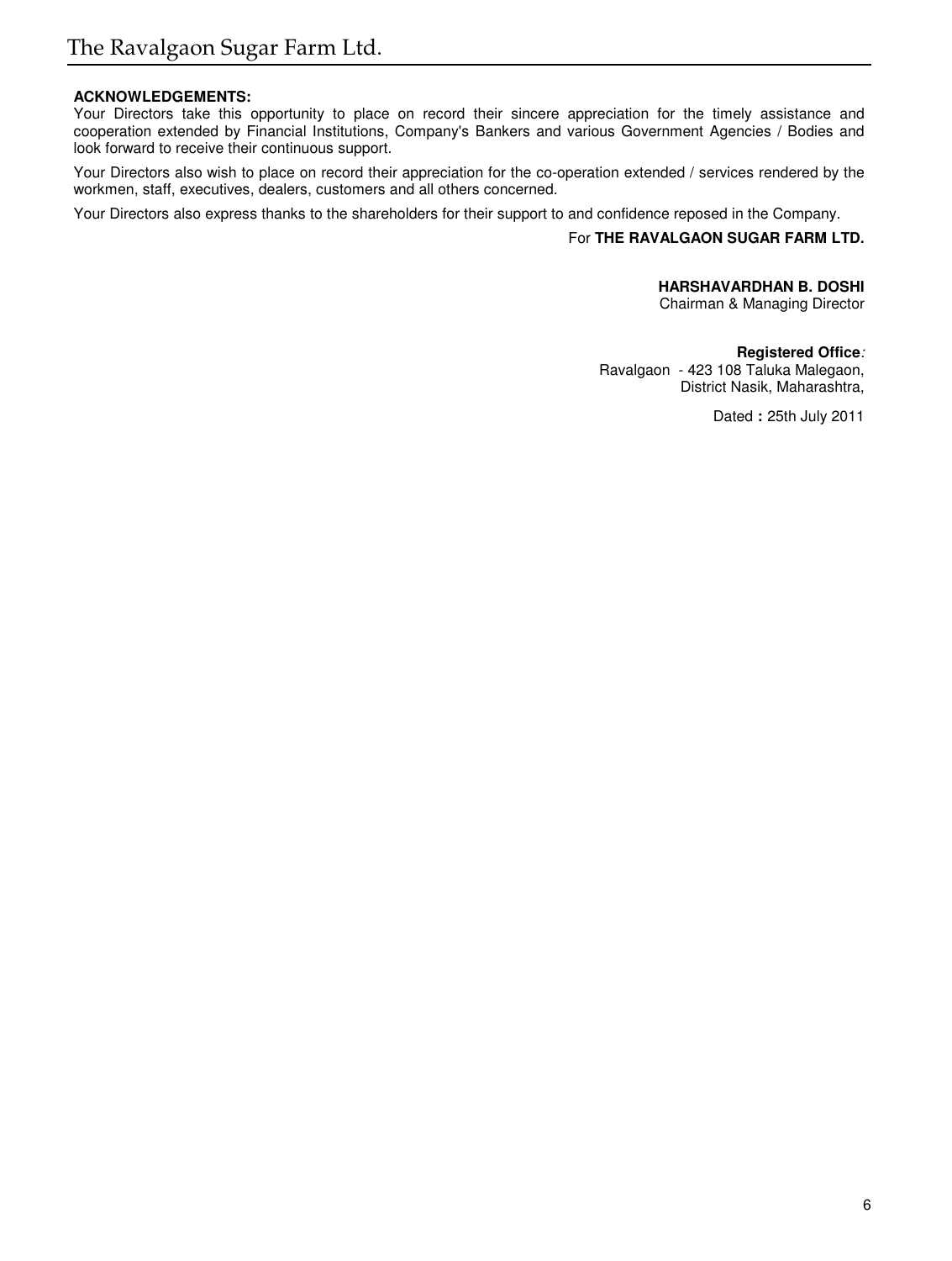# **ANNEXURE "A" TO DIRECTORS' REPORT**

# **MANAGEMENT DISCUSSION AND ANALYSIS**

# **INDUSTRY STRUCTURE AND DEVELOPMENT:**

The Company is engaged in the manufacture of Sugar and various Confectionery Products. It has manufacturing facility at Ravalgaon (Maharashtra) and Corporate Office in Mumbai.

# **BUSINESS OUTLOOK:**

The Sugar Industry in India comes under The Essential Commodities Act, 1955 and therefore is regulated by the Government. Being an agro based industry, performance is largely dependant on weather and rainfall in the area of operation.

As regards availability of sugarcane there has been improvement and further improvement is expected due to better monsoon and resultant increase in plantation areas. However the prices of sugar have been very unfavourable. The sales of confectionery division was affected by various factors like competition, increase in costs, etc.

# **OPPORTUNITIES AND RISKS:**

There is good demand for the products of the Company. Efforts are made to improve its operating efficiency by taking various steps like installing balancing equipments, more efficient use of the available resources, etc. The products of the Company have been well accepted in the market.

Sugar Industry by nature is a seasonal industry, dependent on the sugarcane crop. Sugarcane needs good rainfall. This year the rainfall was not satisfactory resulting in lower availability of sugar cane.

More so the sugar prices have also been volatile and have been very unfavorable. These are not controlled by any single player due to large number of units in the country. Prices are also affected by the sales allocations made by the Government of India on a monthly basis as well as stocks held by the sugar mills.

Uncertainties in Government policies and regulations governing sugar industry in India also continues to pose risk to the sugar industry. The price for sugarcane to be paid to farmers by a manufacturer is also decided by the Government policy from time to time. The Company is therefore vulnerable to the changes in Government Policy and climatic conditions.

As regards confectionery, the competition from outside sources has been increasing. The competition and increase in costs, mainly material costs affect the sales and margins.

#### **HUMAN / INDUSTRIAL RELATIONS:**

The Company believes that manpower is the most valuable resource for its growth. Industrial relations have been very cordial. The Company has recruited competent managerial personnel at various levels and personnel policies aim to ensure strengthening the involvement of all in the development of company.

# **INTERNAL CONTROL SYSTEM AND THEIR ADEQUACY:**

The Company maintains adequate internal control systems and makes need based suitable changes therein to strengthen the same. The system provides among other things, reasonable assurance of recording the transactions of its operations in all material respects and of providing protection against significant misuse or loss of Company's assets.

#### **CAUTIONARY STATEMENT:**

Statements made in Management Discussion and Analysis describing the Company's objectives, projections, estimates, expectations or predictions may be forward looking statements within the meaning of applicable security laws or regulations. These statements are based on certain assumptions and expectations of future events. Actual results could however differ materially from those expressed or implied. Important factors that could make a difference to the Company's operations include global and domestic demand-supply conditions, finished goods prices, raw material availability and costs thereof, change in Government regulations, tax structure, economic developments within India .

The Company assumes no responsibility in respect of forward-looking statements which may be amended or modified in future on the basis of subsequent developments, information or events.

# **ANNEXURE "B" TO DIRECTORS' REPORT**

# **REPORT ON CORPORATE GOVERNANCE**

This report on Corporate Governance forms part of the Directors' Report. This report besides being in compliance of the mandatory requirement of the Listing Agreement gives an insight into the process of functioning of the Company.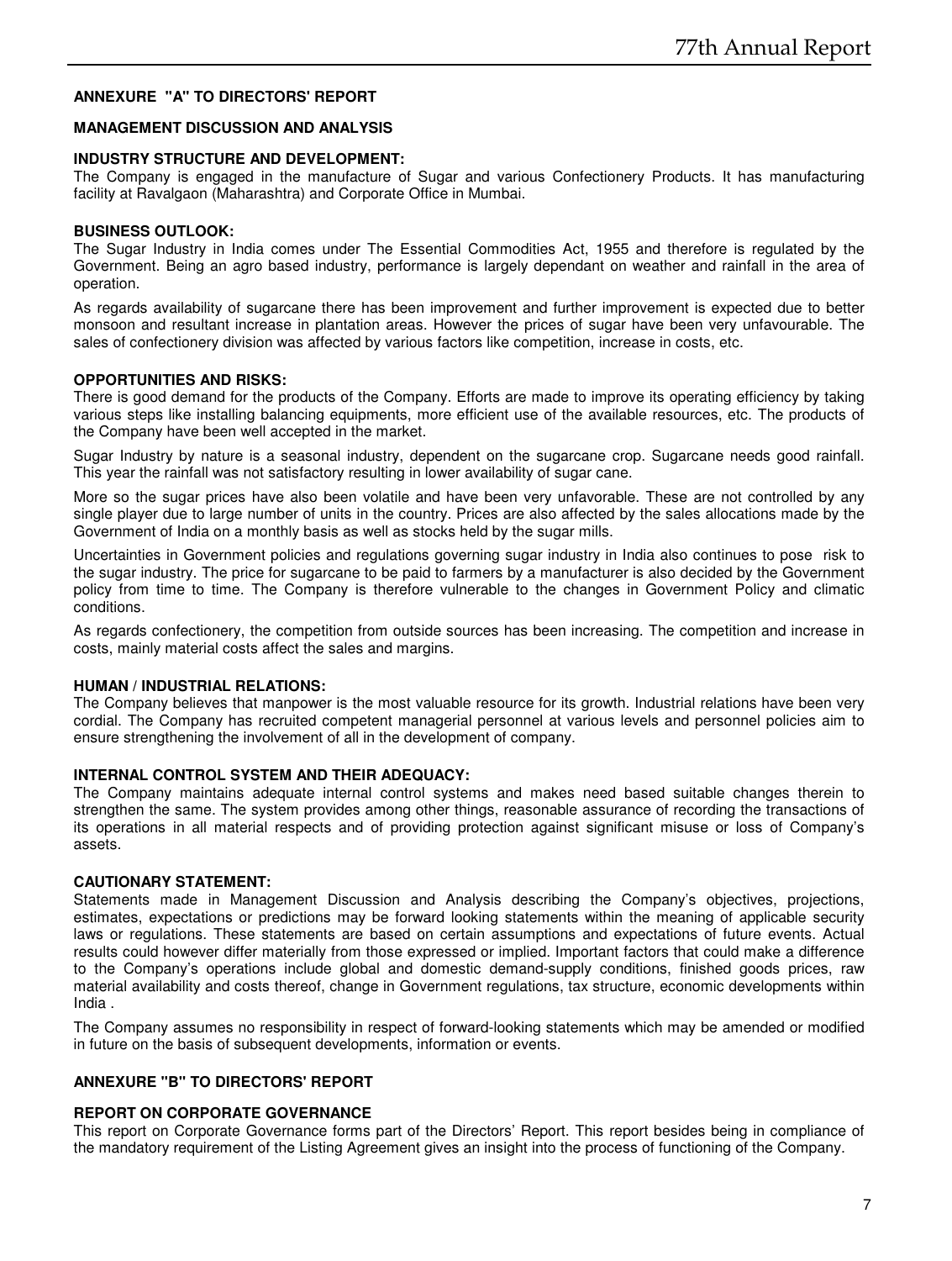# **CORPORATE GOVERNANCE**

# **Company's Philosophy on Code of Corporate Governance.**

The Company's Corporate Governance principles have a strong pedigree of fairness, transparency, ethical processes and good practices. The core values of the organization include Quality, Trust, Leadership and Excellence. At RSFL, Governance has been a journey and we are continuously benchmarking our governance standards to global practices. These efforts give us the confidence of having put in place the right building blocks for future growth in a prudent and sustained manner. This emanates from our strong belief that sound governance is integral to creating value on a sustainable basis.

Company complies with the requirements as laid down in Clause 49 of the Listing Agreement with the Stock Exchanges.

#### 1 **Governance Structure**

- **i) Board of Directors -** The Members of the Board are free to bring up any matter for discussions at the Board Meetings and the functioning is democratic. The Board is equipped to perform its role of business assessment through inputs from time to time. Directors are fully briefed on all business related matters, risk assessment and minimization procedures and new initiatives proposed by the company. The Board thus plays a key role in framing policies for ensuring and enhancing good governance. Besides its primary role of setting corporate strategies and goals and monitoring corporate performance, the Board directs and guides the activities of the Management towards achieving corporate goals, seeks accountability with a view to achieve sustained and consistent growth aimed at adding value for its stakeholders.
- ii) **Committees of Directors** The Board has constituted the following committees viz. Audit Committee, Remuneration Committee and Shareholders / Investors Grievance Committee. Each of the Committee has been mandated to operate within a given framework.

# 2 **Board of Directors**

# **Composition of Board of Directors**

The Board of Directors consists of professionals drawn from diverse fields, who bring in a wide range of skills and experience to the Board. The Board is broad-based and consists of eminent individuals drawn from management, technical, financial and marketing fields. The Company is managed by the Board of Directors in coordination with the senior management team. The day-to-day operations of the Company are conducted by the Chairman and Managing Director, subject to overall supervision and control of the Board of Directors. The Non-Executive Directors and Independent Directors bring external and wider perception and independence in the decision making process. The composition of the Board of Directors, meets with the requirements of Clause 49 (I) (A) of the Listing Agreement. None of the Directors on the Board is a member of more than ten Committees and Chairman of more than five Committees (as specified in Clause 49), across all companies in which they are Directors.

#### **BRIEF PROFILE :**

Brief resume of all the Directors, nature of their expertise in the specific functional areas and also the numbers of other companies in which they hold directorships, memberships/chairmanships of Board Committees and their shareholding in the company is given hereunder.

# 1 **Mr. Harshavardhan B. Doshi – Chairman & Managing Director**

Mr. Harshavardhan B Doshi is a science graduate from University of Mumbai. He is son of late Mr. Bharat Gulabchand Doshi, one of the Founder Members of the company. He joined the Board in 1984. He has been associated with Sugar industry for over three decades.

Mr. Harshavardhan B Doshi is also Chairman of Acrow India Limited.

Mr. Harshavardhan B Doshi is the promoter of the company and holds 2070 shares of the company in his name as on 31st March 2011.

# 2 **Mr. Yazdi P. Dandiwala – Director**

Mr. Yazdi P Dandiwala is a senior partner of M/s Mulla & Mulla & Craigie Blunt & Caroe, a leading firm of Advocates and Solicitors in Mumbai. He has been in practice for over three decades and has vast experience in the legal field and in particular on matters relating to corporate laws, banking and taxation.

Mr. Yazdi P Dandiwala joined the Board in 1991.

Mr. Dandiwala is a member of the Audit Committee. He is also member of the Shareholders / Investors Grievance Committee and Remuneration Committee.

Mr. Dandiwala is Non Executive Independent Director of the company and he does not hold any shares of the company in his name as on 31st March 2011.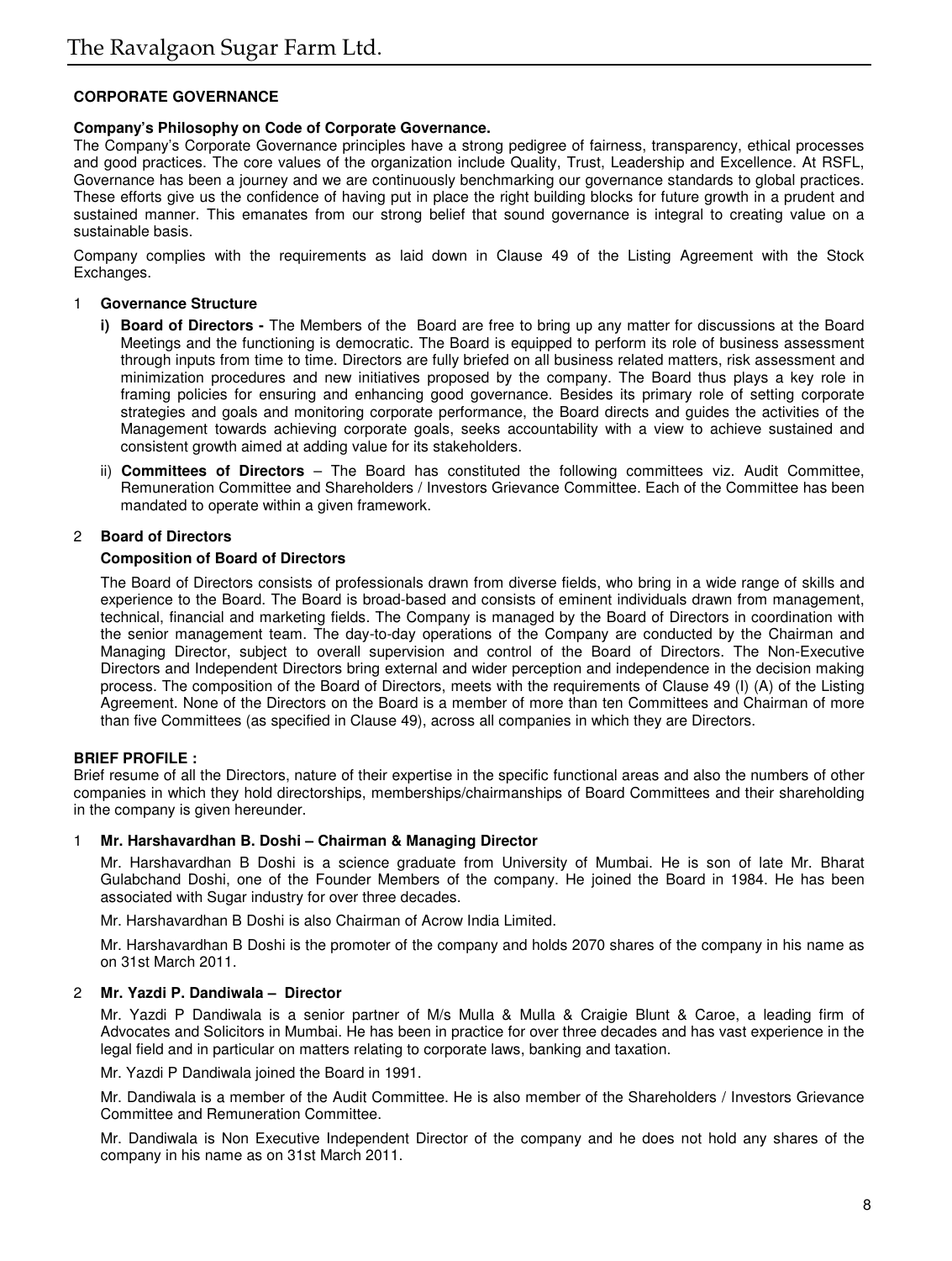# 3 **Mr. Moorad Fazalbhoy – Director**

Mr. Moorad Fazalbhoy, is B.A (Hons) from York University, Toronto. He has been associated with the company since 1992. He has held several senior positions in his career including Chairman and Managing Director of Photophone Limited and Chairman of Photophone Comel Private Limited.

Mr. Moorad Fazalbhoy is a member of Audit Committee and member of Remuneration Committee.

Mr. Moorad Fazalbhoy is Non Executive Independent Director of the company and he does not hold any shares of the company in his name as on 31st March 2011.

# 4 **Mr. Manohar B. Bhide – Director**

Mr. Manohar Bhide is a Mechanical and Electrical Engineer having passed with distinction and has secured 2nd rank in the Pune University. He is fellow of the Institution of Engineers of India. Mr. Bhide had a long tenure with Walchandnagar Industries Limited before he retired as General Manager (Marketing).

Mr. Bhide also worked as Resident Director in Sugar Corporation of Uganda for two and half years.

Mr. Bhide is Chairman of Audit committee of the company and member of Remuneration Committee.

Mr. Bhide is Non Executive Independent Director of the company and he does not hold any shares of the company in his name as on 31st March 2011.

# 5 **Mr. Nihal H. Doshi. – Executive Director**

Mr. Nihal Doshi joined the Board of Directors in 2008. Prior to joining Ravalgaon on an executive basis in 2011, Mr.Doshi was an Associate at Quadrangle Group, a private equity firm headquartered in New York, USA, focused on investments in media, communications and information services. Prior to joining Quadrangle Group, Mr. Doshi worked for Credit Suisse in the Mergers and Acquisitions group.

Mr. Doshi graduated with a Bachelor of Science, magna cum laude, in economics from the Wharton School at the University of Pennsylvania.

Mr. Nihal Doshi is son of Mr. H B Doshi. He does not hold any shares of the company in his name as on 31st March 2011.

# 6 **Mr. Ashok S. Ashtekar – Director**

Mr. Ashok Ashtekar joined the Board in October 2009. He is an Engineer.

Mr. Ashok Ashtekar is Non Executive Independent Director of the company and he does not hold any shares of the company in his name as on 31st March 2011. He is a member of the Audit Committee.

# **ATTENDANCE OF EACH DIRECTOR AT THE BOARD MEETINGS AND THE LAST ANNUAL GENERAL MEETING.**

Four Board of Directors Meetings were held during the financial year ended 31st March 2011 on:

21st April 2010, 27th July 2010, 28th October 2010 and 25th January 2011.

The details in regard to attendance of Directors at Board Meetings/shareholders meetings, the number of Directorship(s) held in Indian public limited companies and the position of Membership/Chairmanship of Audit Committees and shareholders' investors grievance committees in such Indian public limited companies are given below

| Name of the Director | Category    | No of Board<br>Meetings<br>attended | Attendence at<br>the last AGM | Directorships in<br>other Public Ltd.<br>companies | No of Board Comitees<br>positions held in other<br>companies |        |
|----------------------|-------------|-------------------------------------|-------------------------------|----------------------------------------------------|--------------------------------------------------------------|--------|
|                      |             |                                     |                               |                                                    | Chairman                                                     | Member |
| Mr. H. B. Doshi      | Promoter    | 4                                   | Yes                           | 2                                                  |                                                              |        |
| Mr. M. B. Bhide      | Independent | 3                                   | No                            |                                                    |                                                              | 3      |
| Mr. Y. P. Dandiwala  | Independent | 2                                   | No                            | 2                                                  |                                                              |        |
| Mr. Moorad Fazalbhoy | Independent | 3                                   | No                            |                                                    |                                                              | 2      |
| Mr. Ashtekar         | Independent | 3                                   | Yes                           |                                                    |                                                              |        |
| Mr. Nihal H Doshi    | Promoter    |                                     | No                            | 2                                                  |                                                              |        |

**Note:** \*This excludes directorships in Foreign Comapnies, Private Companies, Companies formed under section 25 of the Companies Act, 1956, Govt Bodies and Directorship in The Ravalgaon Sugar Farm Ltd.

It is to be noted that the non executive Independent Directors of the company have no stake in the shareholding of the company.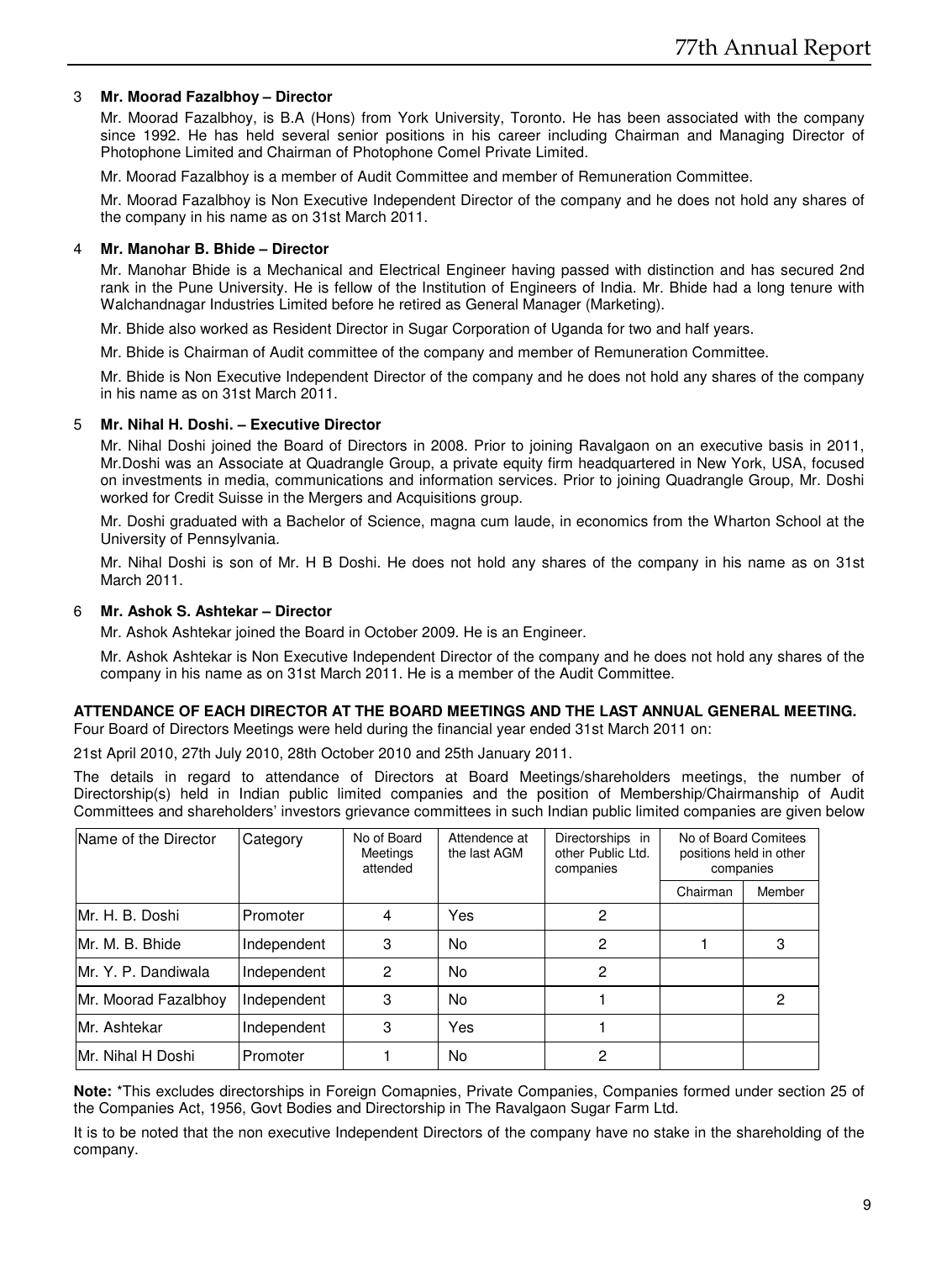# **Board Procedures**

The Board generally meets once in a quarter to review the quarterly business and financial performance of the Company. These Meetings are scheduled well in advance and the notice of each Board Meeting is given in writing to each Director. All the items on the Agenda are accompanied by notes giving comprehensive information on the related subject and in certain matters such as financial/business plans, financial results and the same are tabled at the meeting.

The Agenda and the relevant notes are sent in advance separately to each Director and only in exceptional cases, the same is tabled at the meeting. The Minutes of the Board Meetings are also circulated in advance to all Directors and confirmed at subsequent Meeting. The Board reviews the performance of the Company every quarter vis-à-vis the targets set by them and helps in the major strategic decisions and policy formulations. The Members of the Board are also free to recommend the inclusion of any matter for discussion in consultation with the Chairman.

The Board members are briefed at every Board Meeting, on the overall performance of the Company, with presentations by Business Heads and Senior Management. The performance vis-à-vis budgets are also presented to the Members of the Board. The information as specified in Annexure (I) (A) to Clause 49 of the Listing Agreement is regularly made available to the Board. The Minutes of Audit Committee and other Committees of the Board are circulated in advance to all Directors, regularly placed before the Board and noted by the Board.

# **Audit Committee :**

The composition, quorum, powers, role, review of information, scope, etc., of the Audit Committee is in accordance with the Section 292A of the Companies Act, 1956 and the provisions of Clause 49 II. (A), (B), (C), (D) and (E) of the Listing Agreement. The Audit Committee acts as a link between the Statutory and Internal Auditors and the Board of Directors. The Audit Committee inter-alia provides assurance to the Board on the adequacy of the internal control systems and financial disclosures. The Terms of Reference of the Audit Committee are as per the provisions and requirements of the Listing Agreement with the Stock Exchanges and in accordance with Section 292A of the Companies Act, 1956. These broadly include approval of Annual Internal Audit Plan, review of financial reporting system, internal controls system, discussion on quarterly, half-yearly and annual financial results, interaction with Statutory and Internal Auditors, In-camera meeting with Statutory and Internal Auditors, recommendation for the appointment of Statutory and Cost Auditors and fixing their remuneration, appointment and remuneration of Internal Auditors, Review of Business Risk Management Plan, Management Discussions & Analysis, Review of Internal Audit Reports, significant related party transactions. The Company has framed the Audit Committee Charter for the purpose of effective compliance of Clause 49 of the Listing Agreement. In fulfilling the above role, the Audit Committee has powers to investigate any activity within its terms of reference, to seek information from employees and to obtain outside legal and professional advice. Additionally, the following terms of reference were issued to the Audit Committee by the Board of Directors:

a) to consider and recommend to the Board the following:

- (i) investment guidelines for treasury operations;
- (ii) Capital expenditure for enhancement of production capacity (excluding capital expenditure for normal maintenance /repairs /replacements).

b) to review the Annual Budget.

c) to take note of the significant decisions taken, or important developments considered at the Management Committee/ Working Board Meetings.

d) to carry out any other duties that may be delegated to the Audit Committee by the Board of Directors from time-to-time.

The Audit Committee, while reviewing the Annual Financial Statements also reviewed the applicability of various Accounting Standards (AS) referred to in sub-section (3C) of Section 211 of the Companies Act, 1956. Compliance of the Accounting Standards as applicable to the Company has been ensured in the preparation of the Financial Statements for the year ended 31st March 2011. The Company has appointed a firm of Chartered Accountants as Internal Auditors to review the internal control systems of the Company and to report thereon. The report of the Internal Auditors is reviewed by the Audit Committee.

| Name                | <b>Designation</b> | <b>Category &amp; Status</b>       | Qualification required to be a member                |
|---------------------|--------------------|------------------------------------|------------------------------------------------------|
| Mr. M. B. Bhide     | Chairman           | Non-Executive Independent Director | He has requisite accounting and managerial expertise |
| Mr. Y. P. Dandiwala | Member             | Non-Executive Independent Director | He has requisite accounting and managerial expertise |
| Mr. M. Y. Fazalbhoy | Member             | Non-Executive Independent Director | He has requisite accounting and managerial expertise |
| Mr. A.S. Ashtekar   | Member             | Non-Executive Independent Director | He has requisite accounting and managerial expertise |

**The Members of the Audit Committee comprised of the following:**

Mr. A.S. Ashtekar was appointed on the Audit commitee on recomendation of the Board of Directors w.e.f 25th April 2011.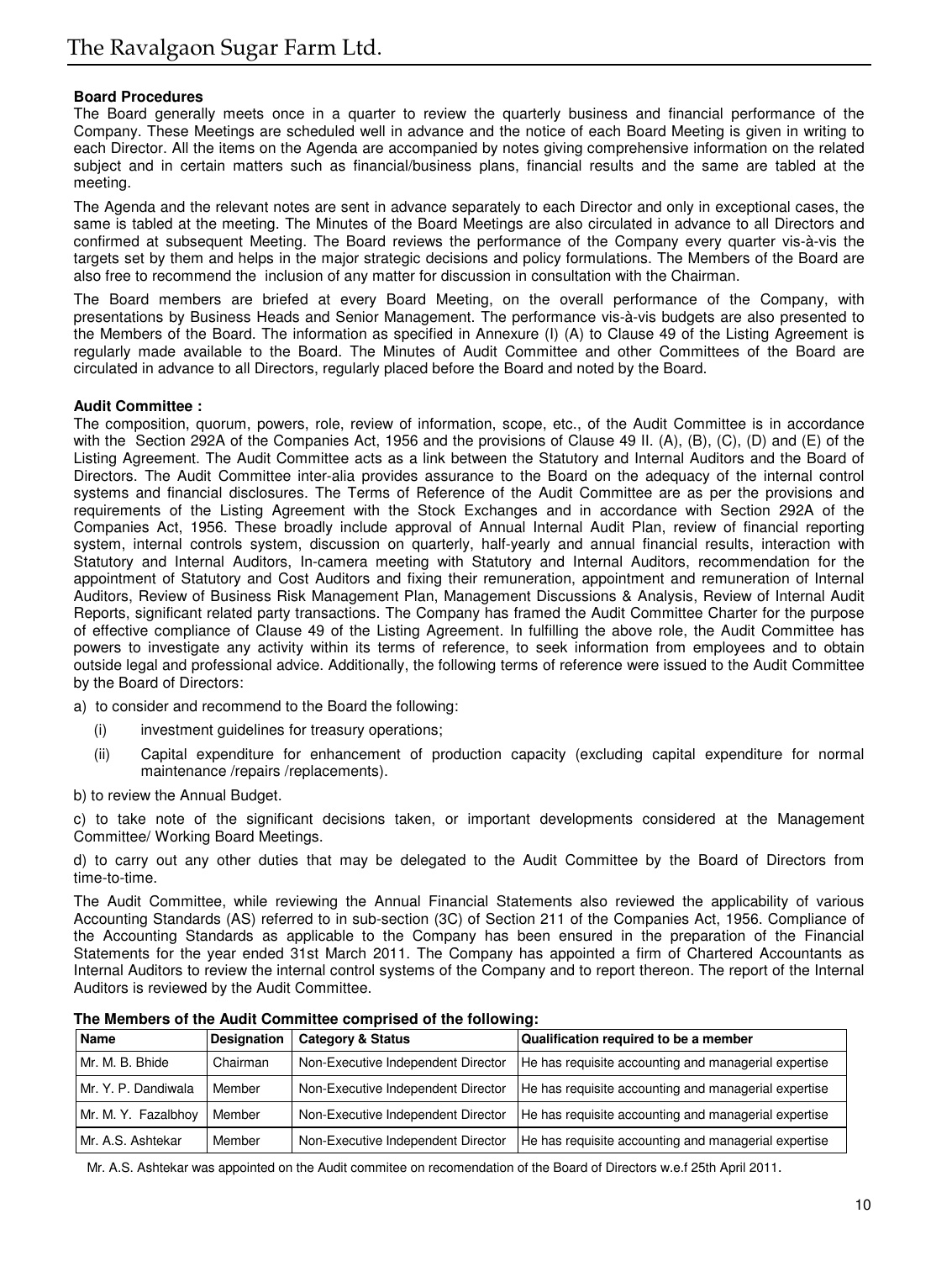# **Meetings and Attendance:**

During the year 2010-2011 four meetings of the Audit Committee were held on the dates mentioned hereinafter viz 21st April 2010, 27th July 2010, 28th October 2010, 25th January 2011.

The attendance of the Members at the Audit Committee Meetings are as under :

| IName of the Audit Committee Member | No of<br>meetings held | No. of Audit Committee<br><b>Meetings Attended</b> |
|-------------------------------------|------------------------|----------------------------------------------------|
| Mr. M. B. Bhide                     |                        |                                                    |
| Mr. Y. P. Dandiwala                 |                        |                                                    |
| Mr. Moorad Fazalbhoy                |                        |                                                    |
| Mr. A. S. Ashtekar                  |                        |                                                    |

# **Remuneration Committee :**

# **Terms of Reference**

The terms of reference of the Remuneration Committee are:

- (1) Reviewing the overall compensation policy, service agreements and other employment conditions of Managing / Whole Time Director(s).
- 2) Reviewing the performance of the Managing/Whole time director(s) and recommending to the Board the quantum of annual increments and annual commission.

# **Composition, Meetings and Attendance**

The Remuneration committee comprises of 3 directors, all of whom are Independent Non Executive Directors. The Chairman of the committee is an Independent Non Executive Director nominated by the Board.

| Name of Director     | <b>Designation</b> | <b>Status</b>              |
|----------------------|--------------------|----------------------------|
| Mr. Y. P. Dandiwala  | Chairman           | Independent, Non Executive |
| Mr. M. B. Bhide.     | Member             | Independent, Non Executive |
| Mr. Moorad Fazalbhov | Member             | Independent, Non Executive |

The Composition of the Remuneration Committee is as follows.

During the year 2010-11, the committee met on 28th December, 2010.

# **Remuneration Policy**

#### **a) Remuneration to Non-executive Directors**

The Non Executive Directors are paid sitting fees @ Rs 2000/- for each meeting of the Board or any committee thereof attended by them.

The compensation of Non Executive Directors is approved unanimously by the Board. None of the Non Executive Directors has any material pecuniary relationship or transactions with the company.

# **b) Remuneration to Chairman and Managing Director and Whole Time Director(s)**

The appointment of Chairman and Managing Director and Whole Time Director(s) is governed by resolutions passed by the Board of directors and shareholders of the company, which covers the terms of such appointment and remuneration read with service rules of the company. Payment of remuneration to Chairman and Managing Director and Whole Time Director(s) is governed by the respective agreements executed between them and the company. Remuneration paid to Chairman and Managing Director and Whole Time Director(s) is recommended by the Remuneration committee, approved by the Board and is within the limits set by the shareholders at the Annual General Meetings.

The remuneration package of Chairman and Managing Director and Whole Time Director(s) comprises of salary, perquisites and allowances, commission and contribution to Provident and other retirement benefit funds as approved by the shareholders at the Annual General Meetings. Annual increments are linked to performance and are decided by the Remuneration Committee and recommended to the Board for approval thereof.

The remuneration policy is directed towards rewarding performance, based on review of achievements, it is aimed at attracting and retaining high caliber talent.

There is no separate provision for payment of severance fees under the resolutions governing the appointment of Chairman and Managing Director and Whole Time Director(s).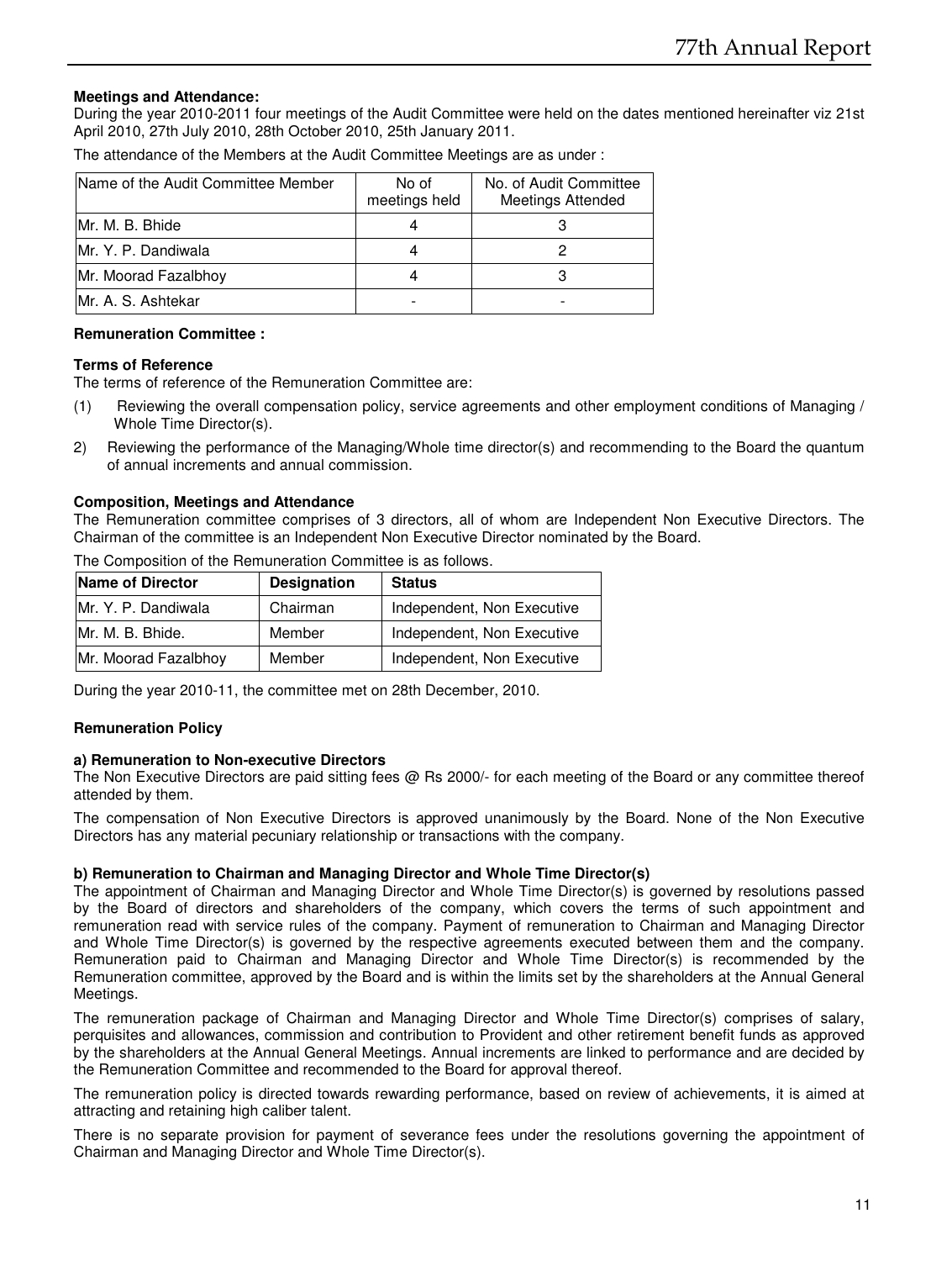Presently the company does not have a scheme for grant of stock options or performance-linked incentives for its Directors.

# **Remuneration to Directors**

Details of remuneration paid to the Chairman & Managing Director, Mr. H. B. Doshi, and Executive Director, Mr. Nihal H. Doshi, for the financial year ended on 31st March 2011 are as follows:

| <b>Particulars</b>                                | <b>Current Year</b><br>Rs. in Lacs | Previous Year<br>Rs. In lacs |
|---------------------------------------------------|------------------------------------|------------------------------|
| Salary and Allowances                             | 36.75                              | 27.00                        |
| Perquisites                                       | 1.78                               | 8.79                         |
| Contribution to Superannuation and Provident Fund | 3.24                               | 6.28                         |
| <b>Total Remuneration</b>                         | 41.77                              | 42.07                        |

a) Severance fees –not applicable .b) Service contract for three years. c) Notice period 6 months. No remuneration was paid to any non-executive director.

b) Sitting fees aggregating Rs.44,000/- for attending the Board Meetings and Committee Meetings.

|                      | Rs.   |
|----------------------|-------|
| Mr. Y.P.Dandiwala    | 10000 |
| Mr., M.B. Bhide      | 14000 |
| Mr. Moorad Fazalbhov | 14000 |
| Mr. Ashtekar         | 6000  |
| <b>Total</b>         | 44000 |

# **Shareholders / Investors Grievance Committee:**

As a measure of good Corporate Governance and to focus on the investors' grievances and to expedite the transfer process in the physical segment, the Board has constituted a Shareholders / Investors Grievance Committee which comprises of three non-executive Directors Mr. Y. P. Dandiwala, Mr. A.S. Ashtekar and Mr..M.B.Bhide.

During the year only one complaint was received from Shareholders / Investors. The letters relating to dividend warrant, etc. were also attended to promptly. On periodical basis a report on share transfers and complaints were submitted to the Committee Members. No complaints were pending at the end of the year 31st March 2011.

# **Compliance Officer**

Mr. Pritesh Shah, Compliance Officer resigned with effect from 31st May 2011. The Board has designated Mr. Sanjay Patil as the Compliance Officer in his place.

# **DETAILS OF SHAREHOLDERS' COMPLAINTS RECEIVED, NOT SOLVED AND PENDING SHARE TRANSFERS.**

| Number of Shareholders complaints received during the year          | Nil |
|---------------------------------------------------------------------|-----|
| Number of complaints not solved to the satisfaction of shareholders | Nil |
| Number of pending share transfer:                                   | Nil |
| (Except those rejected on technical grounds)                        |     |

#### **RISK MANAGEMENT**

The Company has set in motion a system for management of risks associated with the orderly functioning of the Company. The audit committee has been mandated the accountability for integration of risk management practices into day to day activities.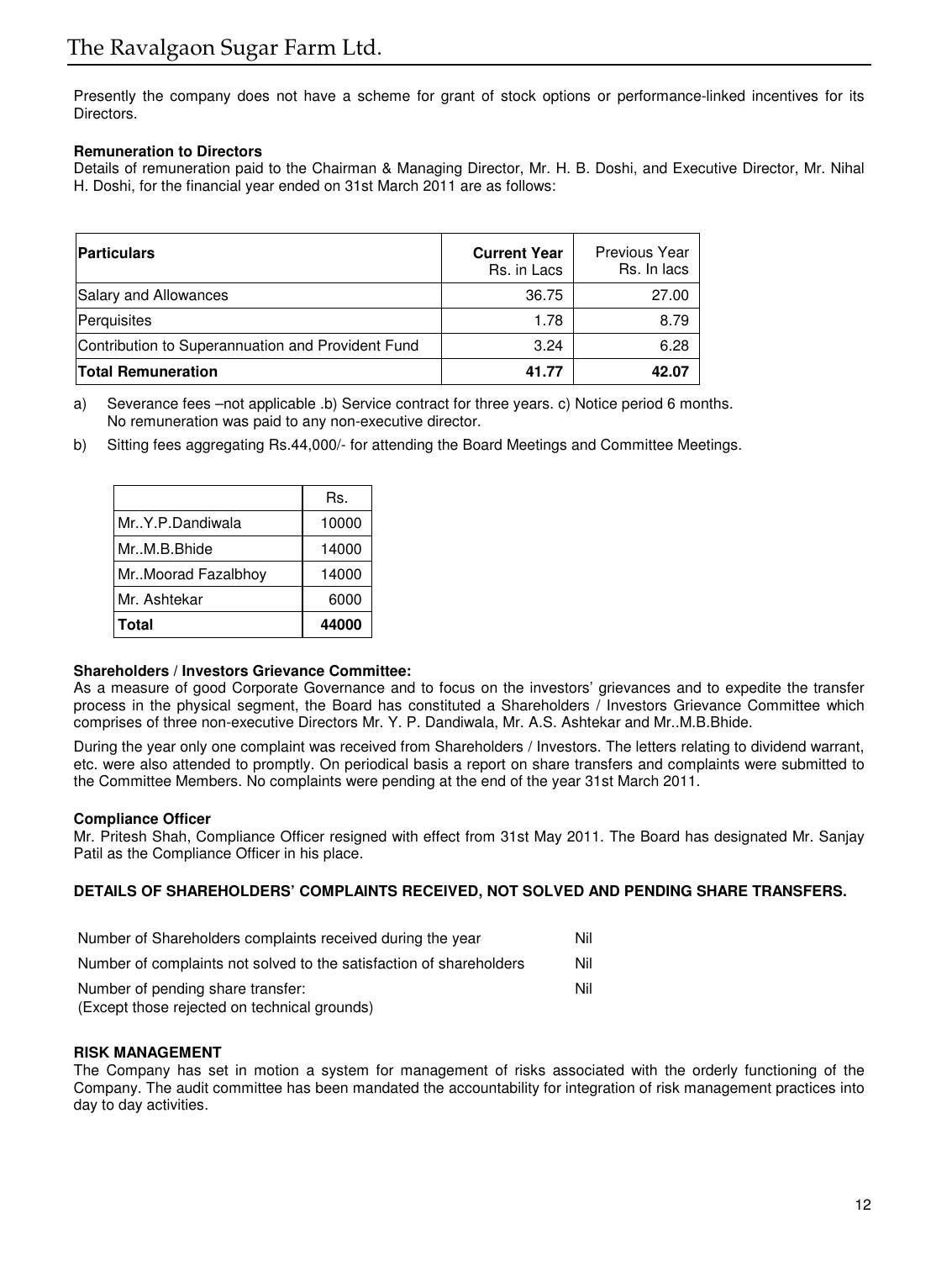# **General Body Meetings :**

The details of Annual General Meetings held in last five years are as follows:

| <b>AGM</b> | Day      | Date       | Time         | Venue                                      |
|------------|----------|------------|--------------|--------------------------------------------|
| 72nd       | Saturday | 30.09.2006 | 03.00 p.m.   |                                            |
| 73rd       | Saturday | 29.09.2007 | 10.00 a.m.   | Krida Mandal Hall,<br>Ravalgaon - 423 108, |
| 74th       | Thursday | 14.08.2008 | 09.00 a.m.   | Taluka: Malegaon, Dist. Nasik,             |
| 75th       | Tuesdav  | 29.09.2009 | $11:30$ a.m. | Maharashtra                                |
| 76th       | Thursday | 30.09.2010 | 10:00 a.m.   |                                            |

During the Financial Year ended March 2006, an Extra Ordinary General Meeting (EOGM) was held on 13th June 2005 wherein a Special Resolution was passed for approval of appointment of Mr. H B Doshi as CMD for a period of three years from 16th January 2005 to 15th January 2008.

During the Financial Year ended 31st March 2009, an Extra Ordinary General Meeting was held on 21st April 2008 for extending the appointment of Mr. H B Doshi as CMD for further period of three years from 16th January 2008 to 15th January 2011.

During the Financial Year ended 31st March 2011, an Extra Ordinary General Meeting was held on 31st March 2011 for re appointment of Mr. H B Doshi as Chairman and Managing Director for 3 years from 16th Jan 2011 and Mr. Nihal H. Doshi as Executive Director for 5 years from 1st Jan 2011.

# **SUBSIDIARIES**

There are no subsidiaries of the company.

# **DISCLOSURES**

During the last three years, no penalty or strictures have been imposed on the Company by the Stock Exchange/SEBI/Statutory Authorities on matters related to capital markets.

There are no materially significant related party transactions i.e. transactions of the Company of material nature, with its promoters, directors or the management, their subsidiaries or relatives etc. that may have potential conflict with the interests of the Company at large, except as reported elsewhere in the report/accounts.

The Company has not issued any GDRs/ADRs/Warrants or any convertible instruments during the year and there are no such instruments, which are outstanding as of the date of this Report.

The Company has complied with the mandatory requirements and has not adopted any non-mandatory requirement of Clause 49 of the Listing Agreements.

# **INSIDER TRADING**

The Compliance Officer designated by the Board is responsible for ensuring compliance with Insider Trading Regulations.

# **CODE OF CONDUCT**

The Board of Directors have adopted a Code of Business Conduct and Ethics for Directors and Senior Management. The said code has been communicated to the directors and Senior Management. The code is also uploaded on the company's website www.ravalgaonindia.com

#### **Means of Communication**

The approved financial results are forthwith sent to the Listed Stock Exchange and are published in the leading national newspapers namely Free Press Journal and Navshakti (Marathi) within forty-eight hours of approval thereof. These results and other official releases are also available at the company's website www.RSFLindia.com and of the Bombay Stock Exchange Ltd, Mumbai at www.bseindia.com.

(Management Discussions and Analysis Report forms part of this Annual Report.)

#### **Compliance Certificate of the Auditors**

The Statutory Auditors' Certificate, as stipulated in clause 49 of the listing agreement with Stock Exchanges, that the company has complied with the conditions of Corporate Governance is annexed to the Report of the Directors and Management Discussion and Analysis.

The certificate will be sent to the stock exchange where company's shares are listed.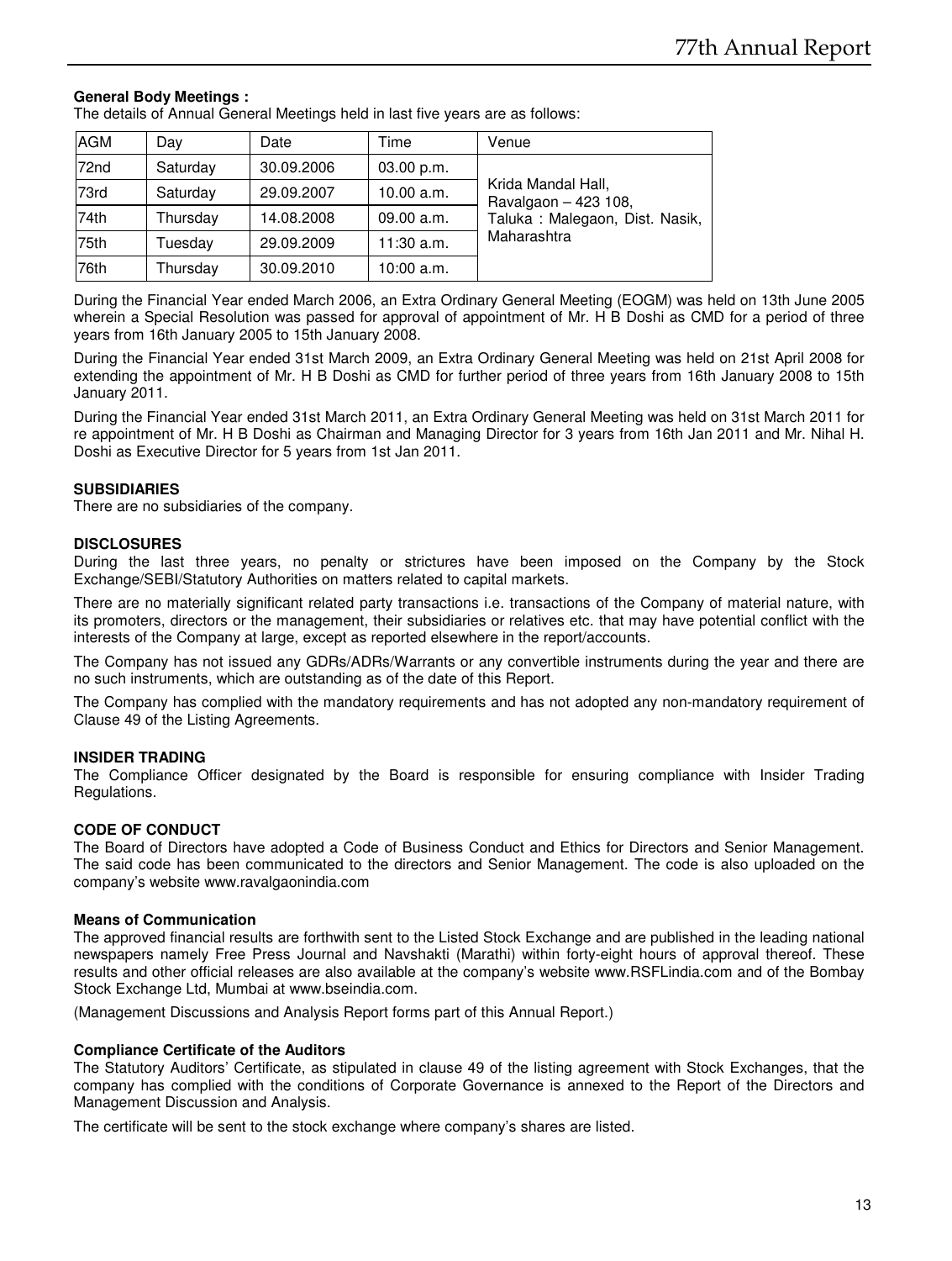# **General Shareholder Information :**

| Date, time and venue of AGM | : Thursday, 29th September 2011 at 10:30 A.M.<br>: Krida Mandal Hall, Ravalgaon - 423 108, |
|-----------------------------|--------------------------------------------------------------------------------------------|
| Taluka                      | : Malegaon, Dist. Nasik                                                                    |
| <b>Accounting Year</b>      | : April to March                                                                           |
| Dates of Book Closure       | : Wednesday, 21st September 2011 to Thursday, 29th September 2011<br>(both days inclusive) |
| Listing on Stock Exchanges  | : The Stock Exchange, Mumbai                                                               |
| Listing Fees                | : Paid the Listing fee to the Stock Exchange, Mumbai                                       |
| Demat Arrangement           | : With NSDL and CDSL                                                                       |
| ISIN NO.                    | $:$ INE 615 A01017                                                                         |
| <b>Registered Office</b>    | : P.O. Ravalagaon, Taluka-Malegaon,<br>Dist. Nasik, Ravalgaon - 423 108.                   |
| Company's E-Mail ID         | : accounts.factory@ravalgaon.in                                                            |
| Compliance Officer          | : Mr. Sanjay Patil                                                                         |
|                             |                                                                                            |

Exclusive Email ID for redress of investor complaints :

in terms of clause 47(f)of the Listing Agreement following email address is exclusive for shareholders complaints : rsflconf@ravalgaonindia.com

# **Share Price on Mumbai Stock Exchange :**

High / Low during the last Financial Year 2010-2011: High Rs.9345 / Low Rs.5802

|                 | Share Price (Rs) |      |
|-----------------|------------------|------|
| Month           | High             | Low  |
| April, 2010     | 7850             | 6932 |
| May, 2010       | 7640             | 6401 |
| June, 2010      | 7350             | 6700 |
| July, 2010      | 8400             | 6880 |
| August, 2010    | 8690             | 6910 |
| September, 2010 | 9345             | 7822 |
| October, 2010   | 9144             | 8000 |
| November, 2010  | 8944             | 7200 |
| December, 2010  | 7939             | 7095 |
| January, 2011   | 7820             | 6503 |
| February, 2011  | 6788             | 6000 |
| March, 2011     | 6225             | 5802 |

# **Shareholding Pattern as on 31st March 2011 :**

| Category                                                       | % of<br>Shareholding | No. of<br>shares held |
|----------------------------------------------------------------|----------------------|-----------------------|
| Promoters & Persons acting in concert                          | 52.88                | 35956                 |
| NRI & Foreign Institutional Investors                          | 0.46                 | 314                   |
| Nationalised Banks, Financial<br>Institutions & Insurance Cos. | 0.06                 | 44                    |
| <b>Indian Public</b>                                           | 46.60                | 31686                 |
| <b>Total</b>                                                   | 100.00               | 68000                 |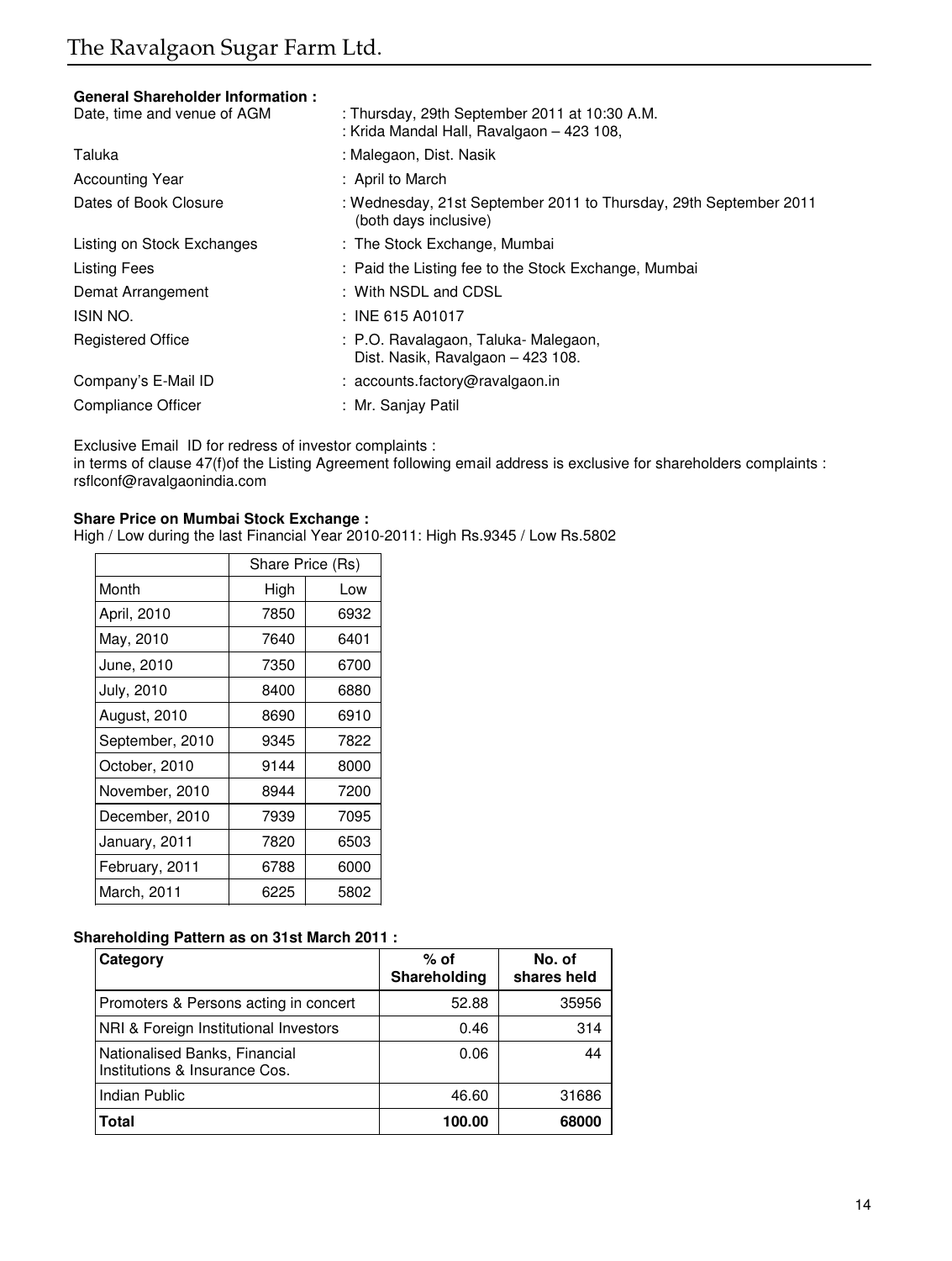# **Distribution of Shareholding as on 31st March 2011 :**

| No. of Equity Shares | Number of<br>Shareholders | $%$ of<br>Shareholders | No. of<br><b>Shares</b> | $%$ of<br><b>Shares</b> |
|----------------------|---------------------------|------------------------|-------------------------|-------------------------|
| $1 - 500$            | 4448                      | 99.91                  | 30386                   | 44.69                   |
| $501 - 1000$         |                           | 0.00                   |                         | 0.00                    |
| $1001 - 2000$        |                           | 0.02                   | 1345                    | 1.98                    |
| $2001 - 3000$        |                           | 0.02                   | 2883                    | 4.24                    |
| $3001 - 4000$        |                           | 0.00                   |                         | 0.00                    |
| $4001 - 5000$        |                           | 0.00                   |                         | 0.00                    |
| $5001 - 10000$       |                           | 0.02                   | 5020                    | 7.38                    |
| $10001 -$ and above  |                           | 0.02                   | 28366                   | 41.71                   |
| <b>Total</b>         | 4452                      | 100.00                 | 68000                   | 100.00                  |

# **Additional Shareholders Information :**

**77th** ANNUAL GENERAL MEETING

DAY, DATE & TIME : Thursday, 29th September 2011 at 10:30 A.M. PLACE : Krida Mandal Hall, Ravalgaon – 423 108, Taluka Malegaon, Dist. Nasik, Maharashtra.

# **BOOK CLOSURE :**

The dates of book closure are from Wednesday, 21st September 2011 to Thursday 29th September 2011 (both days inclusive)

| <b>Calendar for Financial results</b>                               | : Financial Year April 2011 to March 2012 |
|---------------------------------------------------------------------|-------------------------------------------|
| First quarter results                                               | : Second week of Aug. 2011                |
| Second quarter and half yearly results : Last week of October, 2011 |                                           |
| Third quarter results                                               | : Last week of January, 2012              |
| Fourth quarter results                                              | : Last week of April, 2012                |
| Yearly results                                                      | : Last week of July, 2012                 |

# **LISTING AND STOCK CODES :**

The Company's equity shares are listed on The Stock Exchange, Mumbai (BSE). The stock code at the said Stock Exchange is 507300.

# **PLANT LOCATIONS :**

The Ravalgaon Sugar Farm Ltd. P.O. Ravalgaon - 423 108, Taluka Malegaon, Dist. Nasik, Maharashtra

# **ADDRESS FOR CORRESPONDENCE :**

**Registered Office : Registrars & Share Transfer Agents : Registrars & Share Transfer Agents : The Ravalgaon Sugar Farm Ltd. Registrary Ltd. Preedom Registry Ltd.** The Ravalgaon Sugar Farm Ltd.<br>P.O. Ravalgaon - 423 108. Plot No.101/102, 19th Street Taluka Malegaon, Dist. Nasik, Maharashtra MIDC Industrial Area, Satpur, Nasik - 422 007, Maharashtra<br>Tel: (02554) 270238 / 270274, Fax ; (02554) 270284 Tel: (0253) 2354032. Fax : (0253) 2351126 Tel : (02554) 270238 / 270274, Fax ; (02554) 270284 Tel : (0253) 2354032. Fax : (0253) 2354039. Fax : (0253) 2354032. Fax : (0253) 2354032. Fax : (0253) 2354032. Fax : (0253) 2354032. Fax : (0253) 2354032. Fax : (2053) 235 Email : accounts.factory@ravalgaon.in

**Declaration on compliance of the Company's Code of Conduct :** It is hereby confirmed that all the non-executive directors, executive directors & senior management personnel of the Company have affirmed due observance of the Code of Conduct in so far as it is applicable to them and there is no non-compliance thereof for the financial year ended 31st March 2011.

For **The Ravalgaon Sugar Farm Limited**

Dated : 25th July 2011. Chairman & Managing Director

Mumbai **HARSHAVARDHAN B. DOSHI**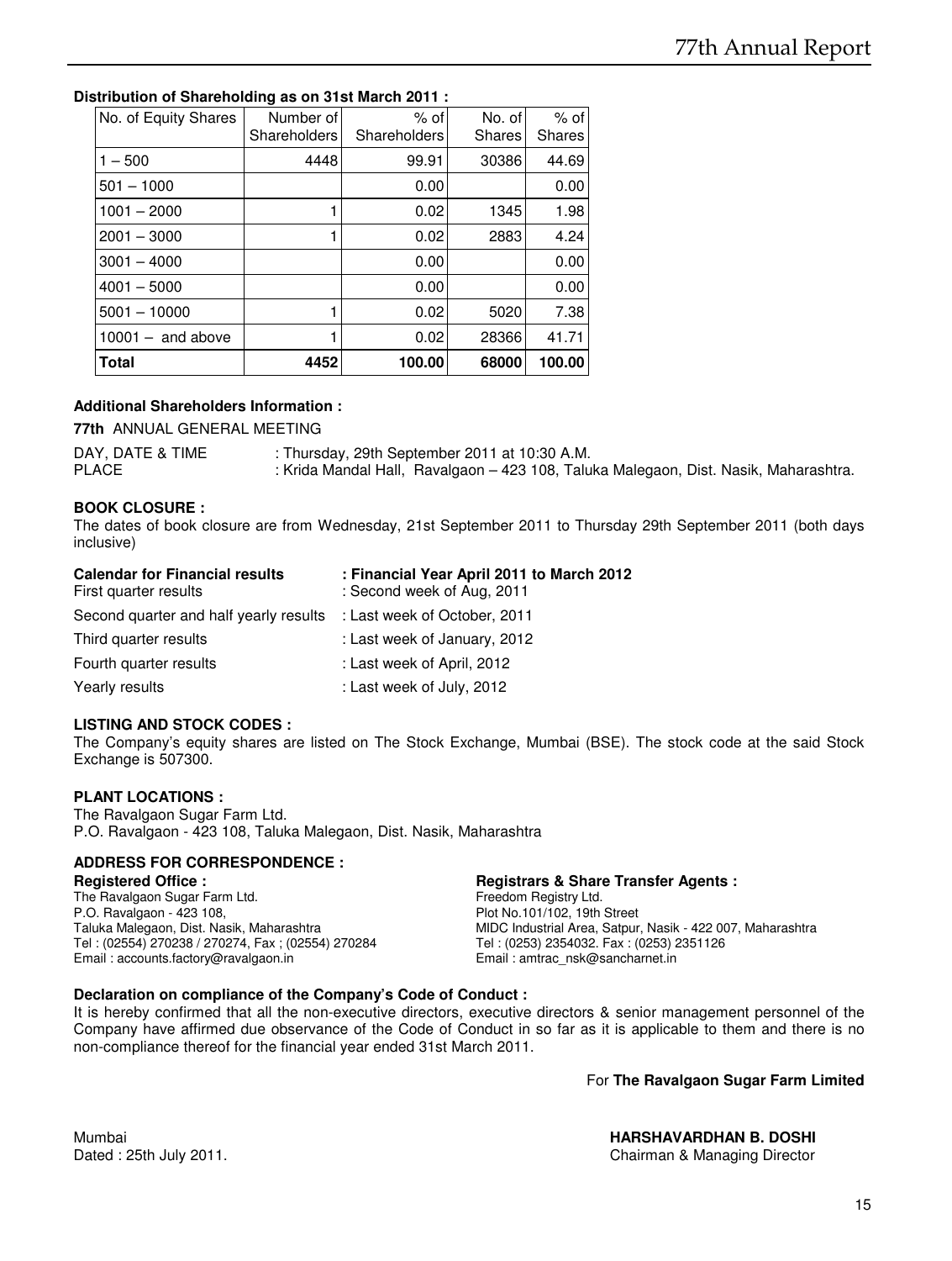# **ANNEXURE "C" TO DIRECTORS' REPORT**

**To** The Members, **The Ravalgaon Sugar Farm Limited** P.O Ravalgaon - 423108 Taluka – Malegaon, Dist Nasik, Maharashtra

CIN L01110MH1933PLC001930 Nominal Capital Rs. 6.00 CRORES

We have examined the registers, records, books and papers of THE RAVALGAON SUGAR FARM LIMITED (the company) as required to be maintained under the Companies Act, 1956 (the Act) and rules made there under and also the provisions contained in the Memorandum and Articles of Association of the company for the financial year ended on 31st March 2011. In our opinion and to the best of our information and according to the examinations carried out by us and explanations furnished to us by the company, its officers, agents, we certify that in respect of the financial year ended on 31st March 2011.

- 1. The company has kept and maintained all the registers as stated in the Annexure "A" to this certificate, as per the provisions of the Act and the rules made there under and all the entries therein have been duly recorded.
- 2. The company has duly filed the forms and returns as stated in Annexure "B" to this certificate with the Registrar of Companies, Regional Director, Central Government, Company Law Board, or other authorities within the time prescribed under the Act and the rules made there under.
- 3. The company is a public limited company and has paid up capital of Rs 34,00,000/ (Rupees Thirty Four Lacs only) as on 31st March 2011.
- 4. The Board of Directors duly met 4 times on 21st April 2010, 27th July 2010, 22nd October 2010 and 25th January 2011 and in respect of such meetings proper notices was given and proceedings were properly recorded and signed.
- 5. The company closed its Register of Members from Wednesday, 15th September 2010 to Thursday, 30th September 2010.
- 6. The Annual General Meeting for the financial year ended 31st March 2010 was held on 30th September 2010 after giving due notice to the members of the company and the resolutions passed thereat were duly recorded in the Minutes book maintained for the purpose.
- 7. One Extra Ordinary General Meeting was held during the financial year on 31st March 2011 after giving due notice to the members of the company and the resolutions passed thereat were duly recorded in the Minutes Book maintained for the purpose.
- 8. The company has not advanced any loans to its Directors or persons or firms or companies referred to under section 295 of the Act.
- 9. The company has duly complied with the provisions of section 297 of the Act in respect of contracts specified in that section
- 10. The company has made necessary entries in the register maintained under section 301 of the Act.
- 11. As there were no instances falling within the purview of section 314 of the Act, the Company has not obtained any approvals from the Board of Directors, Members or the Central Govt.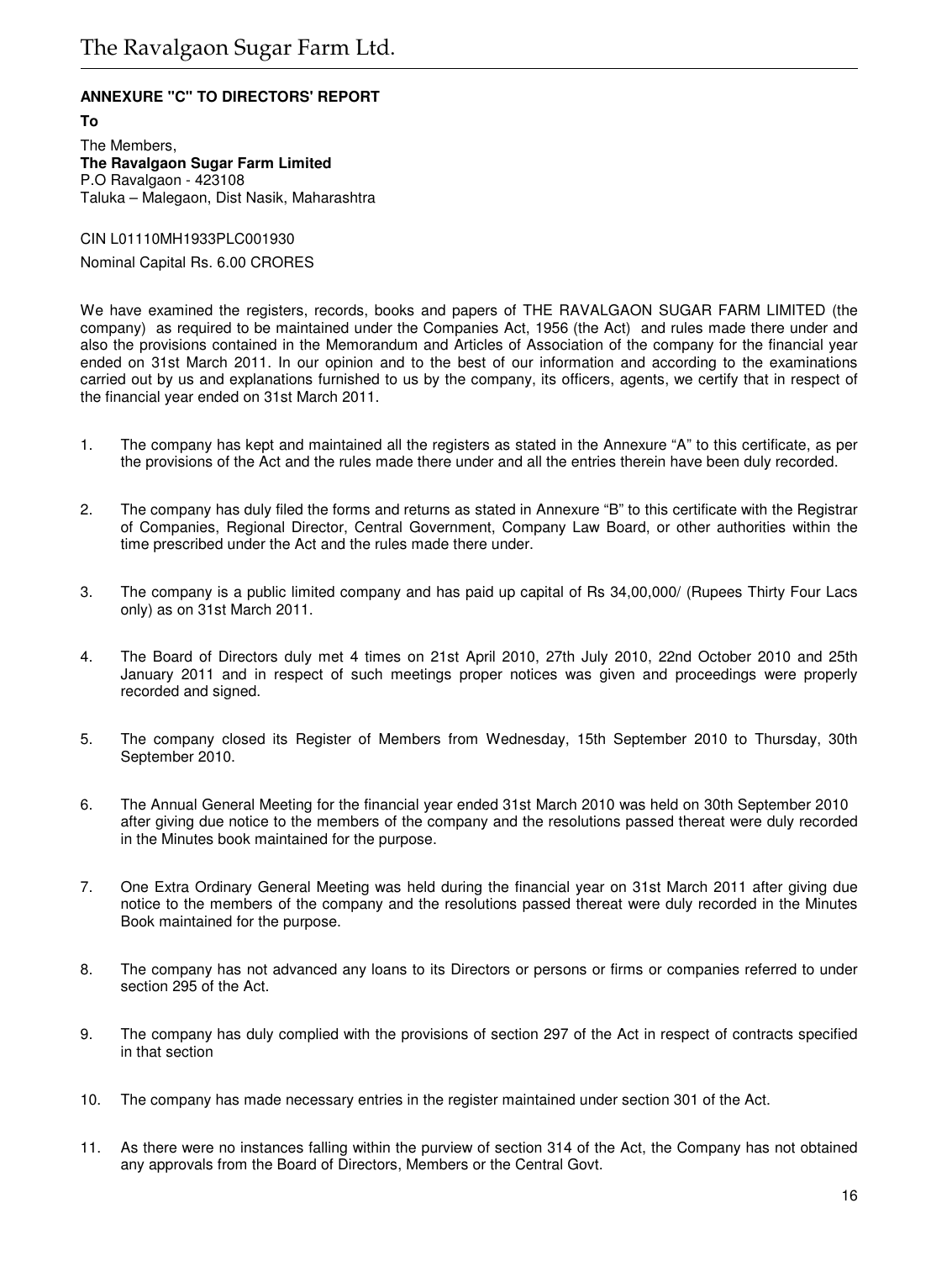- 12. The company has issued duplicate share certificates during the financial year after complying with the provisions laid down in the Act.
- 13. During the financial year ended 31st March 2011, the Company has:
	- (i) Delivered all the certificates on lodgment thereof for transfer/transmission or any other purpose in accordance with the provisions of the Act. The company has not made any allotment of securities during the financial year.
	- (ii) Deposited the amount of dividend declared in a separate Bank account in accordance with the provisions of the Act.
	- (iii) Posted warrants for dividends to all the members within a period of 30 (thirty) days from the date of declaration and that all unclaimed/unpaid dividend has been transferred to Unpaid dividend account of the company within the stipulated time.
	- (iv) Transferred the amounts in unpaid dividend account, application money due for refund, matured deposits, matured debentures and the interest accrued thereon which have remained unclaimed or unpaid to Investor Education and Protection Fund/Central Govt in accordance with the provisions of the Act.
	- (v) Duly complied with the requirements of section 217 of the Act.
- 14. The Board of Directors of the company is duly constituted. No appointment of additional director was made during the year. There was no appointment of Alternate Directors and Directors to fill casual vacancies during the financial year ended March 31, 2011.
- 15. The appointment of Chairman and Managing Director has been made in compliance with provisions of the Act read together with schedule XIII. The approval of the Central Government is awaited to Form No 25A filed by the company on 31st May 2011.
- 16. The company has not made any appointment of sole selling agents during the year.
- 17. The company has sought approval of the Central Govt. for reappointment and payment of remuneration to Chairman and Managing Director.
- 18. The Directors have disclosed their interest in other firms/companies to the Board of Directors pursuant to the provisions of the Act and the rules made there under.
- 19. The company has not issued any shares/debentures/other securities during the financial year.
- 20. The company has not bought back any shares during the financial year.
- 21. There was no redemption of preference shares/debentures during the financial year.
- 22. There was no transaction necessitating the company to keep in abeyance the right to dividend, rights shares and bonus shares pending registration of transfer of shares.
- 23. The Company has not invited/accepted any deposits including any unsecured loans falling within the purview of section 58A during the financial year.
- 24. The amount borrowed by the company from directors, members, public, financial institutions, banks and others during the financial year ending 31st March 2011 is within the borrowing limits of the company.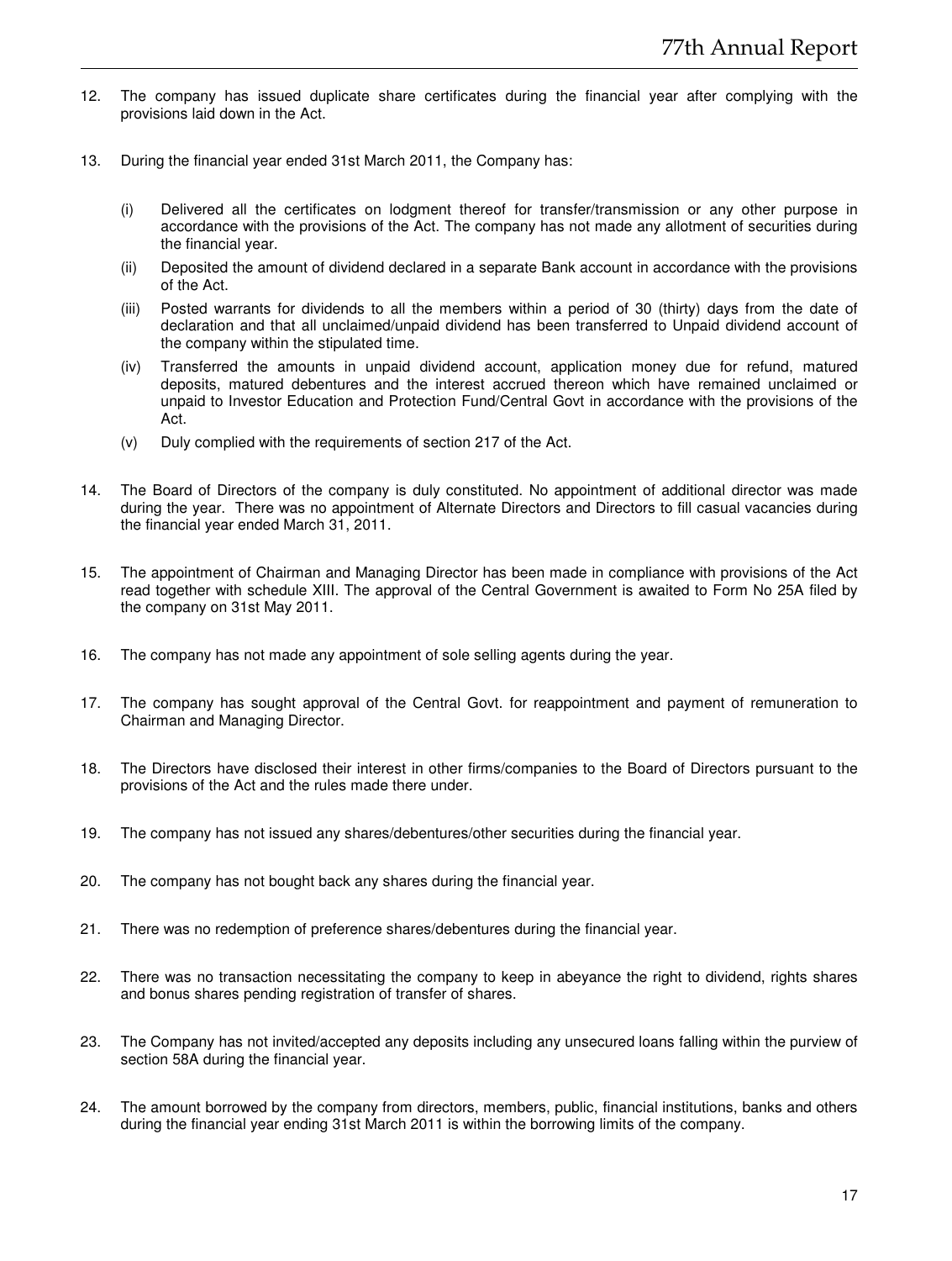- 25. The company has given loans and made investments in other bodies corporate in compliance with the provisions of section 372A and has made necessary entries in the register kept for that purpose.
- 26. The company has not altered the provisions of the Memorandum with respect to situation of the company's registered office from one state to another during the year under scrutiny.
- 27. The company has not altered the provisions of the Memorandum with respect to the objects of the company during the year under scrutiny.
- 28. The company has not altered the provisions of the Memorandum with respect to name of the company during the year under scrutiny.
- 29. The company has not altered the provisions of the Memorandum with respect to share capital of the company during the year under scrutiny.
- 30. The company has not altered any of the provisions of its Articles of Association during the year under scrutiny.
- 31. There were no prosecutions initiated against or show cause notices received by the company and no fines or penalties or any other penalties or punishments were imposed on the company during the financial year for any of the offences under the Act.
- 32. The company has not received any money as security from its employees during the year under certification.
- 33. The company has deposited both employees' and employer's contribution to Provident Fund with the prescribed authority pursuant to section 418 of the Companies Act, 1956

Signature:

Date: July 25, 2011

Place Mumbai Name: BIPIN RAJE<br>Date: July 25. 2011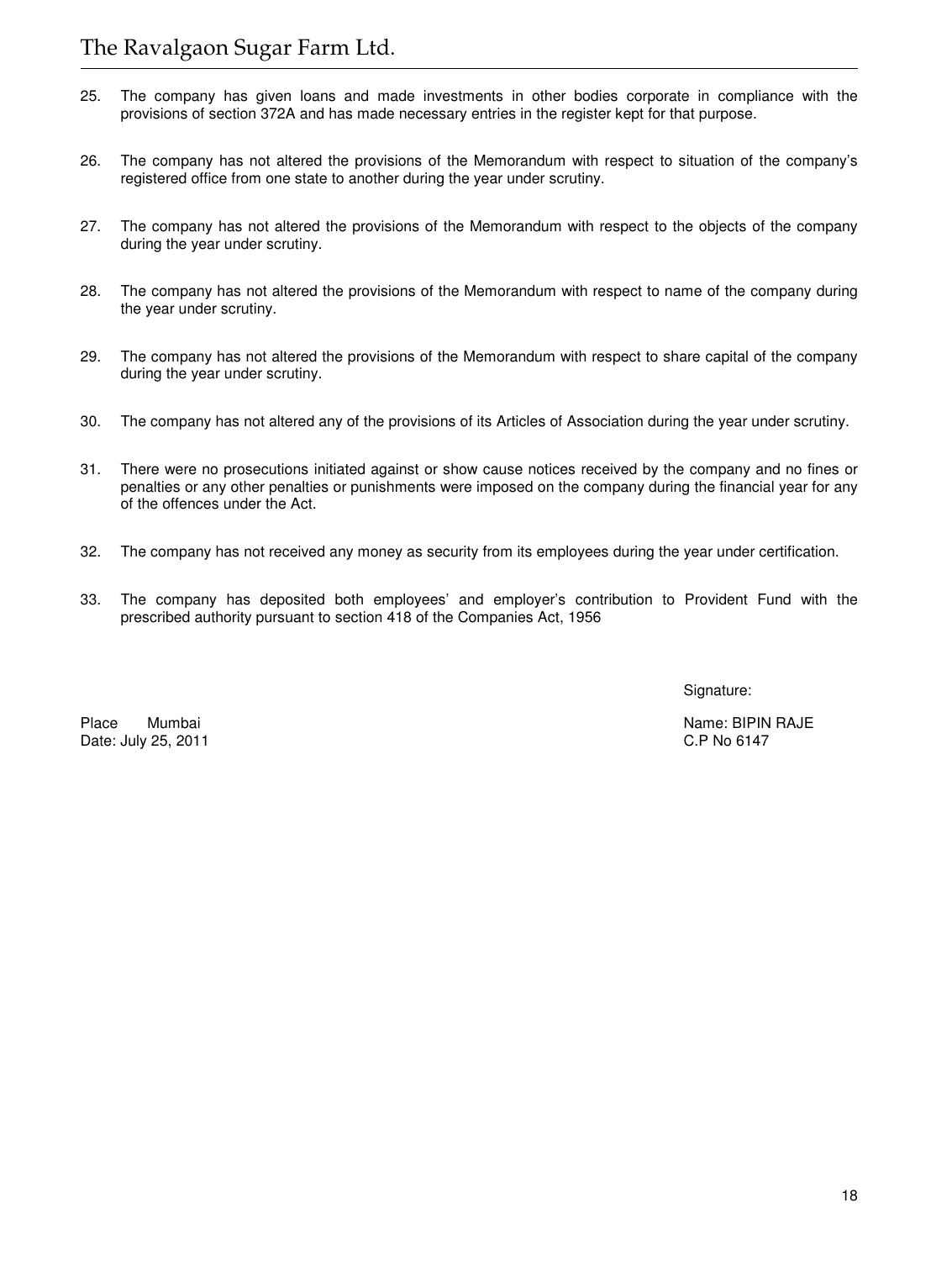# **ANNEXURE A**

- (1) Register of Members u/s 150 of the Act
- (2) Register of Directors shareholding u/s 307 of the Companies Act, 1956
- (3) Register of Directors, Managing Director, Manager and Secretary u/s 303 of the Companies Act, 1956
- (4) Books of accounts and cost records u/s 209(1) of the Act
- (5) Register of Particulars of Contracts in which Directors are interested u/s 301
- (6) Register of Directors Attendance
- (7) Minutes of the General Meetings and Board Meetings u/s 193 of the Act
- (8) Register of charges u/s 143 of the Act
- (9) Register of Fixed Deposits u/s 58A of the Companies Act, 1956

# **ANNEXURE B**

Forms and Returns as filed by the Company with the Registrar of Companies, Maharashtra, Mumbai during the financial year ending on 31st March 2011

|                | Form No/<br>Return                              | Filed<br>Under<br>Section | Purpose                                                                                                                                      | Date of<br>Filing  | Whether<br>filed<br>In time | Requisite late filing<br>fees In case of<br>delay in Filing |
|----------------|-------------------------------------------------|---------------------------|----------------------------------------------------------------------------------------------------------------------------------------------|--------------------|-----------------------------|-------------------------------------------------------------|
| $\mathbf{1}$   | <b>Annual Return</b><br>Form No 20B             | 159                       | Annual Return for the Financial<br>Year ended 31st March 2010<br>- SRN P60200540                                                             | 19th November 2010 | Yes                         | <b>NA</b>                                                   |
| $\overline{2}$ | <b>Balance Sheet</b><br>Form No 23AC and 23ACA  | 210                       | For the Year Ended 31st March<br>2010 - SRN P566608714                                                                                       | 26th October 2010  | Yes                         | <b>NA</b>                                                   |
| 3              | Compliance certificate<br>Form No 66            | 383 A                     | Compliance Certificate for the<br>year ended 31st March 2010<br>- SRN P53838975                                                              | 07th October 2010  | Yes                         | <b>NA</b>                                                   |
| $\overline{4}$ | <b>Transfer of Unpaid</b><br>Deposits/Dividends | 205C                      | A83502740                                                                                                                                    | 23rd April 2010    | Yes                         | <b>NA</b>                                                   |
| 5              | <b>Return of Deposits</b><br>Form No 62         | 58A                       | For the Financial Year ended<br>31st March 2010<br>- SRN A87917225                                                                           | 28th June 2010     | Yes                         | <b>NA</b>                                                   |
| 6              | Return of Deposits<br>Form 62                   | 58A                       | For the Financial Year ended<br>31-03-2011 - SRN B15185994                                                                                   | 29th June 2011     | Yes                         | <b>NA</b>                                                   |
|                | Form No 8                                       |                           | <b>Creation of Charge</b><br>- SRN A83613265                                                                                                 | 25th April 2010    | N <sub>o</sub>              | Yes                                                         |
| 9              | Form No 8                                       |                           | Creation of charge<br>- SRN B12276507                                                                                                        | 17th May 2011      | Yes                         | <b>NA</b>                                                   |
|                | 10 Transfer of Unclaimed FD                     |                           | B08194508                                                                                                                                    | 19th March 2011    | Yes                         | <b>NA</b>                                                   |
|                | 11 Form 1INV                                    |                           | - B12647038                                                                                                                                  | 23rd May 2011      | No                          | Yes                                                         |
|                | 12 Form 25A                                     |                           | Application to Central Govt. for<br>approval for increase in<br>remuneration of Mr H B Doshi<br>Chairman and Managing Director<br>-B13225198 | 31st May 2011      | Yes                         | <b>NA</b>                                                   |
|                | 13 Form 1                                       |                           | Submission of Cost Audit Report<br>for March 2009 - A82515149                                                                                | 09th April 2010    | Yes                         | <b>NA</b>                                                   |
|                | 14 Form 1                                       |                           | Submission of Cost Audit Report<br>for March 2010 - B15329071                                                                                | 30th June 2011     | Yes                         | <b>NA</b>                                                   |
|                | 15 Form 23C                                     |                           | Approval of Central Govt for<br>Appointment of Cost Auditor for<br>March 2011 - S05431994                                                    | 29th June 2011     | Yes                         | <b>NA</b>                                                   |
|                | 16 Form 23C                                     |                           | Approval of Central Govt for<br>Appointment of Cost Auditor for<br>March 2012 - S 05530373                                                   | 19th July 2011     | Yes                         | <b>NA</b>                                                   |

\*Arrangement is not in Chronological Order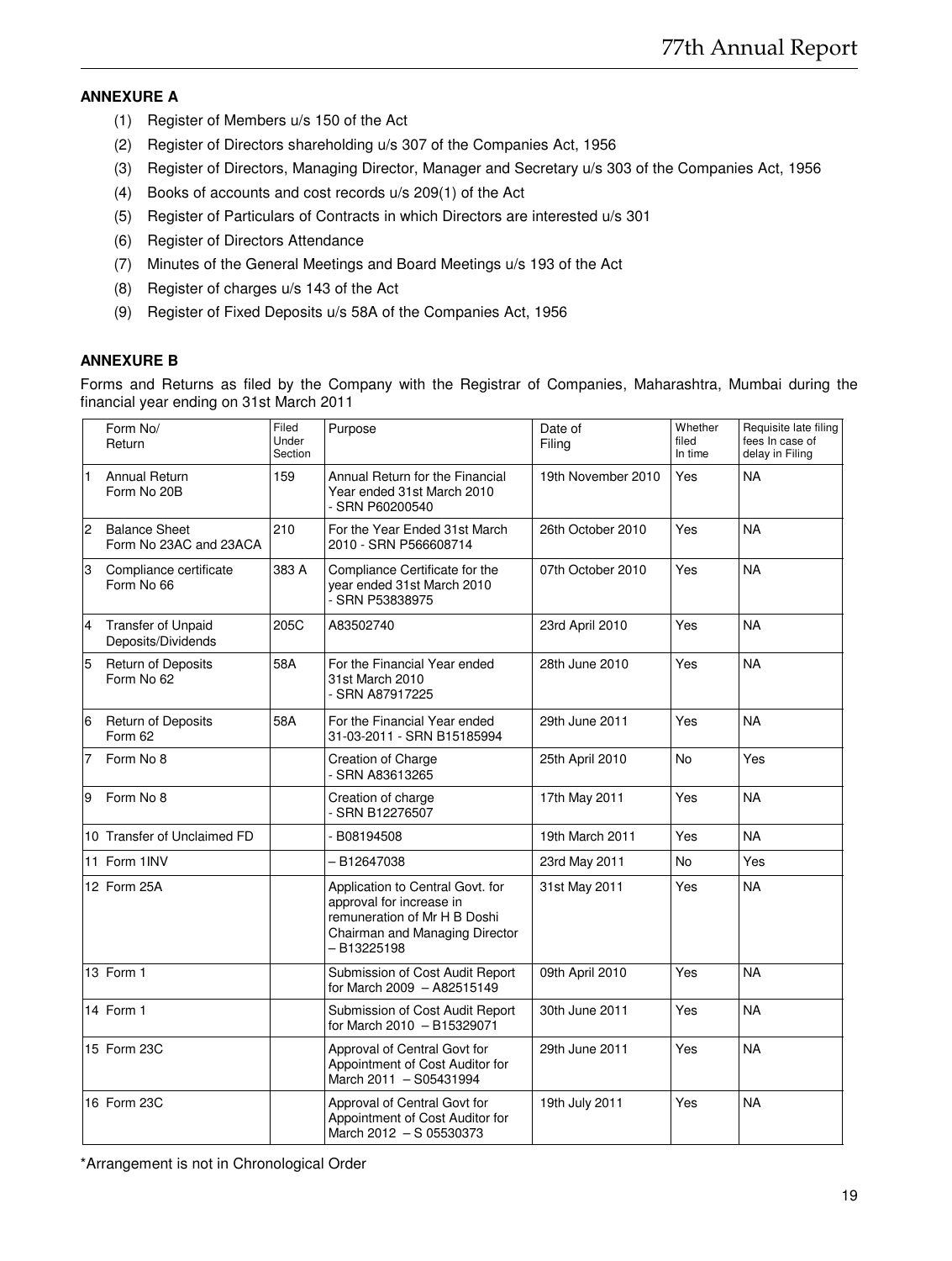# **ANNEXURE "D" TO DIRECTORS' REPORT**

# **1) Disclosure of Particulars with respect to Conservation of Energy**

|    |                                                                   | <b>Current Year</b> | Previous Year |
|----|-------------------------------------------------------------------|---------------------|---------------|
| А. | <b>Power and Fuel Consumption:</b>                                |                     |               |
| 1) | Electricity:                                                      |                     |               |
|    | (a) Purchased (from M.S.E.B.)                                     |                     |               |
|    | Units (KWH in lacs)                                               | 15.08               | 16.6          |
|    | Rate/Unit (Rs.)                                                   | 5.75                | 5.47          |
|    | Total amount (Rs. in lacs)                                        | 86.71               | 90.8          |
|    | (b) Own Generation                                                |                     |               |
|    | i) Diesel Generator                                               |                     |               |
|    | Units (KWH in lacs)                                               | 1.92                | 2.95          |
|    | Units (KWH) per litre of Diesel Oil                               | 3.29                | 3.46          |
|    | Cost/per Unit (Rs.)                                               | 12.11               | 10.14         |
|    | ii) Steam Turbine / Generator                                     |                     |               |
|    | Unit (KWH in lacs)                                                | 29.28               | 5.33          |
|    | Unit (KWH) per M.T. of Bagasse                                    | 166.56              | 177.71        |
|    | Cost / per Unit (Rs.)                                             | 10.81               | 6.75          |
| 2) | Coal:                                                             |                     |               |
|    | Quantity (MTs)                                                    | Nil                 | Nil           |
|    | Total cost (Rs in lacs)                                           | Nil                 | Nil           |
|    | Rate per MT (Rs)                                                  | $\sim$              |               |
| 3) | Furnace Oil:                                                      |                     |               |
|    | Quantity (MTs)                                                    | Nil                 | Nil           |
|    | Total cost (Rs in lacs)                                           | Nil                 | Nil           |
|    | Rate per MT (Rs)                                                  |                     |               |
| 4) | Others / Internal Generation :                                    |                     |               |
|    | i) Fire wood consumed:                                            |                     |               |
|    | Quantity (M.T.)                                                   | 205.6               | 173.51        |
|    | Total Cost (Rs. in lacs)                                          | 6.49                | 4.2           |
|    | Rate / Per M.T. (Rs.)                                             | 3,155.14            | 2,419.13      |
|    | ii) Bagasse / Maka buds                                           |                     |               |
|    | Quantity (M.T.)                                                   | 1,053.54            | 1,574.55      |
|    | Total Cost (Rs. in lacs)                                          | 25.58               | 25.72         |
|    | Rate per M.T. (Rs.)                                               | 2,428.57            | 1,633.52      |
| В. | Consumption per Unit of Production : (Electricity / Power in KWH) |                     |               |
|    | Sugar (per M.T.)                                                  | 22.77               | 52.7          |
|    | Confectionery (per M.T.)                                          | 317.48              | 254.87        |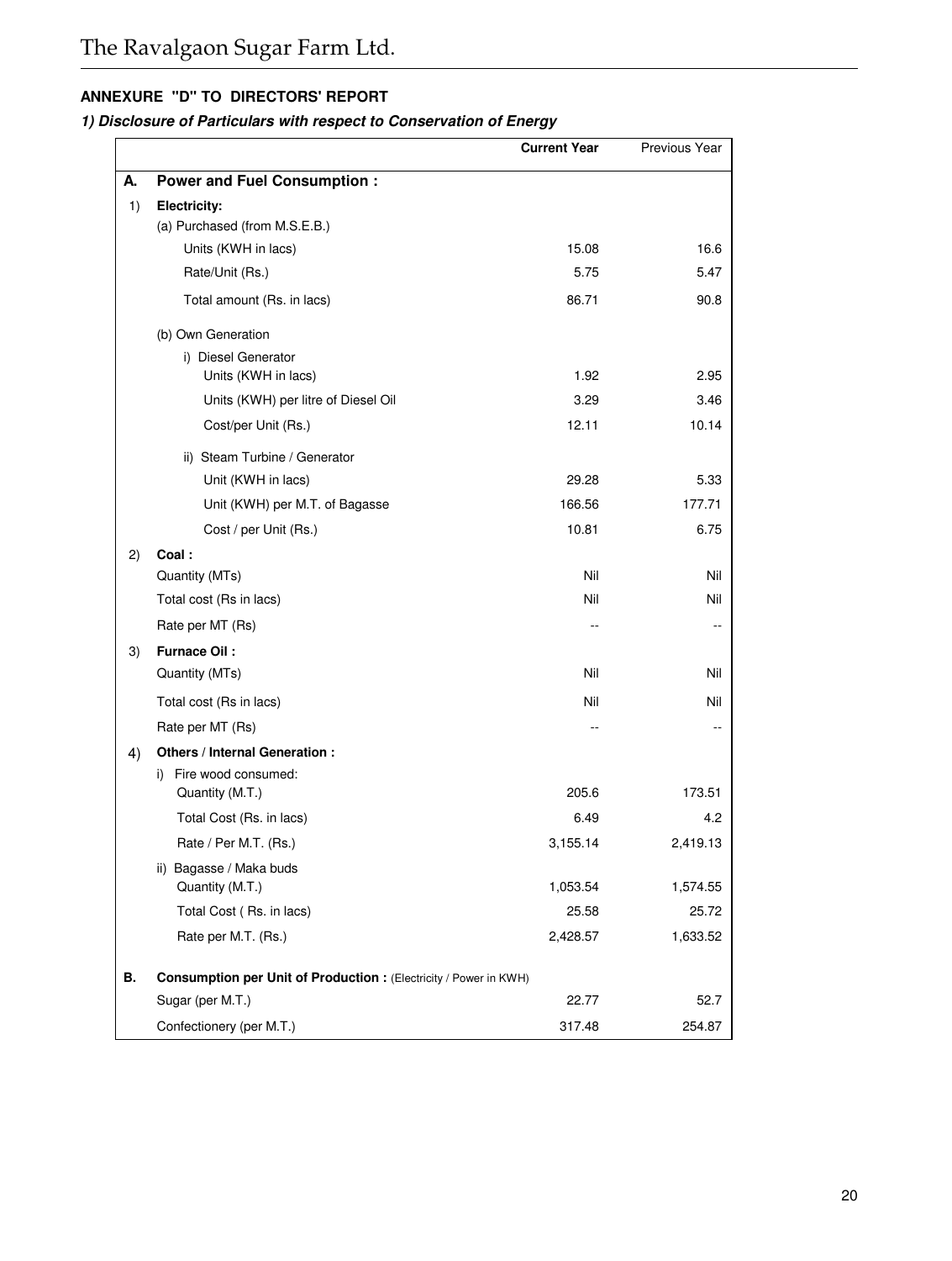# **2) Disclosure of Particulars with respect to Technology Absorption :**

- A. Research and Development (R&D) :
	- 1. Specific areas in which R&D carried out by the Company
		- a. Production & process improvement / development
		- b. Development of new products and improvement in existing products.
	- 2. Benefits derived as a result of above R & D
		- a. Quality improvement of existing products
		- b. Development of new products
	- 3. Future Plan of action : The ongoing programme of R&D will continue for development of new products processes and improvement of existing products and processes.
	- 4. Expenditure on R&D : There is no capital expenditure on account of R&D and the recurring expenditure is not significant as compared to total turnover.
- B. Technology Absorption, Adaptation and Innovation :

The Company did not enter into any foreign collaboration for the purpose of technical assistance and technology was not imported for the purpose of product improvement, development of new products or new process.

# **3) Foreign Exchange Earning and Outgo :**

During the year there are no export sales. Details of Foreign Exchange outgo are given in Schedule N note no.15 C (Notes to the Accounts).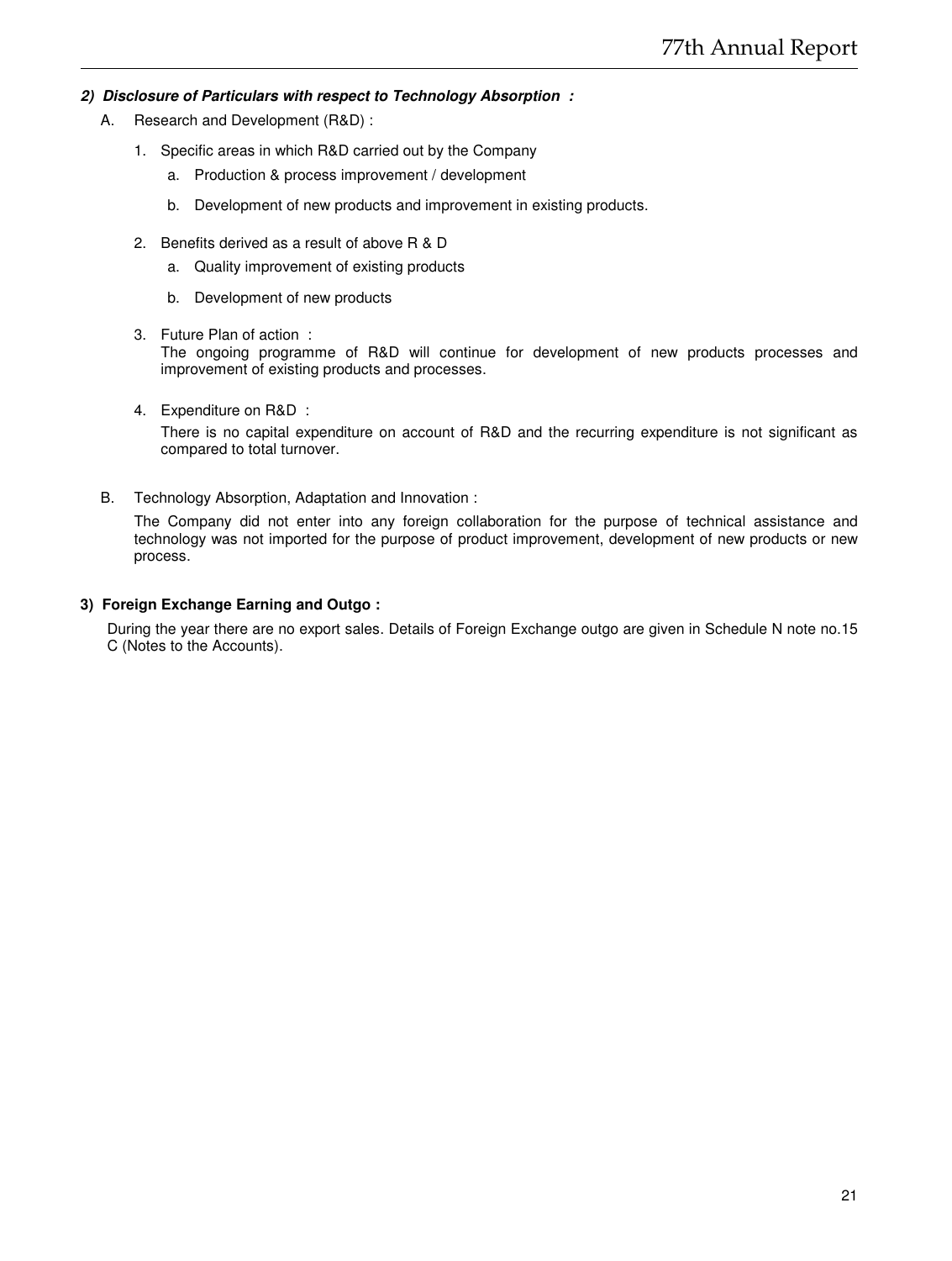# **AUDITOR'S REPORT**

The Shareholders

# **The Ravalgaon Sugar Farm Limited,**

- 1. We have audited the attached Balance Sheet of The Ravalgaon Sugar Farm Limited as at March 31, 2011, and the Profit & Loss Account and Cash Flow Statement for the year ended on that date. These financial statements are the responsibility of the Company's management. Our responsibility is to express an opinion on these financial statements based on our audit.
- 2. We conducted our audit in accordance with the auditing standards generally accepted in India. Those Standards require that we plan and perform the audit to obtain reasonable assurance about whether the financial statements are free of material misstatement. An audit includes examining, on a test basis, evidence supporting the amounts and disclosures in the financial statements. An audit also includes assessing the accounting principles used and significant estimates made by management, as well as evaluating the overall financial statement presentation. We believe that our audit provides a reasonable basis for our opinion.
- 3. As required by the Companies (Auditors' Report) Order, 2003, issued by the Central Government of India in terms of Section 227 (4A) of the Companies Act, 1956 ("The Act"), as amended by the Companies (Auditor's Report) (Amendment) Order, 2004 on the basis of the information and explanation given to us, and on the basis of such checks as we considered appropriate, we give in the Annexure, hereto a statement on the matters specified in paragraphs 4 & 5 of the said Order.
- 4. Further to our comments in the Annexure referred to in paragraph 3 above we report that:
	- a. We have obtained all the information and explanations, which, to the best of our knowledge and belief, were necessary for the purpose of our Audit.
	- b. In our opinion, proper Books of Account as required by Law have been kept by the Company so far as appears from our examination of those books.
	- c. The Balance Sheet and Profit & Loss Account referred to in this report are in agreement with the Books of Account.
	- d. On the basis of written representation received from the Directors of the Company as at March 31, 2011 and taken on record by the Board of Directors, none of the Directors is disqualified as on March 31, 2011 from being appointed as Director in terms of clause {g} of sub section {1} of section 274 of the Companies Act, 1956.
	- e. In our opinion, the Balance Sheet, Profit and Loss Account and Cash flow statement dealt with by this report comply with the mandatory Accounting Standards referred to in sub – section (3C) of section 211 of the Companies Act, 1956 **except for the accounting standard relating to employee benefits referred in para 4(f) below.**
	- f. **No provision has been made for the present value of the accrued Gratuity liability (net of adhoc partial provision of Rs. 34 Lacs made during the year and funds lying with LIC of India) and valued actuarially by a independent actuary as at March 31, 2011 amounting to Rs. 388.93 Lacs as detailed in Note 13 of Schedule N of financial statements. Therefore the profit for the year is over stated by Rs.50.72 lacs and the Reserves and Surplus of the company as at March 31, 2011are higher by Rs. 388.93 lacs.**
	- g. **No provision has been made for excise duty payable amounting to Rs.164.64 lacs on the closing stock of finished goods held in the factory as at the close of the year. The same is being accounted for at the point of sale/transfer of goods as detailed in note no.7 of Schedule N. This accounting treatment is not in accordance with the Guidance note on Accounting for Excise Duties issued by the Institute of Chartered Accountants of India. However, this accounting treatment does not have any impact on the Profit for the year, but the closing value of the finished goods inventory would have been higher by Rs.164.64 lacs and other liabilities which include Provision for Excise Duty payable would have been higher by like amount**.
	- h. Subject to the effect of matters contained in Para 4 (f) (g) above, In our opinion and to the best of our information and according to the explanations given to us, the said accounts read together with the Significant Accounting Policies and other notes thereon give the information required by the Act, in the manner so required and give a true and fair view in conformity with the accounting principles generally accepted in India:
		- i In so far as it relates to the Balance Sheet, of the state of affairs of the Company as at 31st March 2011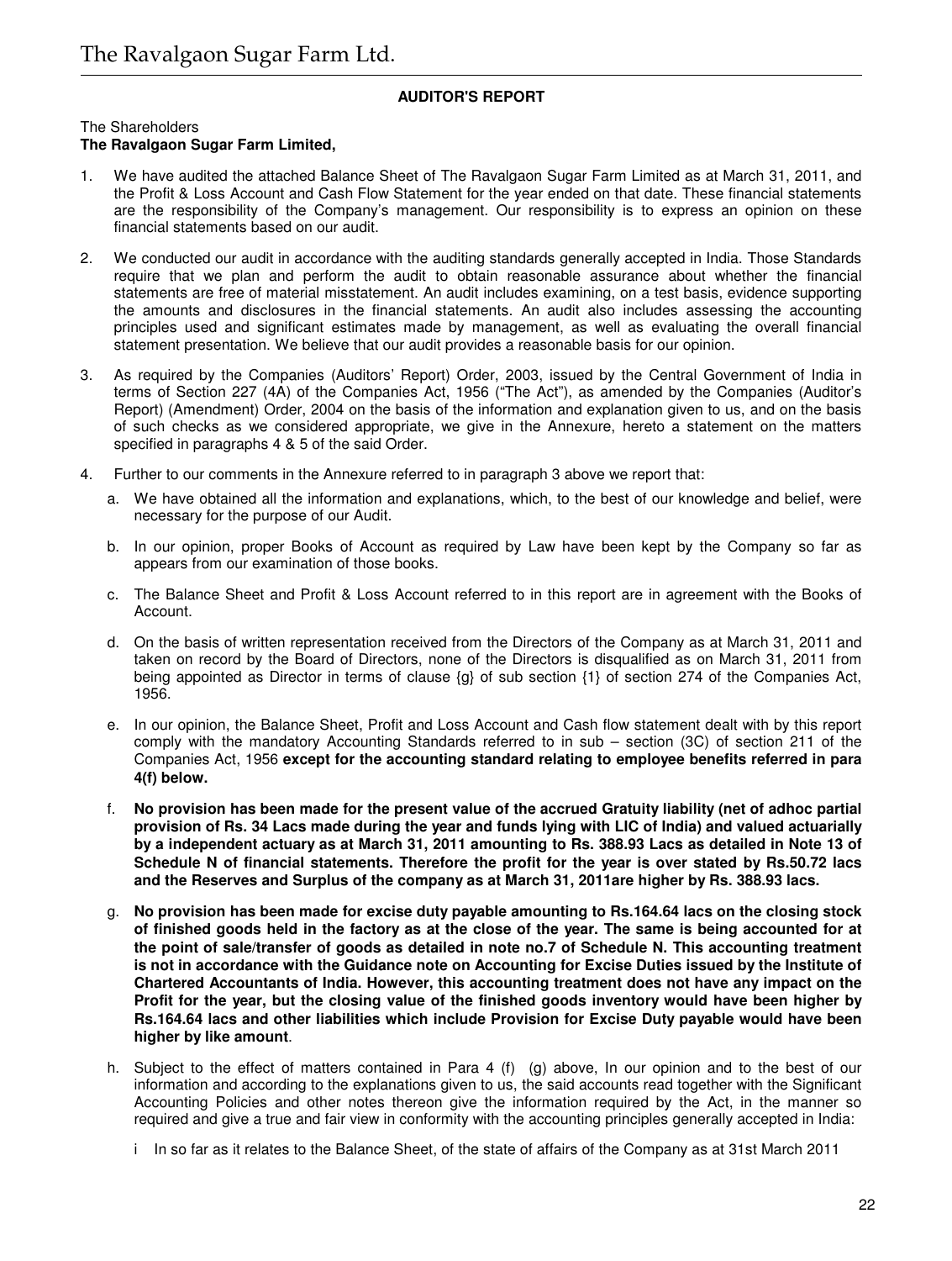- ii In so far as it relates to the Profit and Loss Account, of the profit of the Company for the year ended on that date; and
- iii In the case of Cash Flow Statement, of the cash flows of the Company for the year ended on that date.

For V.Sankar Aiyar & Co. Chartered Accountants Firm Regn No: 109208W

Arvind Mohan Partner Membership No.124082

Place : Mumbai Dated : July 25, 2011

# **Annexure to Auditors' Report**

Referred to in Paragraph 3 of our report of even date

- 1. In respect of its fixed assets:
	- a. The Company has maintained proper records showing full particulars including quantitative details and situation of fixed assets on the basis of available information.
	- b. As explained to us, the fixed assets have been physically verified by the management as per the phased programme of physical verification of fixed assets. As informed to us programme is such that all the Fixed assets will get physically verified in two years time which in our opinion is reasonable having regard to the size of the Company and the nature of its Fixed assets. The reconciliation between assets and physically verified and books of account is in progress and not material discrepancies have been noticed.
	- c. In our opinion, the Company has not disposed of substantial part of fixed assets during the year and the going concern status of the Company is not affected.
- 2. In respect of inventory;
	- a. The stock of finished goods and raw material has been physically verified during the year by the Management. The Company has a perpetual inventory system in respect of stores and spare parts. In our opinion, the frequency of verification is reasonable.
	- b. In our opinion and according to the information and explanations given to us, the procedures of physical verification of inventories followed by the Management were reasonable and adequate in relation to the size of the Company and nature of its business.
	- c. In our opinion and according to the information and explanations given to us, the Company is maintaining proper records of inventory. The discrepancies noticed on verification between the physical stocks and the book records were not material having regard to the size of the operations of the Company.

3.

- a. The company has not granted any loans secured or unsecured to any party covered in the register maintained under section 301 of the Act.Therefore, the requirements of Clause 4(iii) (b), (c) and (d) of the Order are not applicable to the Company.
- b. During the year, the company has taken interest-bearing loan of Rs. 140 Lacs from three companies covered in register maintained under section 301 of Companies Act, 1956. The existing unsecured loans have an outstanding balance of Rs. 240 Lacs as on March 31, 2011 and maximum balance of Rs. 240 Lacs during the year.
- c. The rate of interest and other terms and conditions of loan taken are not prima-facie prejudicial to the interest of the Company.
- d. The company is regular in repayment of the principal amount of loan taken and interest as stipulated.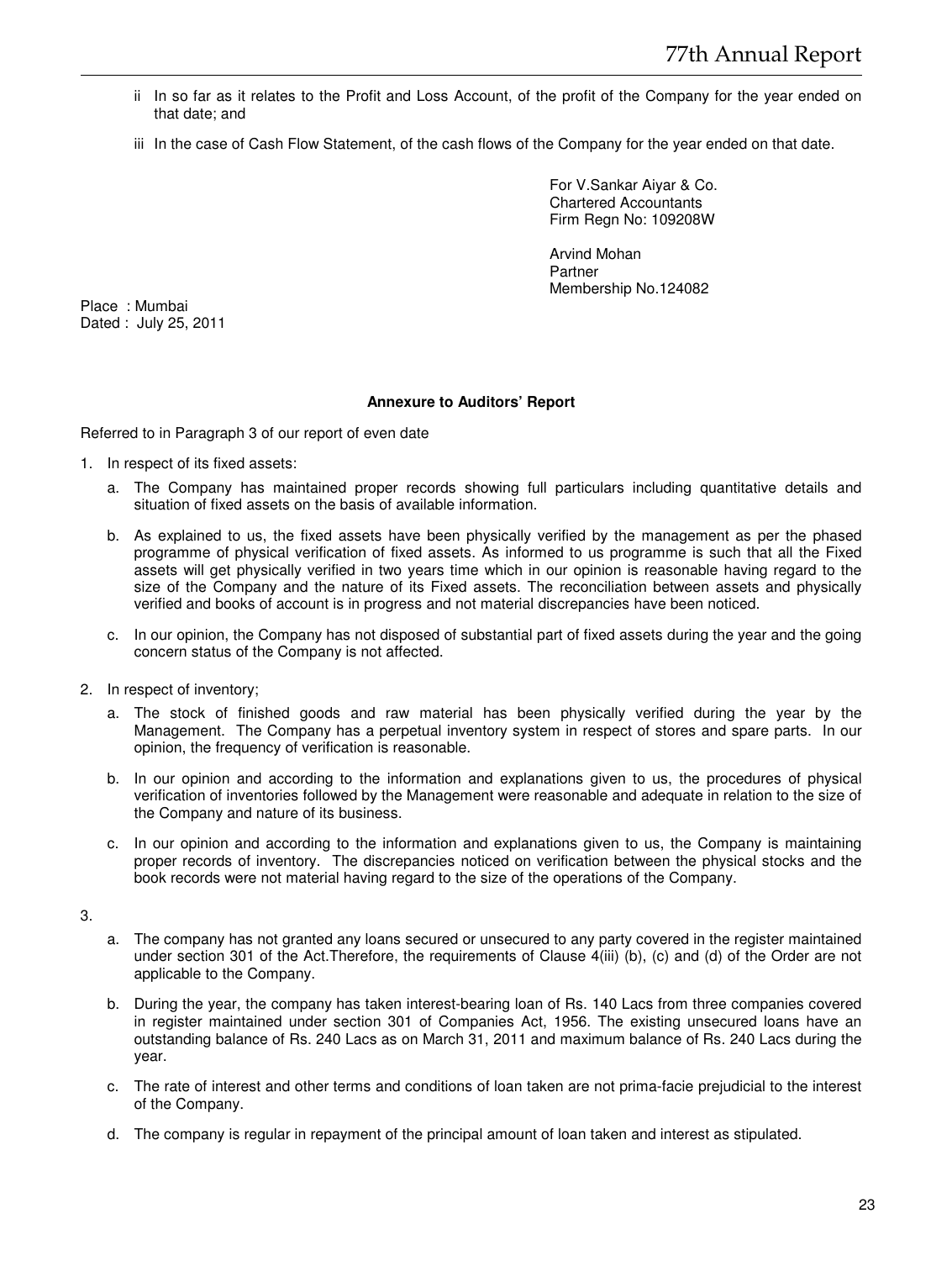- 4. In our opinion and according to the information and explanations given to us, there are adequate internal control procedures commensurate with the size of the Company and the nature of its business for the purchase of inventories, fixed assets and also for the sale of goods and services. During the course of audit, we have not observed any other continuing failure to correct major weaknesses in the internal control.
- 5. In respect of transactions covered under Section 301 of the Companies Act, 1956:
	- a. In our opinion and according to the information and explanations given to us, the particulars of contracts or arrangements referred to in section 301 of the Companies Act, 1956, have been entered in the register required to be maintained under that section.
	- b. In our opinion and according to the information and explanations given to us, the transactions made in pursuance of aforesaid contracts or arrangements in excess of Rs.5 lacs in respect of any party, have been made at prices which are prima facie reasonable having regard to the prevailing market prices at the relevant time.
- 6. The Company has complied with the provisions of Section 58A, 58AA or any other relevant provisions of the Act and the rules framed under for deposits Accepted from public. No order has been passed by the Company Law Board or National Company Law Tribunal or Reserve Bank of India or any Court or any other Tribunal.
- 7. In our opinion, the company has an internal audit system commensurate with its size and the nature of its business. However, there is a need to strengthen the same by increasing its scope and coverage of areas of fixed assets.
- 8. We have broadly reviewed the books of account relating to materials, labour and other items of cost maintained by the Company pursuant to the rules made by the Central Government for the maintenance of the Cost records under Section 209(1)(d) of the Act and we are opinion that prima-facie, the prescribed accounts and records have been made and maintained.
- 9. In respect of the statutory dues:
	- a. According to the records of the Company, undisputed statutory dues including, Investor Education and Protection Fund, Income Tax, Wealth Tax, Service Tax, Customs Duty, Excise duty, cess and other material statutory dues have been regularly deposited with the appropriate authorities. According to the information and explanations given to us, no undisputed amounts payable in respect of the aforesaid dues were outstanding as at March 31, 2011 for a period of more than six months from the date of becoming payable.

| Nature of dues                                                                                        | <b>Amount not</b><br>deposited in<br>Rs. In lacs | Period to which<br>the amount relates    | Forum where dispute is<br>pending                                                   |
|-------------------------------------------------------------------------------------------------------|--------------------------------------------------|------------------------------------------|-------------------------------------------------------------------------------------|
| Sugarcane Purchase Tax Act.<br>Sugarcane Purchase tax payable on<br>harvesting and transport charges. | 60.92                                            | 1995 to 1999.                            | High Court Mumbai                                                                   |
| The Bombay Electricity Duty Act, 1958.<br>Electricity duty on own generation.                         | 76.33                                            | April, $2005$ to<br>March, 2009.         | High Court Mumbai                                                                   |
| The Central Excise Act, 1944.                                                                         | 136.36                                           | March, 2002 to<br>October, 2006          | Customs, Excise and Service Tax<br>Appellate Tribunal and<br>Commissioner (Appeals) |
| Income Tax Act, 1961                                                                                  | 4.20<br>6.58<br>14.95                            | A.Y 2005-06<br>A.Y 2006-07<br>AY 2008-09 | I.T.A.T (Mumbai)<br>CIT Appeals (Mumbai)<br>CIT Appeals (Mumbai)                    |

- b. According to the information and explanations given to us, there are no disputed dues towards Wealth Tax, Service Tax and Customs Duty outstanding as on March 31, 2011. The following disputed statutory dues on account of Excise duty, Purchase tax and Income Tax have not been deposited with the appropriate authorities;
- 10. The Company had does not have accumulated losses as per the Balance Sheet as the end of the financial year and has not incurred any cash loss during the year and during the immediately preceding financial year.
- 11. Based on our audit procedures and according to the information and explanation given to us, we are of the opinion that the Company has not defaulted in repayment of dues to banks.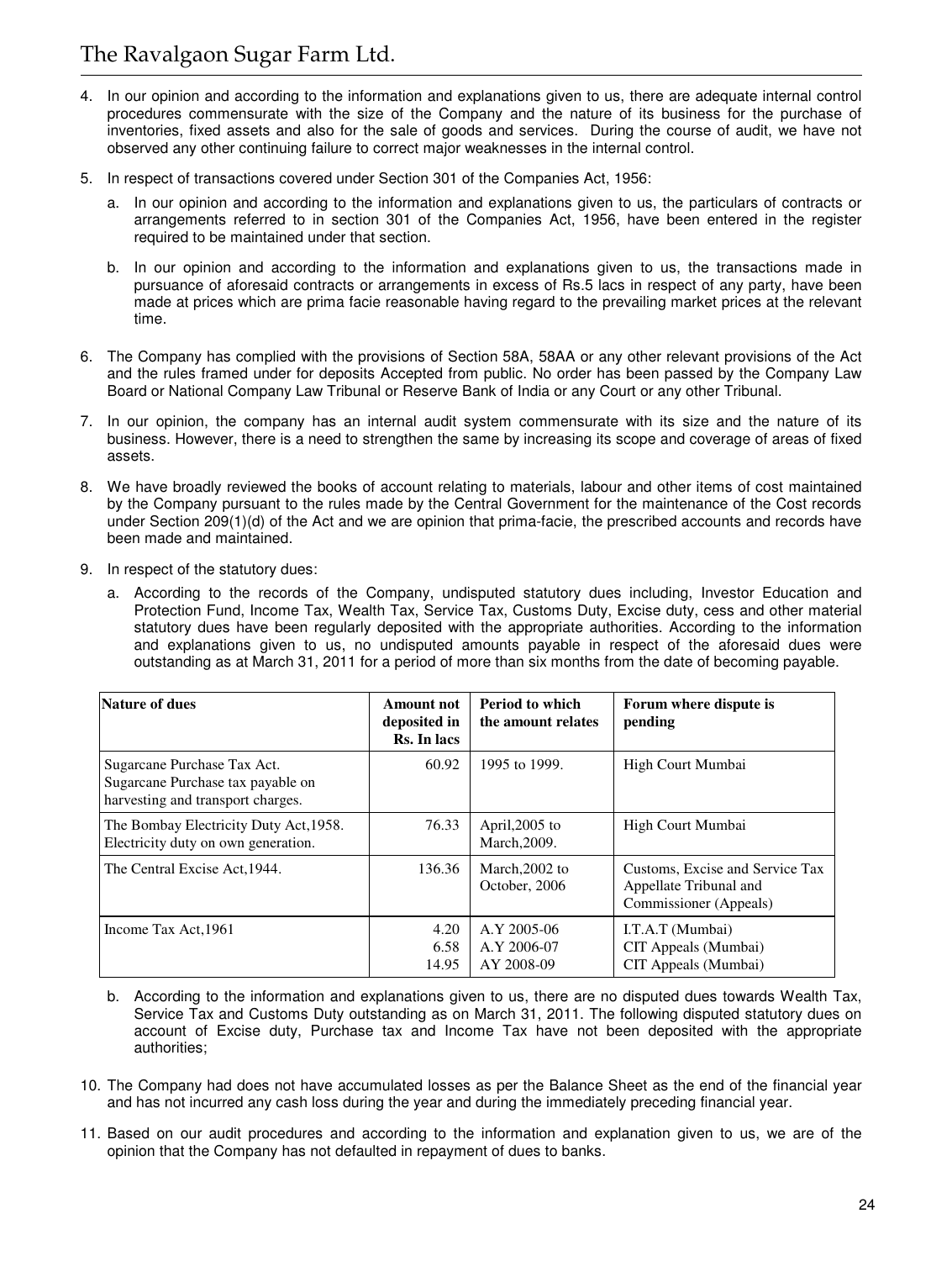- 12. In our opinion and according to the information and explanation given to us, no loans and advances have been granted by the Company on the basis of security by way of pledge of shares, debentures and other securities.
- 13. In our opinion, the Company is not a chit fund or a Nidhi / mutual benefit fund / society. Accordingly, clause 4(xiii) of the Order does not apply.
- 14. The Company has not traded in securities, debentures and other investments. Accordingly, clause 4(xiv) of the Order does not apply.
- 15. In our opinion and according to information and explanations provided to us, the company has not given any guarantee for loans taken by others from banks or financial institutions.
- 16. In our opinion and according to the information and explanation given to us, the term loans were applied for the purpose for which they were raised.
- 17. According to the information and explanations given to us, and on an overall examination of the Balance Sheet of the company, funds raised on short-term basis have, prima facie, not been used during the year for making long-term investments.
- 18. During the year, the Company has not made any preferential allotment of shares to parties and companies covered in the Register maintained under Section 301 of the Companies Act, 1956.
- 19. The Company has not issued any debentures during the year. Accordingly, clause 4(xix) of the Order does not apply.
- 20. The Company has not raised any money by way of public issue during the year. Accordingly clause 4(xx) of the Order does not apply.
- 21. According to the information and explanations given to us, and based on audit procedures performed and representations obtained from the management, we report that no material fraud on or by the Company, has been noticed or reported during the year under audit.

For **V. Sankar Aiyar & Co.** Chartered Accountants Firm Regn. No: 109208W

Place: Mumbai **Partner** 

**Arvind Mohan**  Dated: July 25, 2011 **Membership No. 124082** Membership No. 124082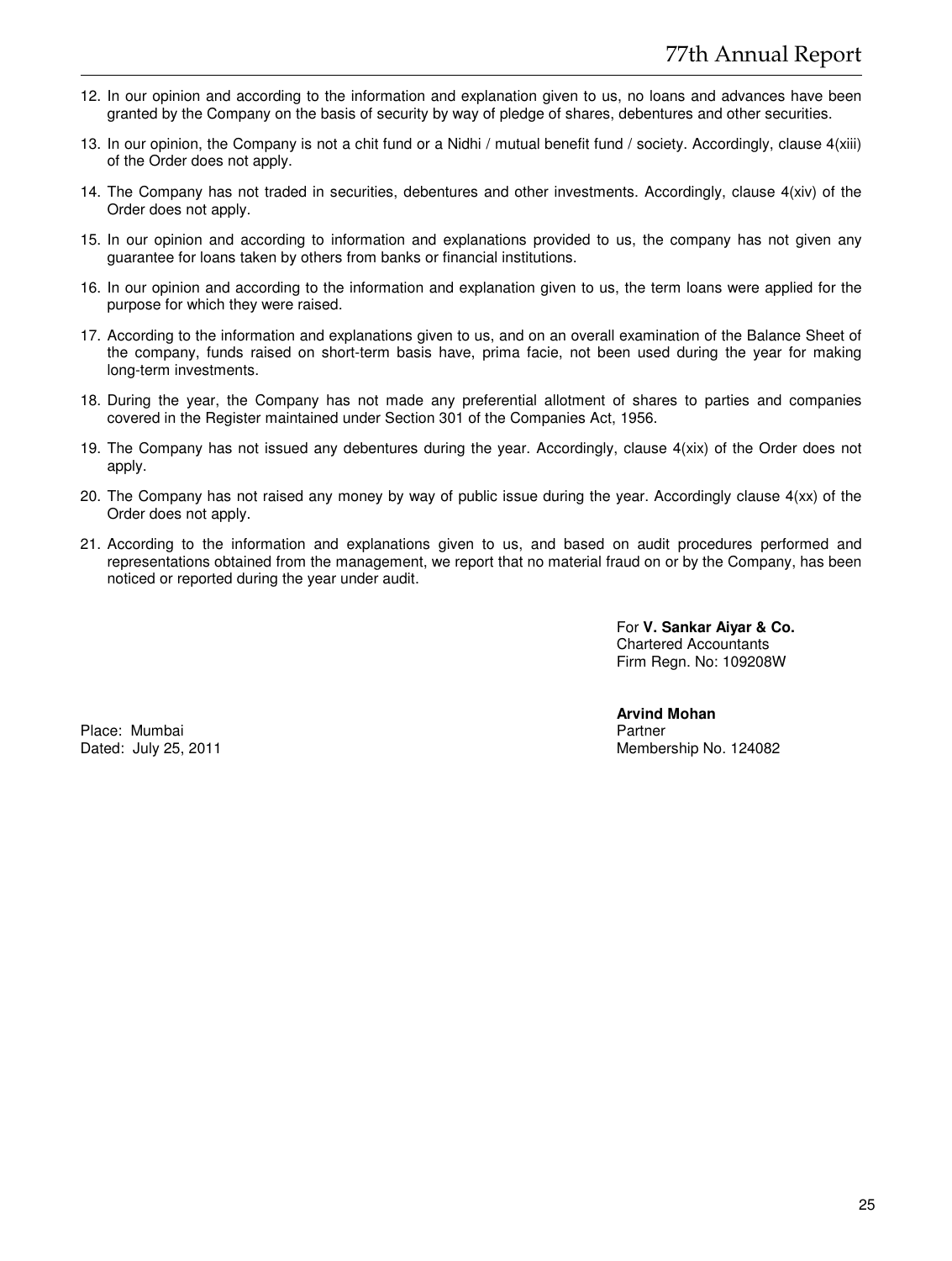# The Ravalgaon Sugar Farm Ltd.

|    | <b>BALANCE SHEET AS AT 31ST MARCH 2011</b>                             |   |          | As At<br>31-Mar-2011                        | As At<br>31-Mar-2010 |
|----|------------------------------------------------------------------------|---|----------|---------------------------------------------|----------------------|
|    |                                                                        |   | Schedule | <b>Rs in Lacs</b>                           | Rs in Lacs           |
|    | <b>I. SOURCES OF FUNDS:</b>                                            |   |          |                                             |                      |
| 1. | <b>Shareholders' Funds</b>                                             |   |          |                                             |                      |
|    | <b>Share Capital</b>                                                   | A | 34.00    |                                             | 34.00                |
|    | Reserves & Surplus                                                     | в | 3344.60  |                                             | 3400.54              |
|    |                                                                        |   |          | 3378.60                                     | 3434.54              |
| 2. | <b>Loan Funds</b>                                                      |   |          |                                             |                      |
|    | Secured Loans                                                          | С | 2512.18  |                                             | 740.56               |
|    | <b>Unsecured Loans</b>                                                 | D | 1024.74  |                                             | 1010.20              |
|    |                                                                        |   |          | 3536.92                                     | 1750.76              |
| 3. | <b>Deferred Tax Liability (Net)</b>                                    |   |          | 377.05                                      | 399.70               |
|    |                                                                        |   |          | 7292.57                                     | 5585.00              |
|    | <b>II. APPLICATION OF FUNDS:</b>                                       |   |          |                                             |                      |
| 1. | <b>Fixed Assets:</b>                                                   | Е |          |                                             |                      |
|    | <b>Gross Block</b>                                                     |   | 7178.78  |                                             | 5996.09              |
|    | Less: Depreciation                                                     |   | 4119.36  |                                             | 3893.87              |
|    | Less: Impairment                                                       |   | 32.90    |                                             | 32.90                |
|    | Net Block                                                              |   |          | 3026.52                                     | 2069.32              |
|    | Capital Work-in-Progress                                               |   |          | 0.26                                        | 3.07                 |
|    |                                                                        |   |          | 3026.78                                     | 2072.39              |
| 2. | <b>Investments</b>                                                     | F |          | 372.99                                      | 2377.73              |
| 3. | <b>Current Assets, Loans &amp; Advances</b>                            |   |          |                                             |                      |
|    | <b>Current Assets</b>                                                  | G |          |                                             |                      |
|    | Inventories                                                            |   | 4310.37  |                                             | 939.73               |
|    | <b>Sundry Debtors</b>                                                  |   | 206.83   |                                             | 196.88               |
|    | Cash & Bank Balances                                                   |   | 168.19   |                                             | 336.68               |
|    | Loans & Advances                                                       |   | 499.40   |                                             | 311.82               |
|    |                                                                        |   | 5184.79  |                                             | 1785.11              |
|    | <b>Current Liabilities &amp; Provisions</b>                            | Н |          |                                             |                      |
|    | <b>Current Liabilities</b>                                             |   | 1177.60  |                                             | 482.96               |
|    | Provisions                                                             |   | 114.39   |                                             | 167.27               |
|    |                                                                        |   | 1291.99  |                                             | 650.23               |
|    | <b>Net Current Assets</b>                                              |   |          | 3892.80                                     | 1134.88              |
|    |                                                                        |   |          | 7292.57                                     | 5585.00              |
|    | <b>Significant Accounting Policies and Notes to</b><br><b>Accounts</b> | N |          |                                             |                      |
|    | As per our report of even date<br>For V. SANKAR AIYAR & CO.            |   |          | For and on behalf of the Board of Directors |                      |

Chartered Accountants **Chartered Accountants HARSHAVARDHAN B.DOSHI NIHAL H. DOSHI**<br>Firm Registration #109208W **Chairman and Managing Director** Executive Director Chairman and Managing Director **ARVIND MOHAN MOORAD FAZALBHOY A. S. ASHTEKAR** Partner Director Director Director Director Director Director Director Director Director Membership No : 124082 Place : Mumbai **Place : Mumbai Place : Mumbai Place : Mumbai Place : Mumbai Place : Mumbai Place : Mumbai Place : Mumbai Place : Mumbai Place : Place : Mumbai Place : Place : Place : Place : Place : Place : Place : Place :** Dated : 25-Jul-2011 Dated : 25-Jul-2011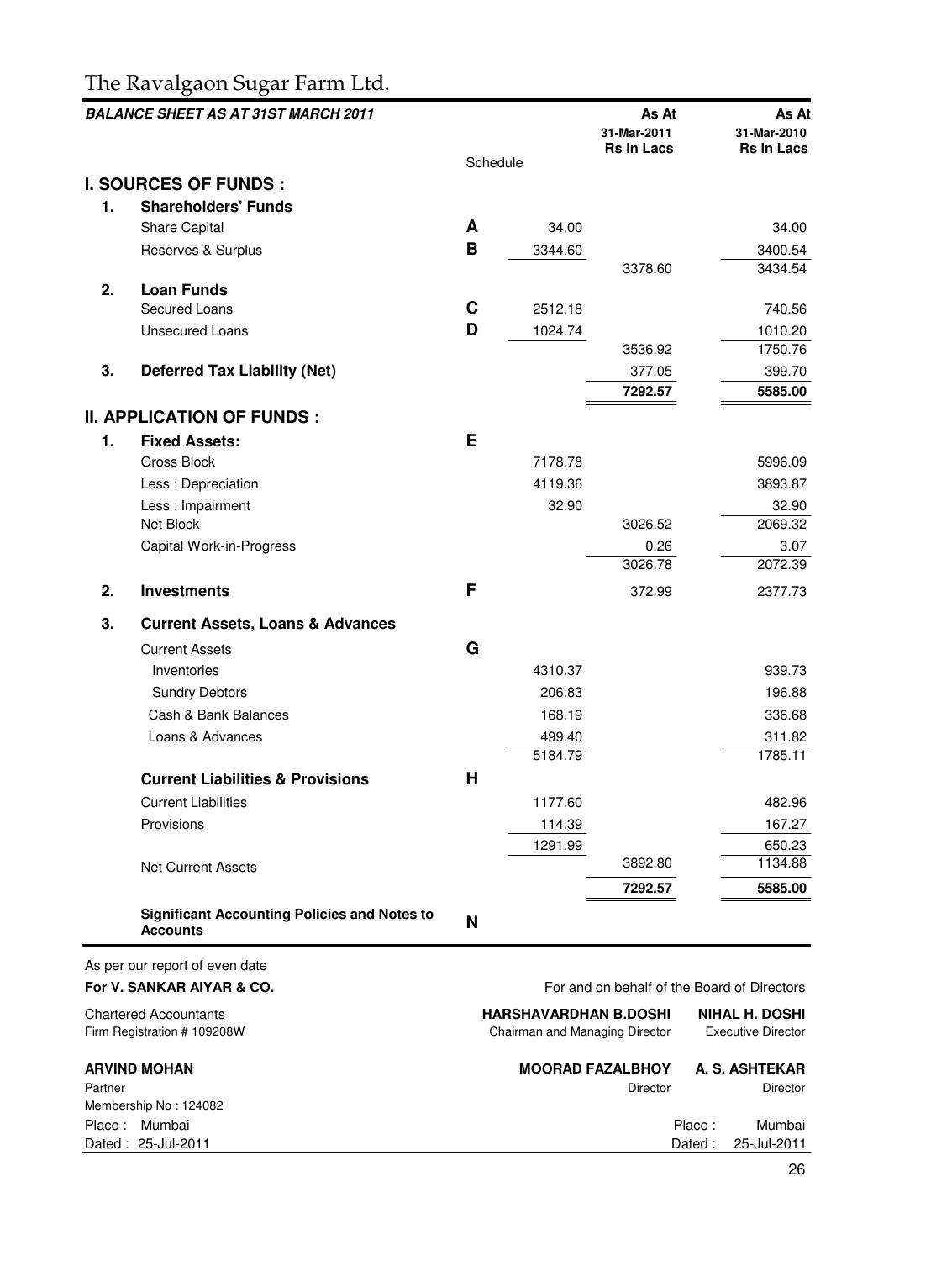| <b>PROFIT AND LOSS ACCOUNT FOR THE</b><br>YEAR ENDED 31ST MARCH 2011                                |          |                                | <b>Year Ended</b><br>31-Mar-2011<br><b>Rs in Lacs</b> | <b>Year Ended</b><br>31-Mar-2010<br><b>Rs in Lacs</b> |
|-----------------------------------------------------------------------------------------------------|----------|--------------------------------|-------------------------------------------------------|-------------------------------------------------------|
|                                                                                                     | Schedule |                                |                                                       |                                                       |
| <b>INCOME</b>                                                                                       |          |                                |                                                       |                                                       |
| <b>Gross Sales</b>                                                                                  |          | 2912.40                        |                                                       | 6406.33                                               |
| Less: Excise Duty<br><b>Net Sales</b>                                                               |          | 165.12<br>2747.28              |                                                       | 273.16<br>6133.17                                     |
| Other Income                                                                                        | ı        | 287.62                         |                                                       | 177.81                                                |
| Increase/(Decrease) in Stocks                                                                       | J        | 3268.32                        |                                                       | -1616.88                                              |
|                                                                                                     |          |                                | 6303.22                                               | 4694.10                                               |
| <b>EXPENDITURE</b>                                                                                  |          |                                |                                                       |                                                       |
| Manufacturing & Other Expenses                                                                      | Κ        | 5884.83                        |                                                       | 3476.43                                               |
| Duties & Taxes                                                                                      | L        | 24.73                          |                                                       | 9.65                                                  |
| Interest & Finance Charges                                                                          | М        | 156.40                         |                                                       | 98.31                                                 |
| Depreciation                                                                                        |          | 225.56                         |                                                       | 225.16                                                |
|                                                                                                     |          |                                | 6291.52                                               | 3809.55                                               |
| (Excess) / Short Provision for earlier years :                                                      |          |                                |                                                       |                                                       |
| Cane Price for earlier Seasons                                                                      |          |                                |                                                       |                                                       |
| Other Expenses for earlier years                                                                    |          | 0.23                           |                                                       | 0.53                                                  |
|                                                                                                     |          |                                | 0.23                                                  | 0.53                                                  |
| <b>Profit/Loss (-) Before Taxation</b>                                                              |          |                                | 11.47                                                 | 884.02                                                |
| Taxation:                                                                                           |          |                                |                                                       |                                                       |
| Provision for Current Tax                                                                           |          | 3.70                           |                                                       | 325.00                                                |
| Provision for Deferred Tax                                                                          |          | $-22.65$                       |                                                       | $-20.30$                                              |
| Provision for Wealth Tax                                                                            |          | 1.40                           |                                                       | 1.25                                                  |
| Short provision for Taxes for earlier years provided                                                |          | 25.69                          |                                                       | $-36.67$                                              |
|                                                                                                     |          |                                | 8.14                                                  | 269.28                                                |
| <b>Profit/Loss (-) After Taxation</b>                                                               |          |                                | 3.33                                                  | 614.74                                                |
| <b>Balance Brought Forward</b>                                                                      |          |                                | 1156.78                                               | 663.51                                                |
| Amount Available for Appropriation                                                                  |          |                                | 1160.11                                               | 1278.25                                               |
| Proposed Dividend                                                                                   |          |                                | 51.00                                                 | 51.00                                                 |
| Dividend distribution tax                                                                           |          |                                | 8.27                                                  | 8.47                                                  |
| <b>Transferred to General Reserve</b>                                                               |          |                                | 1.00                                                  | 62.00                                                 |
| <b>Surplus Carried to Balance Sheet</b>                                                             |          |                                | 1099.84                                               | 1156.78                                               |
| Earnings Per Share (Basic & Diluted) (in Rs.)<br>For face value of Rs. 50/- per share fully paid up |          |                                | 4.90                                                  | 904.03                                                |
| <b>Significant Accounting Policies and Notes to Accounts</b>                                        | N        |                                |                                                       |                                                       |
| As per our report of even date<br>For V. SANKAR AIYAR & CO.                                         |          |                                |                                                       | For and on behalf of the Board of Directors           |
| <b>Chartered Accountants</b>                                                                        |          | <b>HARSHAVARDHAN B.DOSHI</b>   |                                                       | <b>NIHAL H. DOSHI</b>                                 |
| Firm Registration # 109208W                                                                         |          | Chairman and Managing Director |                                                       | Executive Director                                    |

Firm Registration # 109208W Chairman and Managing Director Executive Director **ARVIND MOHAN MOORAD FAZALBHOY A. S. ASHTEKAR** Partner Director Director Director Director Director Director Director Director Director Director Director Director Membership No : 124082 Place : Mumbai Place : Mumbai Dated : 25-Jul-2011 Dated : 25-Jul-2011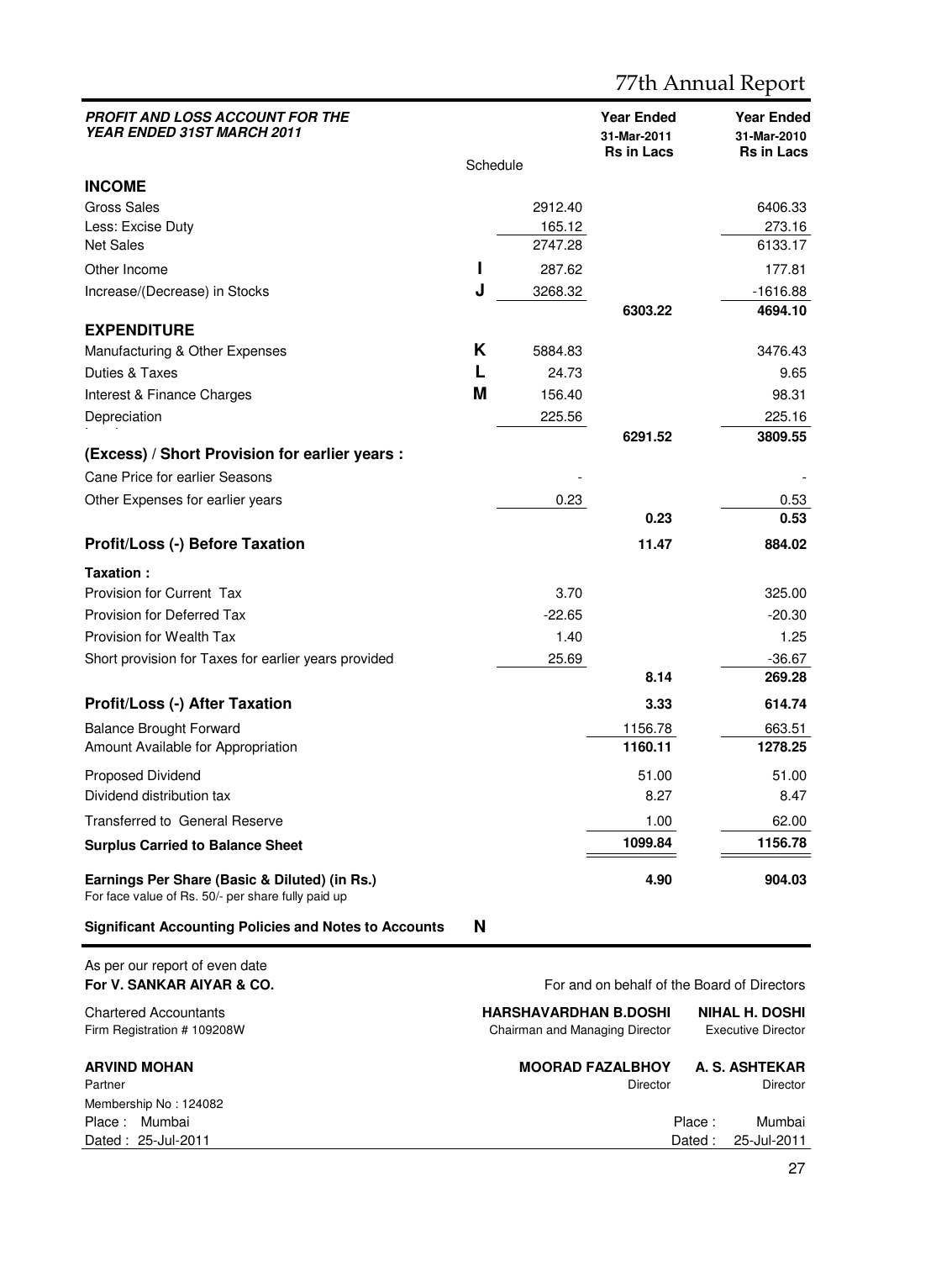# The Ravalgaon Sugar Farm Ltd.

| <b>SCHEDULES FORMING PART OF THE BALANCE SHEET</b>                                                                                                                                                                                                          | As At<br>31-Mar-2011<br><b>Rs in Lacs</b> | As At<br>31-Mar-2010<br><b>Rs in Lacs</b> |
|-------------------------------------------------------------------------------------------------------------------------------------------------------------------------------------------------------------------------------------------------------------|-------------------------------------------|-------------------------------------------|
| <b>SCHEDULE 'A': SHARE CAPITAL:</b>                                                                                                                                                                                                                         |                                           |                                           |
| Authorised:<br>3,00,000 Preference Shares of Rs. 100/- each<br>(Previous Year 3,00,000 Preference Shares of Rs.100/- each)                                                                                                                                  | 300.00                                    | 300.00                                    |
| 6,00,000 Equity Shares of Rs.50/- each<br>(Previous Year 6,00,000 Equity Shares of Rs.50/- each)                                                                                                                                                            | 300.00<br>600.00                          | 300.00<br>600.00                          |
| Issued, Subscribed & Paid up:<br>68,000 (P.Y. 68,000) Equity Shares of Rs.50/- each Fully Paid-up<br>Note:Out of the above shares, 16,000 Equity Shares are allotted as fully paid up Bonus<br>Shares by capitalisation of Reserves                         | 34.00                                     | 34.00                                     |
|                                                                                                                                                                                                                                                             | 34.00                                     | 34.00                                     |
| <b>SCHEDULE 'B': RESERVES &amp; SURPLUS</b>                                                                                                                                                                                                                 |                                           |                                           |
| Capital Redemption Reserve                                                                                                                                                                                                                                  | 20.00                                     | 20.00                                     |
| Cash Subsidy Reserve                                                                                                                                                                                                                                        | 20.00                                     | 20.00                                     |
| General Reserve                                                                                                                                                                                                                                             | 2203.76                                   |                                           |
| Add: Transfer from Profit & Loss Account                                                                                                                                                                                                                    | 1.00                                      | 2141.76<br>62.00                          |
|                                                                                                                                                                                                                                                             | 2204.76                                   | 2203.76                                   |
| Profit & Loss Account                                                                                                                                                                                                                                       | 1099.84                                   | 1156.78                                   |
|                                                                                                                                                                                                                                                             | 3344.60                                   | 3400.54                                   |
| <b>SCHEDULE 'C' : SECURED LOANS:</b>                                                                                                                                                                                                                        |                                           |                                           |
| Term Loan from Government of India<br>Under Sugar Development Fund for modernisation of Sugar Mill.<br>(Secured Against First charge on Fixed Assets and Payable in 5 equal instalments. Due<br>within one year Rs 21.16 lacs. Previous year Rs 21.16 lacs) | 21.16                                     | 42.32                                     |
| Term Loan from State Government<br>(Secured by bank guarantee, which in turn is secured by residual charge on fixed assets)<br>Due within one year Rs 7.56 lacs. Previous year Rs 7.56 lacs)                                                                | 37.82                                     | 37.82                                     |
| <b>Loans from Banks :</b><br>(Secured by residuary charge on Fixed Assets. Repayable within 1 year Rs. 314.21 lacs,<br>Previous Year Rs. 342.77 lacs)                                                                                                       | 314.21                                    | 656.99                                    |
| <b>Other Term Loans</b><br>(Against hypothecation of Office property and Guarantee given by the company.<br>Installment due within one year Rs. 68.33 lacs. Previous year Rs. Nil.)                                                                         | 837.98                                    |                                           |
| Vehicle Loans from Banks :<br>(Secured by hypothecation of specific vehicles.Installment due within one year Rs.Nil.<br>Previous year Rs 1.34 lacs)                                                                                                         |                                           | 1.34                                      |
| <b>Cash Credit from Banks</b><br>(Against hypothecation of Raw materials, Stores, Spares, Stock-in-trade, Receivables etc.<br>and second charge on fixed assets)                                                                                            | 1301.01                                   | 2.09                                      |
|                                                                                                                                                                                                                                                             | 2512.18                                   | 740.56                                    |
| <b>SCHEDULE 'D': UNSECURED LOANS:</b>                                                                                                                                                                                                                       |                                           |                                           |
| <b>Fixed Deposits</b>                                                                                                                                                                                                                                       | 530.17                                    | 615.25                                    |
| Inter Corporate Deposits                                                                                                                                                                                                                                    | 240.00                                    | 100.00                                    |
| Loan from Sicom (Sales Tax Deferment Loan)                                                                                                                                                                                                                  | 254.57                                    | 294.95                                    |
|                                                                                                                                                                                                                                                             | 1024.74                                   | 1010.20                                   |
|                                                                                                                                                                                                                                                             |                                           |                                           |

(Repayable within one year Rs 561.44 lacs. Previous year Rs 307.54 lacs)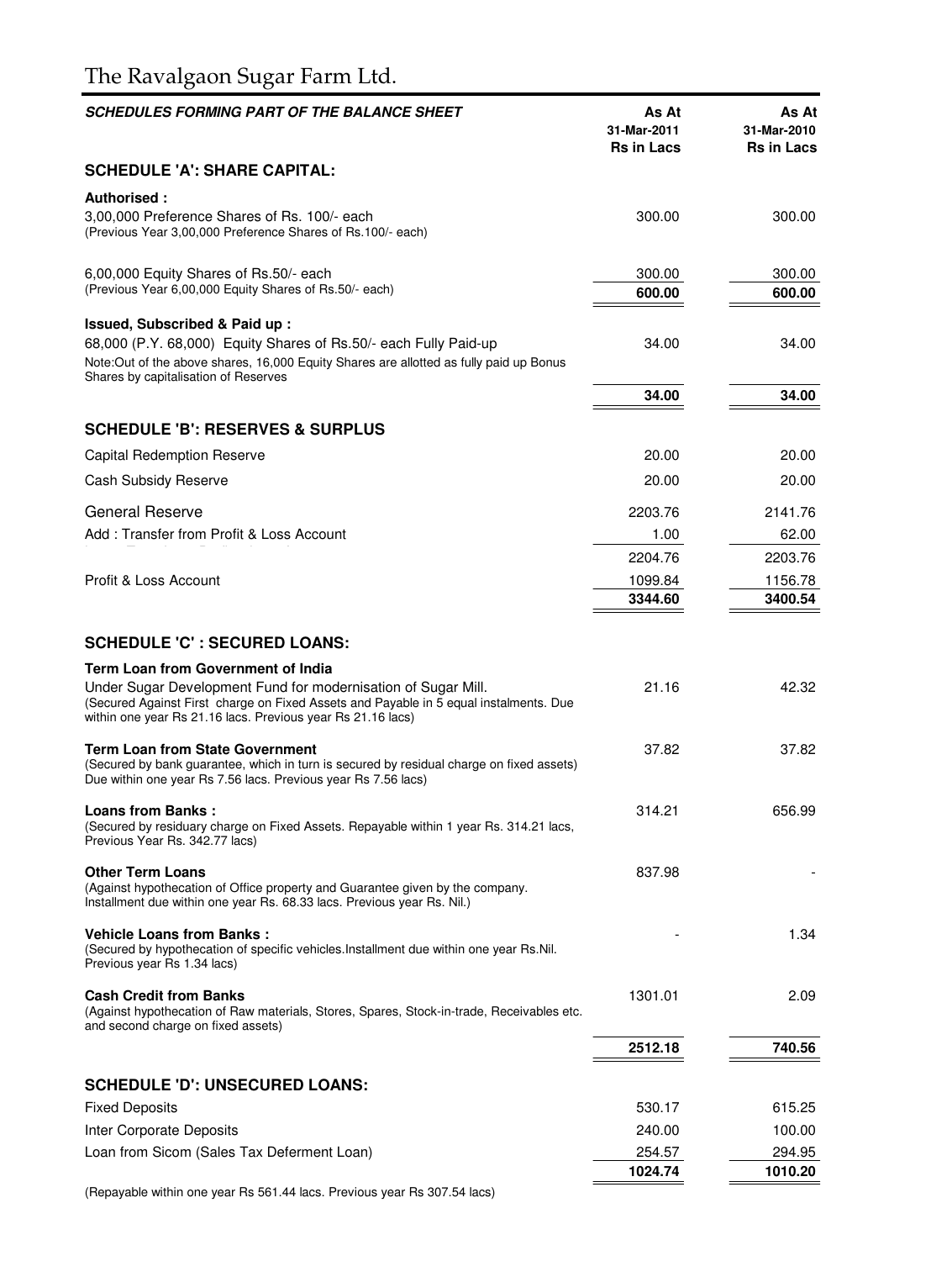# SCHEDULES FORMING PART OF THE BALANCE SHEET **SCHEDULES FORMING PART OF THE BALANCE SHEET**

**Schedule "E" : FIXED ASSETS Rs in Lacs** Schedule "E" : FIXED ASSETS

|                          | Gross        |                |                             | Gross        |             |                     |            |             |                      |        |                       |                  |             |
|--------------------------|--------------|----------------|-----------------------------|--------------|-------------|---------------------|------------|-------------|----------------------|--------|-----------------------|------------------|-------------|
|                          | <b>Block</b> |                | <b>Additions Deductions</b> | <b>Block</b> |             | <b>Depreciation</b> |            |             | Impairment of Assets |        |                       | <b>Net Block</b> |             |
|                          | As at        | during         | during                      | As at        | As at       | $\overline{5}$      | Deductions | As at       | As At                | During | As At                 | As at            | As at       |
| <b>Particulars</b>       | 01-Apr-2010  | year<br>the    | the year                    | 31-Mar-2011  | 01-Apr-2010 | the Year            |            | 31-Mar-2011 | $01 -$ Apr-2010      |        | the year  31-Mar-2011 | 31-Mar-2011      | 31-Mar-2010 |
| Freehold Land            | 5.10         | $\blacksquare$ |                             | 5.10         |             |                     |            |             | ï                    |        | ı                     | 5.10             | 5.10        |
| Buildings & Godowns      | 905.68       | 1058.83        | ı                           | 1964.51      | 323.84      | 26.45               |            | 350.29      | 1                    |        |                       | 1614.22          | 581.84      |
| Plant & Machinery        | 4801.88      | 06.55          |                             | 4908.43      | 3399.87     | 182.74              | ı          | 3582.61     | 32.90                |        | 32.90                 | 1292.92          | 1369.11     |
| Furniture & Fixtures     | 131.74       | 16.18          | ı                           | 147.92       | 74.68       | 6.36                | ı          | 81.04       | ı                    |        | ı                     | 66.88            | 57.06       |
| /ehicles                 | 106.42       | ı              |                             | 106.42       | 68.16       | $\frac{8}{6}$       |            | 76.34       | ı                    |        | ı                     | 30.08            | 38.26       |
| <b>Office Equipment</b>  | 45.27        | 1.69           | 0.56                        | 46.40        | 27.32       | $\frac{83}{1}$      | 0.07       | 29.08       | ı                    |        |                       | 17.32            | 17.95       |
| Total                    | 5996.09      | 1183.25        | 0.56                        | 7178.78      | 3893.87     | 225.56              | 0.07       | 4119.36     | 32.90                |        | 32.90                 | 3026.52          | 2069.32     |
| Capital Work-in-Progress |              |                |                             |              |             |                     |            |             |                      |        |                       | 0.26             | 3.07        |
| Grand Total              | 5996.09      | 1183.25        | 0.56                        | 7178.78      | 3893.87     | 225.56              | 0.07       | 4119.36     | 32.90                |        | 32.90                 | 3026.78          | 2072.39     |
| Previous Year            | 5942.88      | 74.40          | 21.19                       | 5996.09      | 3687.88     | 225.16              |            | 3893.87     | 32.90                |        | 32.90                 | 2072.39          |             |

Rs in Lacs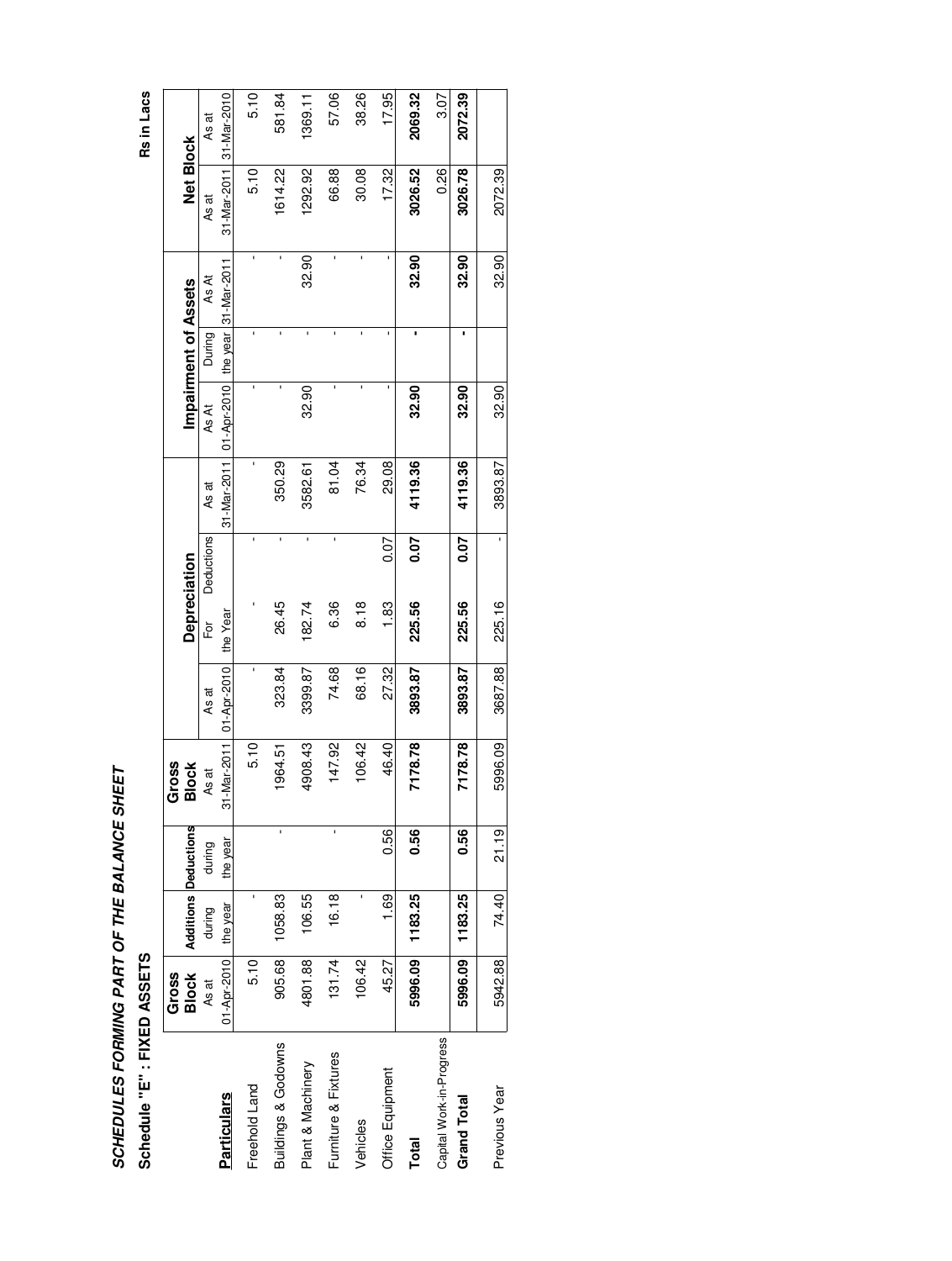# The Ravalgaon Sugar Farm Ltd.

| <b>SCHEDULES FORMING PART OF THE BALANCE SHEET</b>                                    | As At<br>31-Mar-2011<br><b>Rs in Lacs</b> | As At<br>31-Mar-2010<br><b>Rs in Lacs</b> |
|---------------------------------------------------------------------------------------|-------------------------------------------|-------------------------------------------|
| <b>SCHEDULE `F': INVESTMENTS</b>                                                      |                                           |                                           |
| A. LONG TERM INVESTMENTS - Shares (Fully paid up)                                     |                                           |                                           |
| Quoted:                                                                               |                                           |                                           |
| The Scindia Steam Navigation Co.Ltd.<br>2,419 Equity Shares of Rs.20/- each           | 0.20                                      | 0.20                                      |
| Dena Bank<br>15,101 Equity Shares of Rs.10/- each                                     | 4.51                                      | 4.51                                      |
| Acrow India Limited<br>17,600 Equity Shares of Rs.10/- each                           | 8.80                                      | 8.80                                      |
| Unquoted:                                                                             |                                           |                                           |
| Carina Finvest Limited<br>36,190 Equity Shares of Rs.10/- each fully paid up          | 18.61                                     | 18.61                                     |
| <b>Rural Electification Bonds</b><br>5.5 % 500 Bonds of Rs.1000/-each                 |                                           | 50.00                                     |
| <b>B. Current Invetsments: Mutual Funds</b>                                           |                                           |                                           |
| ICICI Prudential Liquid Growth Plan (Nil units. Previous year 25139.559 units)        |                                           | 54.98                                     |
| ICICI PrudentialFlexi daily Dividend (Nil units. Previous year 99254.453 units)       |                                           | 104.97                                    |
| ICICI Prudential Short Term Firthnightly (Nil units. Previous year 1755695.947 units) |                                           | 213.35                                    |
| ICICI Prudential Short Term Monthly (43849.16 units. Previous year 2183809.51 units)  | 5.31                                      | 265.44                                    |
| HDFC Short Term (52096.54 units. Previous year 3952096.546 units)                     | 5.38                                      | 408.00                                    |
| HDFC Equity Mutual Fund (Nil units. Previous year 140766.549 units)                   |                                           | 50.00                                     |
| HDFC Treasury Advantage Plan (6254.51 units. Previous year 519758.204 units)          | 0.64                                      | 52.14                                     |
| J P Morgan China growth Fund (Nil units. Previous year 498777.506 units)              |                                           | 51.00                                     |
| Kotak Floater daily Div (Nil units. Previous year 3206298.340 units)                  |                                           | 323.19                                    |
| Kotak Quaterly Interval Plan (Nil units. Previous year 3500000 units)                 |                                           | 350.00                                    |
| Kotak Quaterly Int Plan series 6 (10,00,000 units)                                    | 100.00                                    |                                           |
| Kotak Quaterly Int Plan series 7 (22,85,095.491 units)                                | 228.52                                    |                                           |
| Releince Short Term (5395.576 units. Previous year 3964867.466 units)                 | 0.57                                      | 422.30                                    |
| UTI Bond Fund. (54684.378 units. Previous year 52849 units)                           | 6.17                                      | 5.96                                      |
|                                                                                       | 378.71                                    | 2383.45                                   |
| Less: Provision for Doubtful / Dimishing value of Investments                         | $-5.72$                                   | $-5.72$                                   |
|                                                                                       | 372.99                                    | 2377.73                                   |
| <b>NOTES:</b>                                                                         |                                           |                                           |
| 1) Aggregate of Quoted Investments: At cost                                           | 13.51                                     | 13.51                                     |
| Market value                                                                          | 37.33                                     | 41.47                                     |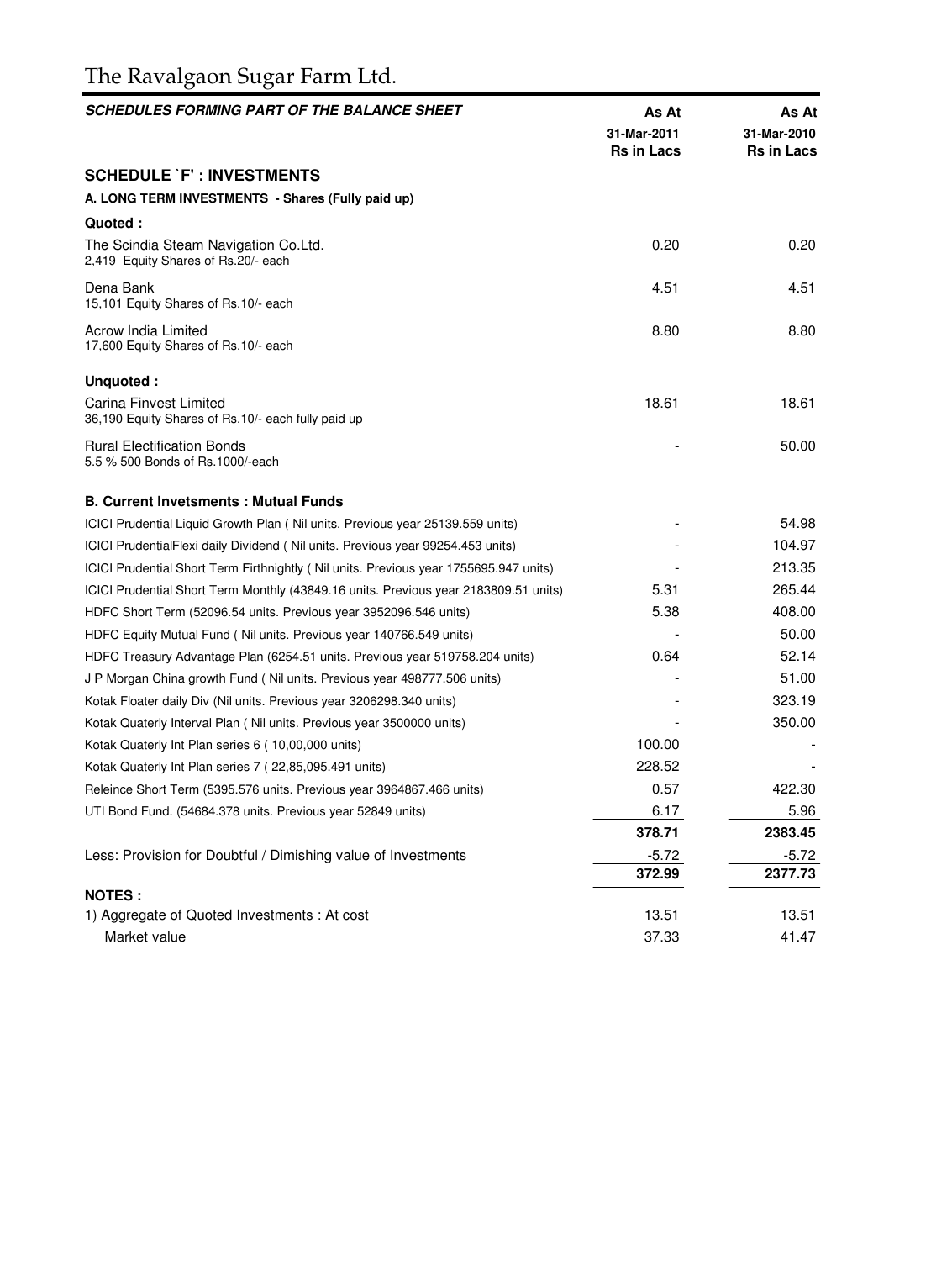|                                                                                                                                             |                                           | 77th Annual Report                        |
|---------------------------------------------------------------------------------------------------------------------------------------------|-------------------------------------------|-------------------------------------------|
| <b>SCHEDULES FORMING PART OF THE BALANCE SHEET</b>                                                                                          | As At<br>31-Mar-2011<br><b>Rs in Lacs</b> | As At<br>31-Mar-2010<br><b>Rs in Lacs</b> |
| <b>SCHEDULE 'G' : CURRENT ASSETS, LOANS &amp; ADVANCES :</b>                                                                                |                                           |                                           |
| Inventories: At lower of cost or net realisable value                                                                                       |                                           |                                           |
| Stores, Spares and Packing Materials                                                                                                        | 351.68                                    | 368.03                                    |
| <b>Raw Materials</b>                                                                                                                        | 169.23                                    | 50.56                                     |
| <b>Finished Goods</b>                                                                                                                       | 3727.61                                   | 518.74                                    |
| Work-in-progress/process                                                                                                                    | 61.85                                     | 2.40                                      |
|                                                                                                                                             | 4310.37                                   | 939.73                                    |
| <b>Sundry Debtors (Unsecured -Considered Good)</b>                                                                                          |                                           |                                           |
| Over six months                                                                                                                             | 7.89                                      | 6.96                                      |
| Others                                                                                                                                      | 198.94                                    | 189.92                                    |
|                                                                                                                                             | 206.83                                    | 196.88                                    |
| <b>Cash and Bank Balances:</b>                                                                                                              |                                           |                                           |
| Cash in Hand                                                                                                                                | 0.62                                      | 1.31                                      |
| With Scheduled Banks:                                                                                                                       |                                           |                                           |
| In Fixed Deposit Account                                                                                                                    | 121.67                                    | 161.62                                    |
| In Current Accounts                                                                                                                         | 40.84                                     | 169.74                                    |
| <b>Unclaimed Dividend Accounts</b>                                                                                                          | 5.06                                      | 4.01                                      |
|                                                                                                                                             | 168.19                                    | 336.68                                    |
| Loans & Advances (Unsecured and considered good unless otherwise stated) :                                                                  |                                           |                                           |
| Advances recoverable in cash or in kind or for value to be received<br>(Net of Doubtful Advances Rs 5.56 lacs. Previous year Rs. 5.56 lacs) | 86.09                                     | 75.02                                     |
| <b>Balance with Excise Department</b>                                                                                                       | 1.46                                      | 1.31                                      |
| <b>Other Deposits</b>                                                                                                                       | 185.30                                    | 169.62                                    |
| <b>Prepaid Expenses</b>                                                                                                                     | 7.53                                      | 5.05                                      |
| Advance Tax                                                                                                                                 | 219.02                                    | 60.82                                     |
| (Net of Provision of Rs. 946.02 lacs. Previous Year Rs. 639.46 lacs.)                                                                       | 499.40                                    | 311.82                                    |
|                                                                                                                                             |                                           |                                           |
|                                                                                                                                             | 5184.79                                   | 1785.11                                   |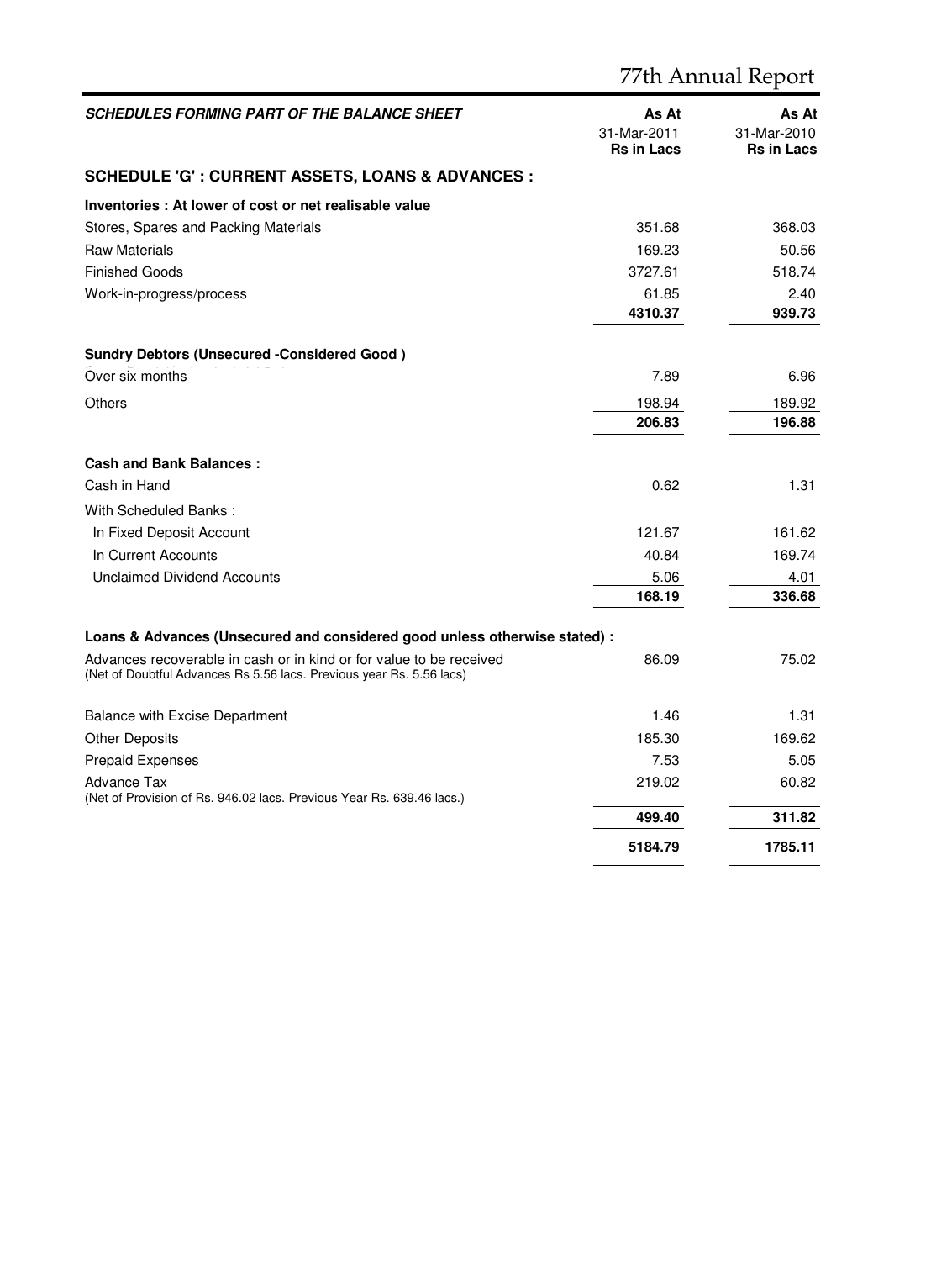# The Ravalgaon Sugar Farm Ltd.

| <b>SCHEDULES FORMING PART OF THE BALANCE SHEET</b>                                                                                                                    | As At<br>31-Mar-2011<br><b>Rs in Lacs</b> | As At<br>31-Mar-2010<br><b>Rs in Lacs</b> |
|-----------------------------------------------------------------------------------------------------------------------------------------------------------------------|-------------------------------------------|-------------------------------------------|
| <b>SCHEDULE `H': CURRENT LIABILITIES &amp; PROVISIONS</b>                                                                                                             |                                           |                                           |
| <b>Current Liabilities:</b>                                                                                                                                           |                                           |                                           |
| Sundry Creditors (*)<br>(*) No dues towards Micro Small and Medium Enterprises                                                                                        | 114.36                                    | 96.55                                     |
| <b>Bills Payable</b>                                                                                                                                                  | 39.89                                     | 22.35                                     |
| <b>Advance from Customers</b>                                                                                                                                         | 21.71                                     | 13.85                                     |
| Unclaimed Dividends *                                                                                                                                                 | 5.06                                      | 4.01                                      |
| Unclaimed Fixed Deposits *                                                                                                                                            | 10.80                                     | 6.31                                      |
| Interest on Unclaimed Fixed Deposits *<br>* No amount is due to Investor Education and Protection Fund.                                                               | 1.60                                      | 1.64                                      |
| <b>Cane Liabilities</b>                                                                                                                                               | 556.24                                    | 31.67                                     |
| <b>Material Liabilities</b>                                                                                                                                           | 3.29                                      | 1.54                                      |
| <b>Other Liabilities</b>                                                                                                                                              | 237.39                                    | 181.05                                    |
| <b>Sundry Deposits</b>                                                                                                                                                | 134.56                                    | 82.81                                     |
| Interest Accrued But Not Due                                                                                                                                          | 52.70                                     | 41.18                                     |
|                                                                                                                                                                       | 1177.60                                   | 482.96                                    |
| <b>Provisions:</b>                                                                                                                                                    |                                           |                                           |
| Proposed Dividend                                                                                                                                                     | 51.00                                     | 51.00                                     |
| Tax on Proposed Dividend                                                                                                                                              | 8.27                                      | 8.47                                      |
| <b>Provision For Leave Encashment</b>                                                                                                                                 | 21.12                                     | 32.80                                     |
| <b>Provision for Gratuity</b>                                                                                                                                         | 34.00                                     | 75.00                                     |
|                                                                                                                                                                       | 114.39                                    | 167.27                                    |
|                                                                                                                                                                       | 1291.99                                   | 650.23                                    |
| SCHEDULES FORMING PART OF THE PROFIT AND LOSS ACCOUNT                                                                                                                 | <b>Year Ended</b><br>31-Mar-2011          | <b>Year Ended</b><br>31-Mar-2010          |
| <b>SCHEDULE 'I' : OTHER INCOME</b>                                                                                                                                    | <b>Rs in Lacs</b>                         | <b>Rs in Lacs</b>                         |
| Interest & Dividend (Gross):<br>Dividend Received<br>(Long Term - Rs 0.88 lacs. Previous Year Rs 0.62 lacs)<br>(Current - Rs 92.35 lacs. Previous Year Rs 65.63 lacs) | 93.23                                     | 66.25                                     |
| <b>Interest Received</b>                                                                                                                                              | 10.28                                     | 12.50                                     |
| (T.D.S. Rs. 0.82 lacs. Previous Year Rs.0.94 lacs)                                                                                                                    | 103.51                                    | 78.75                                     |
| Miscellaneous Income                                                                                                                                                  | 119.14                                    | 48.82                                     |
| Sales Tax set off                                                                                                                                                     | 24.75                                     | 15.30                                     |
| Profit on Sale of Investments                                                                                                                                         | 29.92                                     | 3.98                                      |
| Profit on Sale of Assets                                                                                                                                              |                                           | 1.90                                      |
| Provisions / Liabilities written back                                                                                                                                 | 10.30                                     | 29.06                                     |
|                                                                                                                                                                       | 287.62                                    | 177.81                                    |
| <b>SCHEDULE `J' : CHANGE IN STOCKS</b>                                                                                                                                |                                           |                                           |
| Stocks at commencement:                                                                                                                                               |                                           |                                           |
| <b>Finished Products</b>                                                                                                                                              | 518.74                                    | 2121.01                                   |
| Work-in-Progress/Process                                                                                                                                              | 2.40                                      | 17.01                                     |
| Less: Stocks at close:                                                                                                                                                | 521.14                                    | 2138.02                                   |
| <b>Finished Products</b>                                                                                                                                              | 3727.61                                   | 518.74                                    |
| Work-in-Progress/Process                                                                                                                                              | 61.85                                     | 2.40                                      |
|                                                                                                                                                                       | 3789.46                                   | 521.14                                    |
|                                                                                                                                                                       | 3268.32                                   | -1616.88                                  |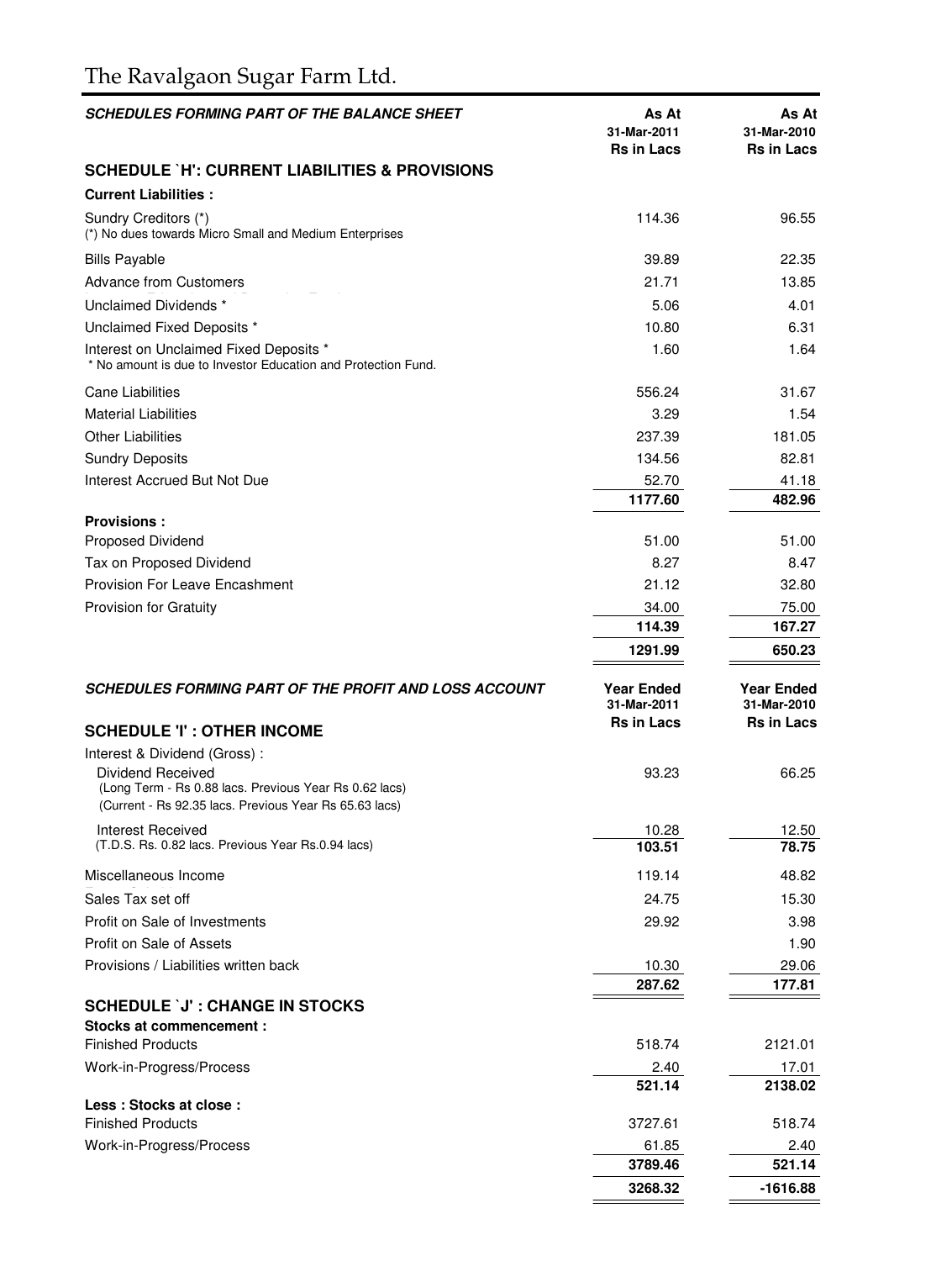| <i>SCHEDULES FORMING</i><br>PART OF THE PROFIT AND LOSS ACCOUNT                                                    |        | <b>Year Ended</b><br>31-Mar-2011<br><b>Rs in Lacs</b> | Year Ended<br>31-Mar-2010<br><b>Rs in Lacs</b> |
|--------------------------------------------------------------------------------------------------------------------|--------|-------------------------------------------------------|------------------------------------------------|
| <b>SCHEDULE`K' : MANUFACTURING &amp; OTHER EXPENSES :</b>                                                          |        |                                                       |                                                |
| Raw Materials & Components Consumed                                                                                |        | 3859.46                                               | 1612.56                                        |
| Stores, Spares, Packing Materials & LooseTools Consumed                                                            |        | 588.69                                                | 350.32                                         |
| Employees' Remuneration & Benefits                                                                                 |        |                                                       |                                                |
| Salaries, Wages & Bonus                                                                                            | 560.33 |                                                       | 558.73                                         |
| Contribution to Provident & Other Funds<br>(Including Provision for Gratuity Rs 34 lacs. Previous year Rs.75 lacs) | 96.36  |                                                       | 155.84                                         |
| <b>Welfare Expenses</b>                                                                                            | 18.91  |                                                       | 17.12                                          |
|                                                                                                                    |        | 675.60                                                | 731.69                                         |
| Power & Fuel                                                                                                       |        | 112.57                                                | 121.34                                         |
| Repairs & Maintenance :                                                                                            |        |                                                       |                                                |
| Plant & Machinery                                                                                                  | 39.50  |                                                       | 27.45                                          |
| <b>Buildings</b>                                                                                                   | 11.26  |                                                       | 13.89                                          |
| Others                                                                                                             | 39.32  |                                                       | 22.58                                          |
|                                                                                                                    |        | 90.08                                                 | 63.92                                          |
| Freight & Forwarding Expenses                                                                                      |        | 137.48                                                | 166.54                                         |
| Insurance                                                                                                          |        | 5.55                                                  | 5.96                                           |
| Rent                                                                                                               |        | 43.89                                                 | 56.10                                          |
| Rates & Taxes                                                                                                      |        | 16.50                                                 | 19.02                                          |
| Postage & Telephone                                                                                                |        | 12.17                                                 | 11.82                                          |
| <b>Printing &amp; Stationery</b>                                                                                   |        | 8.83                                                  | 7.16                                           |
| Travelling & Conveyance                                                                                            |        | 166.93                                                | 143.27                                         |
| Other Manufacturing Expense                                                                                        |        | 41.78                                                 | 28.61                                          |
| Miscellaneous Expenses                                                                                             |        | 60.86                                                 | 55.86                                          |
| Legal & Professional Charges                                                                                       |        | 28.91                                                 | 35.61                                          |
| Directors' Fees                                                                                                    |        | 0.44                                                  | 0.44                                           |
| Advertisement, Publicity & Selling Expenses                                                                        |        | 19.51                                                 | 32.42                                          |
| Commission & Discount                                                                                              |        | 14.27                                                 | 16.63                                          |
| Donation                                                                                                           |        | 1.08                                                  | 10.62                                          |
| Loss on Sale of Assets                                                                                             |        | 0.23                                                  | 1.02                                           |
| Provision for diminution in value of Investments                                                                   |        |                                                       | 5.52                                           |
|                                                                                                                    |        | 5884.83                                               | 3476.43                                        |
| <b>SCHEDULE 'L' : DUTIES &amp; TAXES</b>                                                                           |        |                                                       |                                                |
| Excise duty & Sugar Cess                                                                                           |        | 20.32                                                 | 4.58                                           |
| Sales Tax                                                                                                          |        | 4.41                                                  | 5.07                                           |
|                                                                                                                    |        | 24.73                                                 | 9.65                                           |
| <b>SCHEDULE `M': INTEREST &amp; FINANCE CHARGES</b>                                                                |        |                                                       |                                                |
| Interest on Cash Credit                                                                                            |        | 33.75                                                 | 3.04                                           |
| Interest on Term Loan                                                                                              |        | 24.27                                                 | 3.08                                           |
| Interest on others                                                                                                 |        | 78.52                                                 | 63.24                                          |
| <b>Finance Charges</b>                                                                                             |        | 19.86                                                 | 28.95                                          |
|                                                                                                                    |        | 156.40                                                | 98.31                                          |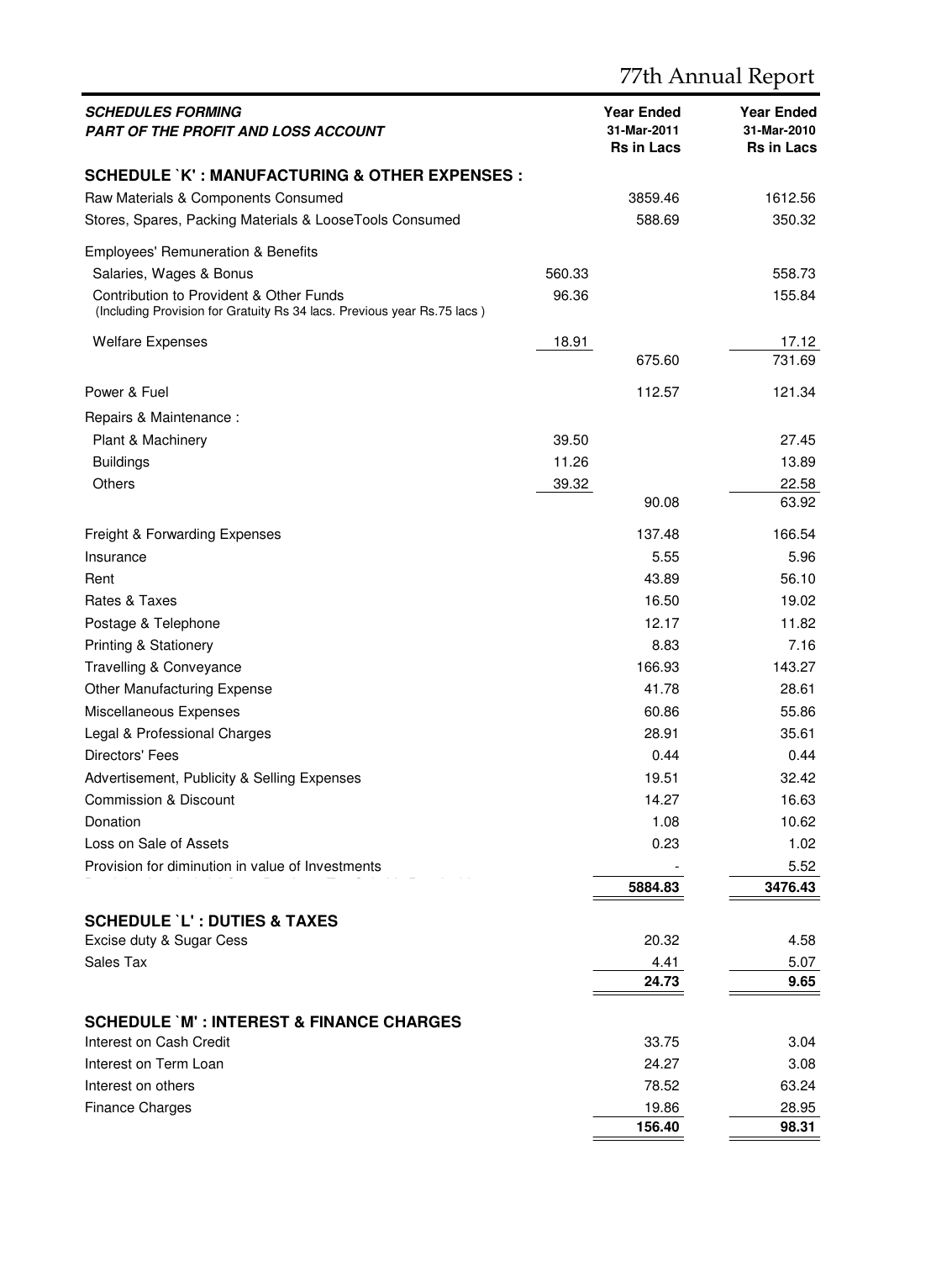# **SCHEDULE "N"**

# A **SIGNIFICANT ACCOUNTING POLICIES:**

# 1 **Basis of accounting :**

The Financial statements have been prepared and presented under the historical cost convention on accrual basis of accounting to comply with the accounting standards prescribed in the Companies (Accounting Standards ) Rules, 2006 and with the relevant provisions of the Companies Act, 1956

# 2 **Use of estimates :**

The preparation of financial statements, in conformity with generally accepted accounting principles (GAAP) in India, requires management to make estimates and assumptions that affect the reported amounts of assets and liabilities and the disclosures of contingent liabilities on the date of financial statements.

# 3 **Revenue Recognition :**

- a) The Company recognises revenue from sale of products upon dispatch/delivery of the goods coupled with transfer of title to the customers.
- b) Revenue from service is recognised on rendering of services to customers
- c) Dividend Income is recognised when the right to receive payment is established.
- d) Interest Income is recognised on the time proportion basis.

# 4 **Excise Duty :**

- a) Liability on manufactured goods lying in the factory premises is not provided for and also not included in the valuation of stock-in trade.
- b) Cenvat received on capital goods and input material is reduced from the cost of respective capital goods and input materials.

# 5 **Employee Benefits :**

- a) Short-term employee benefits are recognised as an expense at the undiscounted amount in the Profit and Loss Account for the year in which the related service is rendered
- b) In respect of Post employment benefits viz Gratuity, the Company has a master policy with LIC under Group Gratuity Scheme for its employees. The Company provides / contributes to LIC-Group Gratuity Scheme for future payments of retirement gratuity to the employees as determined by Management
- c) Other Long-term benefits viz. Leave Encashment are recognised as an expense in the Profit and Loss Account for the year in which the employee has rendered service. The expense is recognised at the present value of the amounts payable determined using actuarial valuation techniques. Actuarial gains and losses are charged to the Profit and Loss account.
- d) Company's contribution paid / payable to defined contribution schemes such as Provident Fund, Superannuation are charged to Profit and Loss account.

# 6 **Fixed Assets :**

Fixed assets are carried at cost of acquisition or construction, less accumulated depreciation. The cost of fixed assets includes taxes (other than those subsequently recoverable from tax authorities), duties freight and other incidental expenses related to the acquisition and installation of respective assets. Interest on borrowed funds directly attributable to the qualifying assets up to the period such assets are put to use, is included in the cost.

# 7 **Depreciation :**

- a) Depreciation on assets as on 31st March, 1993 is charged in the accounts on the Written Down Value Method in accordance with Schedule XIV of the Companies Act, 1956.
- b) Depreciation on additions to Fixed Assets from 1st April, 1993 is charged in the Accounts on the Straight Line Method in accordance with the Schedule XIV of the Companies Act, 1956.
- c) Depreciation in respect of each individual item of asset costing up to Rs.5000/- is provided  $@100\%$  in the year of purchase.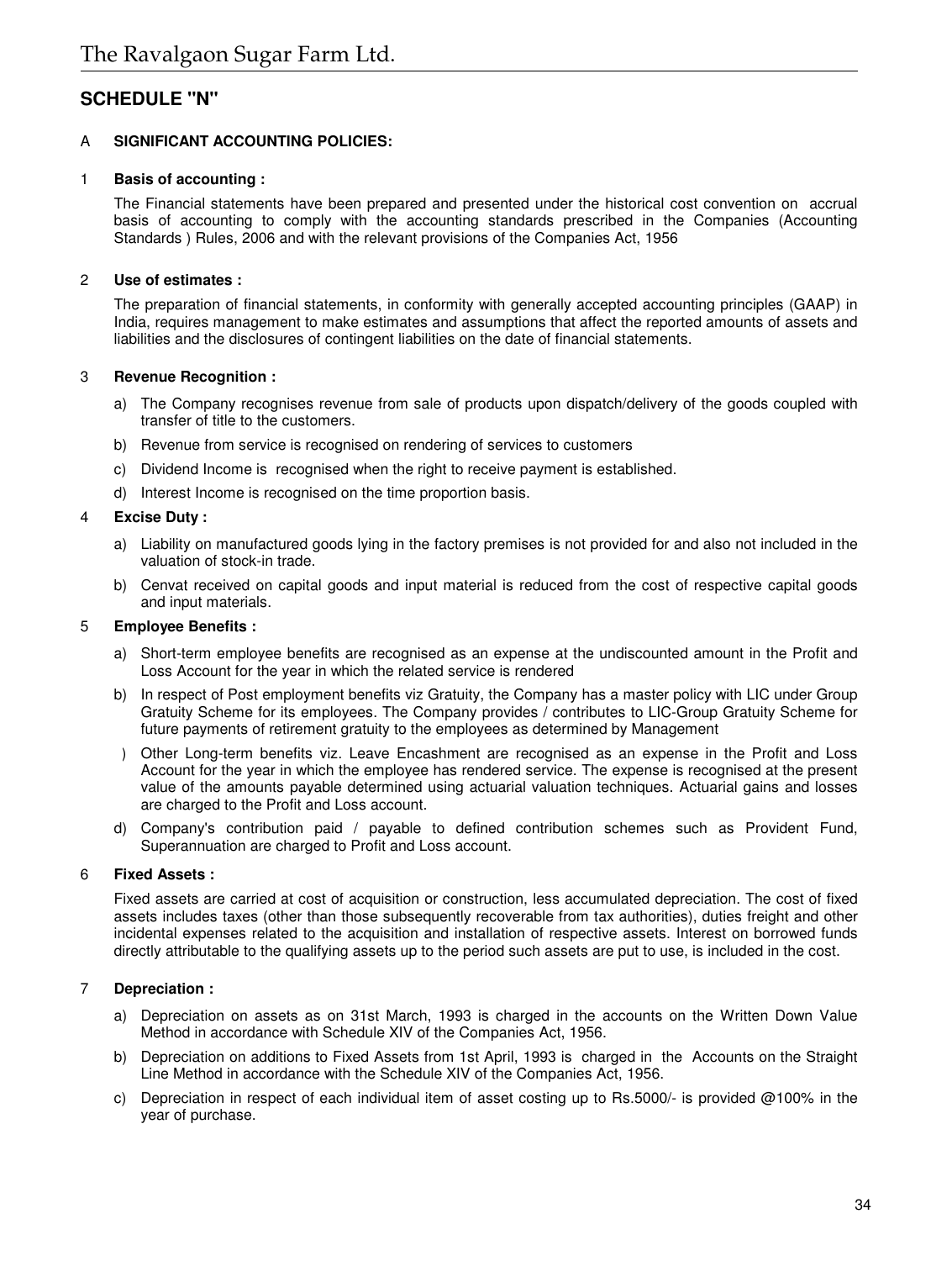#### 8 **Impairment of Assets :**

At each balance sheet date the management reviews the carrying amount of its assets and goodwill included in each cash generating unit to determine whether there is any indication that those assets where impaired. If any such indication exits the recoverable amount of the asset is estimated in order to determine the extent of impairment loss. Recoverable amount of an asset is the higher of an assets net selling price and value in use. In assessing value in use, the esimated future cash flows from the continuing use of asset and from its disposal are discounted to their present value using pre-tax discount rate that reflects the current market assessments of time value and the risk specific to the asset. Reversal of impairment loss is recognized immediately as income in the profit & loss account.

# 9 **Valuation of Investment :**

Long Term Investments are valued at cost.Provision for diminution in the value of investments is made if, in the opinion of the mangement the diminiution is of a permanent nature. Current Investments are valued at lower of cost or fair value.

#### 10 **Inventory Valuation :**

- a) Stores, spares, packing materials, loose tools and raw materials are valued at cost or net realisable value whichever is lower, by applying the First In First Out (FIFO) Method.
- b) Finished goods are valued at Cost or Net Realisable Value whichever is lower.
- c) Work-in-progress/process is valued at lower of cost or net realisable value.
- d) Estimated quantities of saleable by-products i.e. Molasses, Bagasse and Treated Dry Press mud are valued at estimated Net Realisable value.

# 11 **Lease Accounting**

Lease rentals on assets taken on operating lease are recogined as expense in the Profit and Loss Account on an accrual basis over the lease term.

# 12 **Transactions in foreign Exchange :**

Transactions in foreign currency are recorded at the exchange rate prevailing on the date of the transaction. Exchange difference arising on foreign exchange transactions settled during the year are recognised in the Profit and Loss Account of the year.

Monetary assets and liabilities denominated in foreign currencies, which are outstanding as at the year end are translated at the closing exchange rate and the resultant exchange differences are recognised in the Profit and Loss Account.

# 13 **Provision for Taxation :**

Provision for current tax is made after taking into consideration benefits admissible under the provisions of Income Tax Act, 1961. Deferred Tax resulting from "timing difference" between book and taxable profit is accounted for using the tax rates and laws that have been enacted or substantively enacted as on the Balance Sheet date. The deferred tax asset is recognised and carried forward only to the extent there is reasonable certainty / if the Company has unabsorbed depreciation or carry forward tax, losses, deferred tax assets are recognised only if there is a virtual certainty supported by convincing evidence that such deferred tax assets can be realised against future taxable profit.

# 14 **Provisions & Contingencies :**

Provisions involving substantial degree of estimation in measurement are recognised when there is a present obligation as a result of past events and it is probable that there will be an outflow of resources. Contingent Liabilities are not recognised but are disclosed in the Notes to Accounts. Contingent assets are neither recognised nor disclosed in the financial statements.

# 15 **Earnings per share :**

The Basic & Diluted Earnings Per Share ( " EPS " ) is computed by dividing the net profit after tax for the year by weighted average number of equity shares outstanding during the year.

# 16 **Cane Price :**

Purchases of Sugarcane for the season are accounted for on an estimated basis as per the Sugarcane price policy announced by the Company. The difference in price, if any, is adjusted in the books of account in the year the final price is determined by the Company, as and when it crystallise and in certain cases at a fixed price as agreed upon.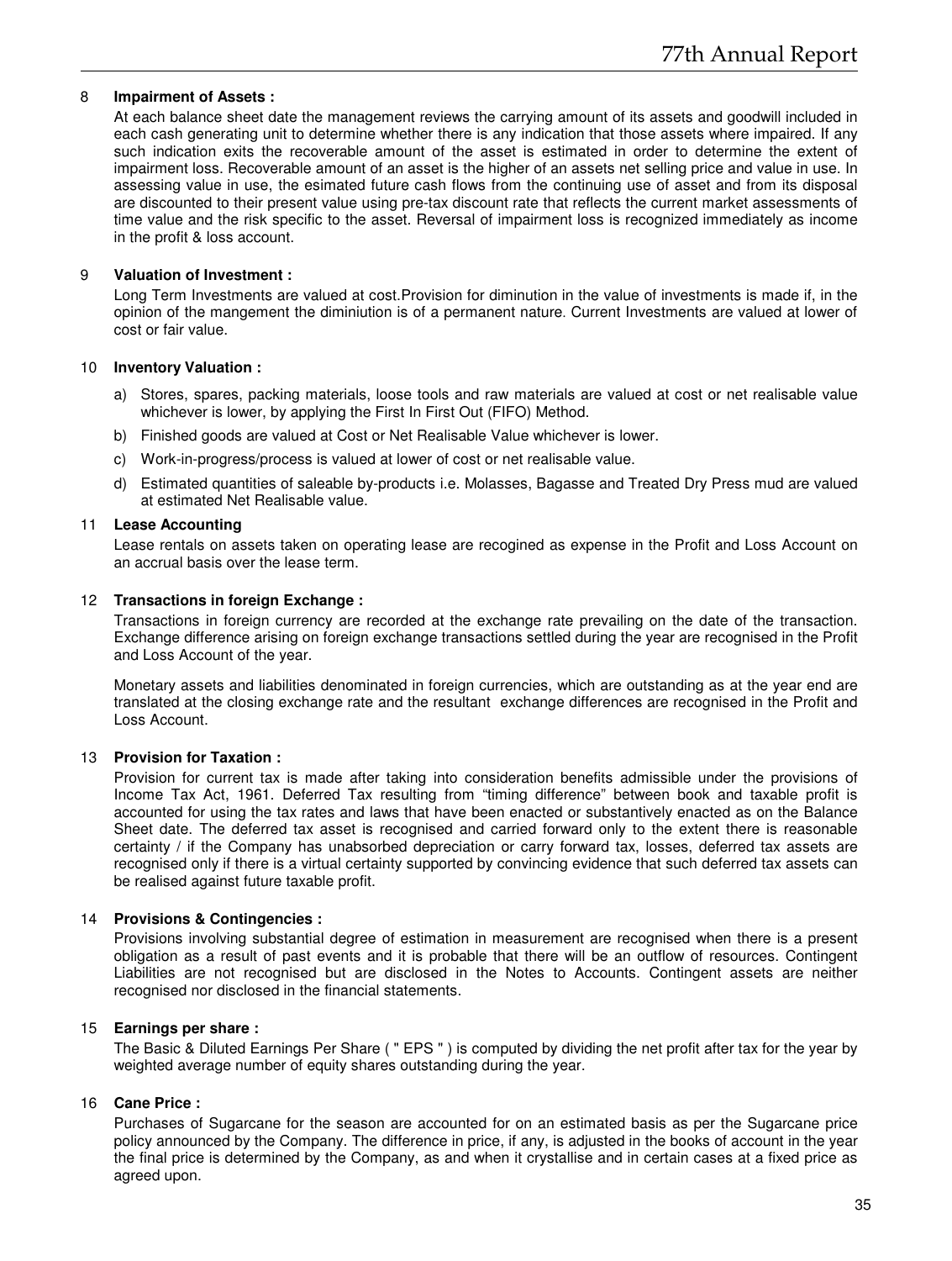# B **NOTES FORMING PART OF THE ACCOUNTS FOR THE YEAR ENDED** 31st March 2011.

|                |                                                                                                               | <b>Current</b><br>Year | <b>Previous</b><br>Year |
|----------------|---------------------------------------------------------------------------------------------------------------|------------------------|-------------------------|
|                |                                                                                                               | Rs. Lacs               | Rs. Lacs                |
| 1              | <b>CONTINGENT LIABILITIES:</b>                                                                                |                        |                         |
| a.             | Guarantees given by Banks                                                                                     | 45.97                  | 45.97                   |
| b.             | Sales Tax / Other liability for the years 1995-1999 not<br>acknowledged as debt                               | 60.92                  | 60.92                   |
| c.             | Cane purchase Tax                                                                                             | Nil                    | Nil                     |
| d.             | Show cause notices cum demand for Excise Duty                                                                 | 136.36                 | 138.07                  |
| е.             | Electricity Duty on own Generation                                                                            | 76.33                  | 76.33                   |
| f.             | Income Tax demands in appeal                                                                                  | 25.73                  | 25.08                   |
| g.             | Construction House Employees Union's workmen wage<br>demands against the order of industrial tribunal-Mumbai. | Unascertained          | Unascertained           |
| $\overline{c}$ | Legal and Professional Charges includes Auditors'<br>Remuneration:                                            |                        |                         |
| a.             | <b>Audit Fees</b>                                                                                             | 1.65                   | 1.65                    |
| b.             | <b>Tax Audit Fees</b>                                                                                         | 0.55                   | 0.55                    |
| c.             | <b>Others</b>                                                                                                 | 1.24                   | 1.10                    |
|                | <b>Total</b>                                                                                                  | 3.44                   | 3.30                    |
| 3              | MANEGERIAL REMUNERATION: (*)                                                                                  |                        |                         |
| a.             | Salary & allowances                                                                                           | 36.75                  | 27.00                   |
| b.             | Company's Contribution to Provident and other funds                                                           | 3.24                   | 6.28                    |
| c.             | Perquisites                                                                                                   | 1.78                   | 8.80                    |
|                | <b>Total</b>                                                                                                  | 41.77                  | 42.08                   |
|                | (*) Mr. Nihal H. Doshi has been appointed as Executive Director w.e.f. 1st Jan 2011                           |                        |                         |

The Managing Director's remuneration is within the limits as approved by Central Government vide letter dated 22nd May 2008 for the period from 16.01.2008 to 15.01.2011. The remunaration for the subsequent period is subject to Central Govt approval for which an application has already been made

- 4 There are no dues to micro and small enterprises as at 31st March 2011. This information as required to be disclosed under the Micro, Small and Medium Enterprises Development Act, 2006 has been determined to the extent such parties have been identified on the basis of information available with the company.
- 5 The total loan amount outstanding from Sicom (Sales Tax Deferment Loan) is Rs. 254.57 Lacs out of which Rs. 93.80 lacs is repayable from April 2011 to April 2014 and the balance amount to be repaid within 5 years from the date of completion of the assessment of the relevant years..
- 6 Cane, Transport and Harvesters advances and liabilities, Debtors and Creditors balances are subject to confirmation and reconciliation.
- 7 As per the accounting practice followed by the Company, excise duty is accounted for at the point of Sales/Transfer of goods and no Excise Duty is provided for in respect of the Finished Goods not sold or transferred. The estimated excise duty on closing stock of finished goods, as at 31st March 2011 as per prevailing rates is Rs 164.64 Lacs (Previous Year Rs.17.70 lacs). However, this will have no impact on the profit for the year.
- 8 In the opinion of the board, current assets, loans and advances have a value on realisation in the ordinary course of the business at least equal to the amount at which they are stated.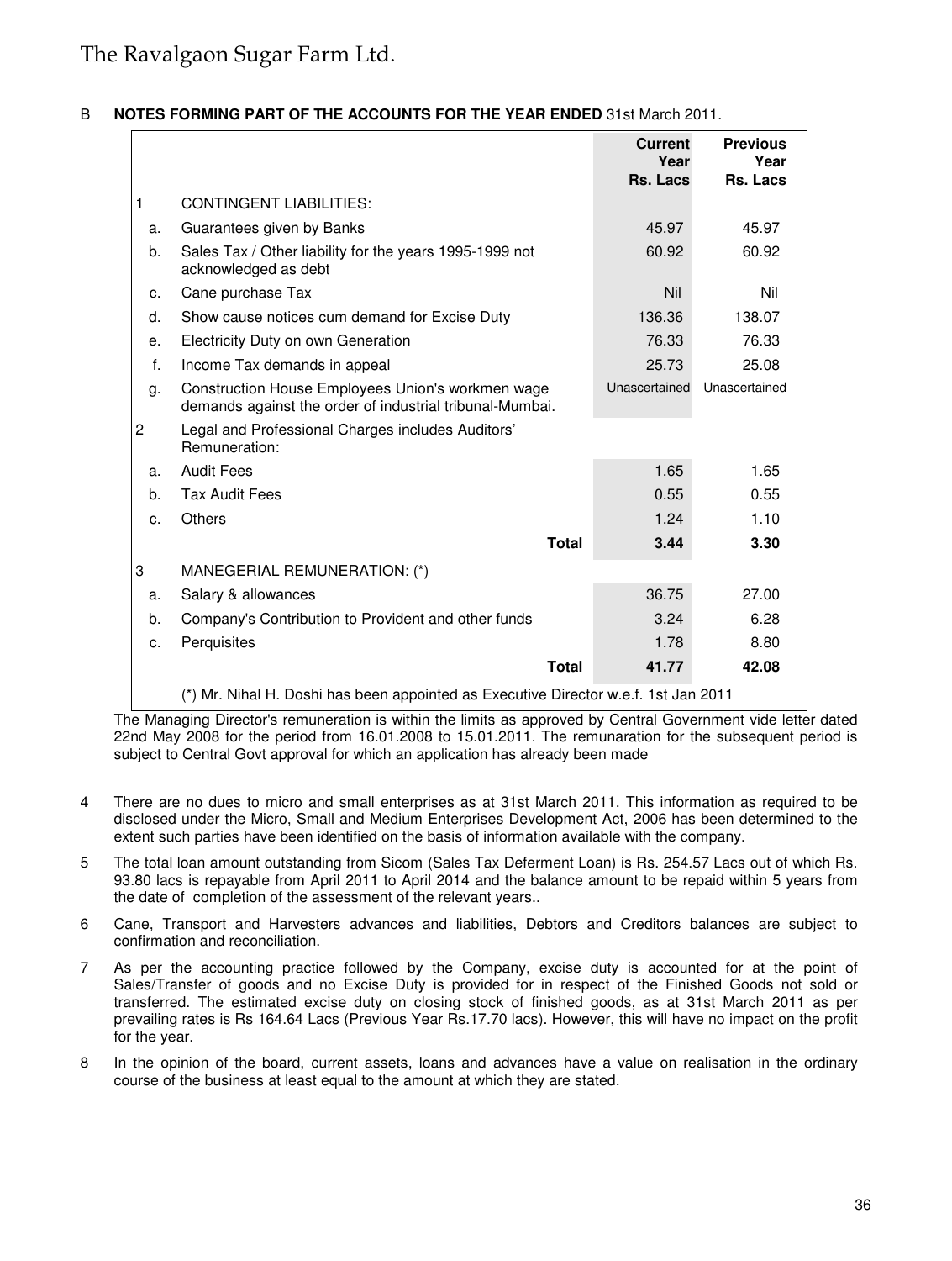9 Major Components of Deferred Tax Assets and Liabilities arising on account of timing difference as at 31st<br>March 2011 are: (Figures in Rs. Lacs) (Figures in Rs. Lacs)

| <b>Particulars</b>                                            | Current<br>Year | Previous<br>Year |
|---------------------------------------------------------------|-----------------|------------------|
| <b>Deferred Tax Liability</b>                                 |                 |                  |
| Depreciation                                                  | 418.44          | 432.01           |
| Total                                                         | 418.44          | 432.01           |
| <b>Deferred Tax Asset</b>                                     |                 |                  |
| Unabsorbed Depreciation/ Business Loss                        | 0.00            | 0.00             |
| Disallowance under Section 43B of the Income Tax<br>Act. 1961 | 41.39           | 32.31            |
| Others                                                        | 0.00            | 0.00             |
| <b>Total</b>                                                  | 41.39           | 32.31            |
| Net deferred Tax Liability                                    | 377.05          | 399.70           |

Deferred tax assets on account of unabsorbed Depreciation/Loss have been recognised as the Company is of the opinion that there is virtual certainty of realisation of the same.

# 10 **AS 15 - Employee benefits :**

- a) The present value of accrued Gratuity liability as determined by an Actuary as at 31st March 2011 was Rs.485.24 lacs (Previous Year Rs.444.16 lacs ).The balance lying in the contributory fund with the Life Insurance Corporation of India (LIC) as at 31st March 2011 is Rs.62.31 lacs (Previous year Rs.32.16 lacs).The net liability of Rs.388.93 lacs as at year end (previous year Rs.337.00 lacs ) has not been recognised in the Accounts as required under the Accounting Standard -15 i.e. Employee Benefits, notified by Companies Accounting Standards Rules, 2006. Consequently as against the charge to the profit and loss account of Rs.34.00 lacs (Previous year Rs.75.00 lacs), the expense determined by the Actuarial Valuation is Rs.84.72 lacs (previous year credit Rs.79.73 lacs) However the Company expects to meet this liability in due course with enhanced funding of the Contribution to L.I.C. or upon actual payment to employees as has been done in earlier years.
- b) Subject to above, however the disclosure required under AS 15 "Employee Benefits" notified in the Companies (Accounting Standard) Rules 2006, are given below:

# **I. General description :**

- (i) **Gratuity** : The Company has a defined benefit gratuity plan. Every employee who has completed five years or more of service gets a gratuity on death or resignation or retirement at 15 days salary (last drawn) for each completed year of service. The Scheme is funded with Insurance Company in the form of qualifying insurance policy**.**
- (ii) **Leave Wages :** The leave wages are payable to all eligible employees at the rate of daily salary for each day of accumulated leave on death or on resignation or upon retirement on attaining superannuation age.

# **II. Defined Benefit plan :**

The employees' Gratuity Fund scheme managed by a Trust is a defined benefit plan. The present value of obligation is determined based on actuarial valuation using the Projected Unit Credit Method which recognizes each period of service as giving rise to additional unit of employee benefit entitlement and measures each unit separately to build up the final obligation. The obligation for leave encashment is recognized in the same manner as gratuity.

# **III Defined Contribution plan :**

Contribution to defined contribution plan is recognized and charged off for the year as under:

| <b>Particulars</b>                             | 2010-11 | 2009-10 |
|------------------------------------------------|---------|---------|
| Employer's Contribution to Provident Fund      | 54.78   | 71.80   |
| Employer's Contribution to Superannuation Fund | 2.73    | 3.57    |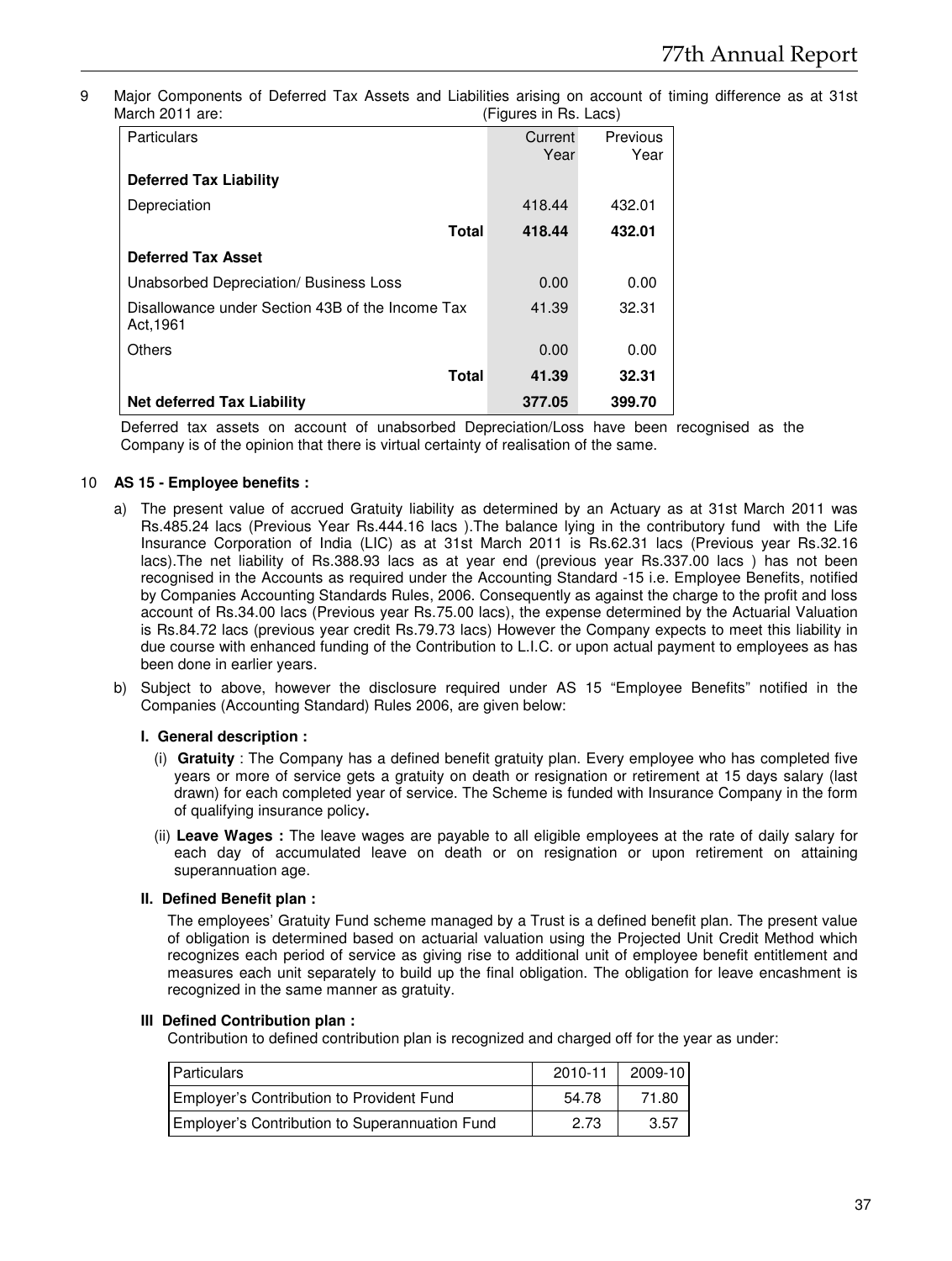| Sr.<br>No.     |                                                                                                  | Gratuity        | <b>Funded</b>    | <b>Leave Encashment</b><br>(Unfunded) |                   |  |
|----------------|--------------------------------------------------------------------------------------------------|-----------------|------------------|---------------------------------------|-------------------|--|
|                |                                                                                                  | Current<br>Year | Previous<br>Year | Current<br>Year                       | Previous<br>Year  |  |
| IV             | Expense to be recognised in the Statement of Profit & Loss<br>for the year ended 31st March 2011 |                 |                  |                                       |                   |  |
| $\mathbf{1}$   | <b>Current Service Cost</b>                                                                      | 21.55           | 18.53            | 12.53                                 | 11.07             |  |
|                | 2 Interest Cost                                                                                  | 35.53           | 31.22            | 2.62                                  | 2.14              |  |
| 3              | Expected return on plan assets                                                                   | (2.57)          | (4.16)           |                                       |                   |  |
| $\overline{4}$ | Past Service Cost                                                                                | 5.69            |                  |                                       |                   |  |
| 5              | Net Actuarial (Gains)/ Losses                                                                    | 24.52           | 34.14            | (24.59)                               | 5.10              |  |
| 6              | <b>Total Expense</b>                                                                             | 84.72           | 79.73            | (9.44)                                | 18.31             |  |
| V              | Net Assets/ (Liability) to be recognised in the Balance<br>Sheet as at 31st March 2011           |                 |                  |                                       |                   |  |
| $\mathbf{1}$   | Present Value of Defined Obligation as at 31st March 2011                                        | 485.24          | 444.16           | 21.12                                 | 32.80             |  |
| 2              | Fair Value of plan assets as at 31st March 2011                                                  | 62.31           | 32.16            |                                       |                   |  |
| 3              | Funded Status [Surplus / (Deficit)]                                                              | (422.93)        | (412.00)         | (21.12)                               | (32.80)           |  |
| $\overline{4}$ | Provision made                                                                                   | 34.00           | 75.00            |                                       |                   |  |
| 5              | Net Assets/ (liability) as at 31st March 2011                                                    | (388.93)        | (337.00)         | (21.12)                               | (32.80)           |  |
| VI             | Change in Obligation during the Year ended<br><b>31st March 2011</b>                             |                 |                  |                                       |                   |  |
| 1.             | Present value of defined Benefit Obligation at the beginning of the year                         | 444.16          | 406.70<br>18.53  | 32.80                                 | 18.84             |  |
| 2              | <b>Current Service Cost</b>                                                                      | 21.55           |                  | 12.53                                 | 11.07<br>2.14     |  |
| 3<br>4         | <b>Interest Cost</b><br>Post Service Cost                                                        | 35.53<br>5.69   | 31.22            | 2.62                                  |                   |  |
|                |                                                                                                  |                 |                  |                                       |                   |  |
| 5              | Actuarial (Gains) / Losses                                                                       | 26.39           | 32.61            | (24.59)                               | 5.10              |  |
| 6              | <b>Benefits Payments</b>                                                                         | (48.08)         | (44.90)          | (2.24)                                | (4.35)            |  |
| $7^{\circ}$    | Present value of Defined Benefit Obligation at the end of the year                               | 485.24          | 444.16           | 21.12                                 | 32.80             |  |
| VII            | Change in the Assets during the year ended<br><b>31st March 2011</b>                             |                 |                  |                                       |                   |  |
| 1.             | Fair Value of Plan Assets at the beginning of the year                                           | 32.16           | 10.90            |                                       |                   |  |
| 2              | Expected return on Plan assets                                                                   | 2.57            | 4.16             |                                       |                   |  |
| 3              | Contribution by Employer                                                                         | 73.79           | 63.53            |                                       |                   |  |
| 4              | Actual benefits paid                                                                             | (48.08)         | (44.90)          |                                       |                   |  |
| 5              | Actuarial Gains / (Losses) on Plan Assets                                                        | 1.87            | (1.53)           |                                       |                   |  |
| 6              | Fair Value of Plan Assets at the end of the year                                                 | 62.31           | 32.16            | 0.00                                  | 0.00              |  |
|                | Category of Plan assets: Insurer managed fund. 100%.                                             |                 | NA               |                                       | NA                |  |
| VIII<br>1      | <b>Balance Sheet Reconciliation</b><br>Opening Net Liability                                     | 412.00          | 395.80           | 32.80                                 | 18.84             |  |
|                | Expenses as above                                                                                | 84.72           | 79.73            | (9.44)                                | 18.31             |  |
| 3              | <b>Employers Contribution</b>                                                                    | (73.79)         | (63.53)          | (2.24)                                | (4.35)            |  |
| $\overline{4}$ | Provision made                                                                                   | (34.00)         | (75.00)          | 0.00                                  | 0.00              |  |
| 5              | Amount to be Recognised in Balance Sheet                                                         | 388.93          | 337.00           | 21.12                                 | 32.80             |  |
| IX             | Actuarial Assumptions as at 31st March 2011                                                      |                 |                  |                                       |                   |  |
|                | Discount rate<br>Rate of return on Plan Assets<br>Salary escalation rate                         | 8%<br>8%<br>5%  | 8%<br>8%<br>5%   | 8%<br>$0\%$<br>5%                     | 8%<br>$0\%$<br>5% |  |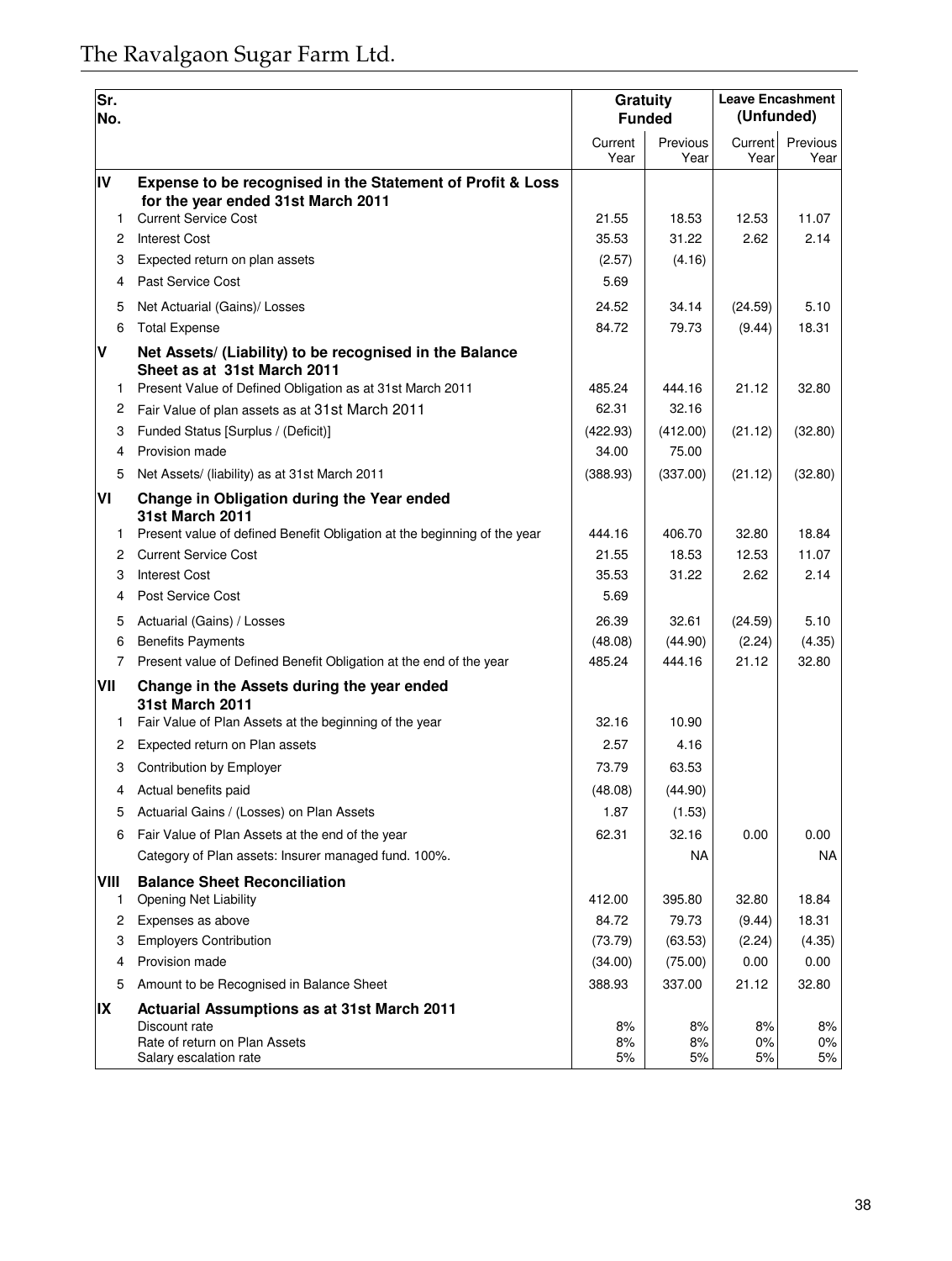#### 11 **Segment Reporting:**

- a) The Company has disclosed Business segment as the primary segment. Segments have been identified taking into account the nature of the products, the differing risks and returns, the organisation structure and internal reporting system.
- b) The Company's operations predominantly relate to manufacture of Sugar and Confectionery.
- c) The Company mainly caters to the needs of the domestic market. As such there are no reportable geographical segments.
- d) Inter Segment Transfer Pricing Policy: The Sugar supplied to Candy & Confectionery division and Bura supplied to Confectionery division is based on market price. All other Inter segment transfers are at cost.

#### **Segment information for the year ended 31st March 2011 (Rs. in Lacs)** (Rs. in Lacs)

|    |                                                                |         | Sugar                           | Confectionery |                                 | <b>Total</b>           |                  |
|----|----------------------------------------------------------------|---------|---------------------------------|---------------|---------------------------------|------------------------|------------------|
|    |                                                                | Year    | <b>Current</b> Previous<br>Year | Year          | <b>Current</b> Previous<br>Year | <b>Current</b><br>Year | Previous<br>Year |
| 1  | <b>External Sales (Net of Excise)</b>                          |         |                                 |               |                                 |                        |                  |
| a. | Domestic                                                       | 522.57  | 3536.69                         | 2224.71       | 2596.48                         | 2747.28                | 6133.17          |
|    | b. Exports                                                     |         |                                 |               |                                 | 0.00                   | 0.00             |
|    | <b>Total Sales</b>                                             | 522.57  | 3536.69                         | 2224.71       | 2596.48                         | 2747.28                | 6133.17          |
|    | c. Add.: Other Income                                          | 40.20   | 57.35                           | 18.13         | 16.07                           | 58.33                  | 73.42            |
|    | d. Add.: Inter Segmental Sales                                 | 497.87  | 321.97                          |               |                                 | 497.87                 | 321.97           |
|    |                                                                | 1060.64 | 3916.01                         | 2242.84       | 2612.55                         | 3303.48                | 6528.56          |
|    | e. Less.: Eliminations                                         | 497.87  | 321.97                          | 0.00          | 0.00                            | 497.87                 | 321.97           |
|    | <b>Total Segment Revenue</b>                                   | 562.77  | 3594.04                         | 2242.84       | 2612.55                         | 2805.61                | 6206.59          |
| 2  | Profit / (Loss) before Interest &<br><b>Corporate Expenses</b> |         |                                 |               |                                 |                        |                  |
| а  | <b>Segment Result</b>                                          | (71.13) | 929.55                          | 370.11        | 286.75                          | 298.98                 | 1216.30          |
| b  | Less: Unallocated Corporate Expenses                           |         |                                 |               |                                 | 361.31                 | 337.83           |
| C  | <b>Operating Profit</b>                                        |         |                                 |               |                                 | (62.33)                | 878.47           |
| d  | Less: Cane price and Other expenses<br>for Earlier years       |         |                                 |               |                                 | 0.23                   | 0.53             |
| e  | Less : Interest Expenses                                       |         |                                 |               |                                 | 156.40                 | 98.31            |
| f  | Add: Other Income (including Dividend)                         |         |                                 |               |                                 | 230.43                 | 104.39           |
| a  | Less: Taxes paid / provided                                    |         |                                 |               |                                 |                        |                  |
|    | <i>i</i> Current Tax                                           |         |                                 |               |                                 | 3.70                   | 325.00           |
|    | ii Deferred Tax (Net)                                          |         |                                 |               |                                 | (22.65)                | (20.30)          |
|    | iii Wealth Tax                                                 |         |                                 |               |                                 | 1.40                   | 1.25             |
|    | iv Tax Provision for Earlier Years                             |         |                                 |               |                                 | 25.69                  | (36.67)          |
|    | Net Profit / (Loss)                                            |         |                                 |               |                                 | 3.33                   | 614.74           |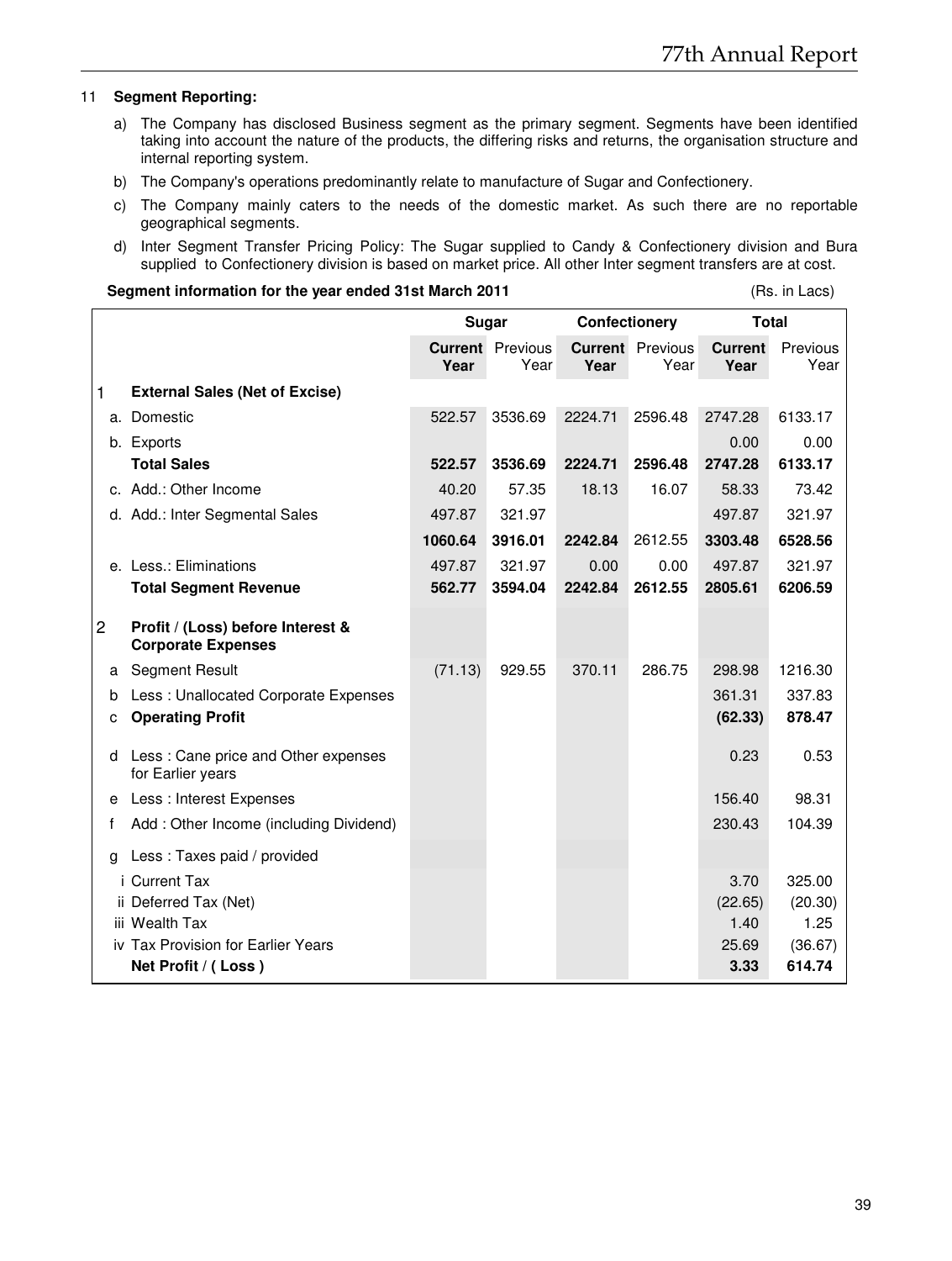# The Ravalgaon Sugar Farm Ltd.

|                                           | Sugar   |                                 |        | Confectionery                   |                        | <b>Total</b>      |
|-------------------------------------------|---------|---------------------------------|--------|---------------------------------|------------------------|-------------------|
|                                           | Year    | <b>Current</b> Previous<br>Year | Year   | <b>Current</b> Previous<br>Year | <b>Current</b><br>Year | Previous<br>Year  |
| 3. Other Information:                     |         |                                 |        |                                 |                        |                   |
| <b>Segmental Assets</b>                   | 5689.72 | 2626.17                         | 722.83 | 518.06                          | 6412.55                | 3144.23           |
| <b>Unallocated Corporate Assets</b>       |         |                                 |        |                                 | 2173.15                | 3090.99           |
| <b>Total Assets</b>                       |         |                                 |        |                                 | 8585.70                | 6235.22           |
| Segmental Liabilities                     | 794.61  | 201.36                          | 269.63 | 238.64                          | 1064.24                | 440.00            |
| Unallocated Corporate Liabilities         |         |                                 |        |                                 | 169.47                 | 210.00            |
| <b>Total Liabilities</b>                  |         |                                 |        |                                 | 1233.71                | 650.00            |
| Capital Expenditure                       | 106.62  | 63.30                           | 0.00   | 7.65                            | 106.62                 | 70.95             |
| Unallocated Corporate Capital Expenditure |         |                                 |        |                                 | 1076.63                | 3.45              |
| <b>Total Capital Expenditure</b>          |         |                                 |        |                                 | 1183.25                | 74.40             |
| Depreciation & Impairment                 | 175.66  | 172.31                          | 29.34  | 36.66                           | 205.00                 | 208.97            |
| Unallocated Corporate Depreciation        |         |                                 |        |                                 | 20.56                  | 16.19             |
| <b>Total Depreciation</b>                 |         |                                 |        |                                 | 225.56                 | 225.16            |
| <b>Total Assets Exclude</b>               |         |                                 |        |                                 |                        |                   |
| - Investments                             |         |                                 |        |                                 | 372.99                 | 2377.73           |
| - Advance Tax (Net)                       |         |                                 |        |                                 | 219.02                 | 60.82             |
| <b>Total Liabilities Exclude</b>          |         |                                 |        |                                 |                        |                   |
| - Deferred Tax (Net)                      |         |                                 |        |                                 | 377.05                 | 399.70            |
| - Secured Loans<br>- Unsecured Loans      |         |                                 |        |                                 | 2512.18<br>1024.74     | 740.56<br>1010.20 |
|                                           |         |                                 |        |                                 |                        |                   |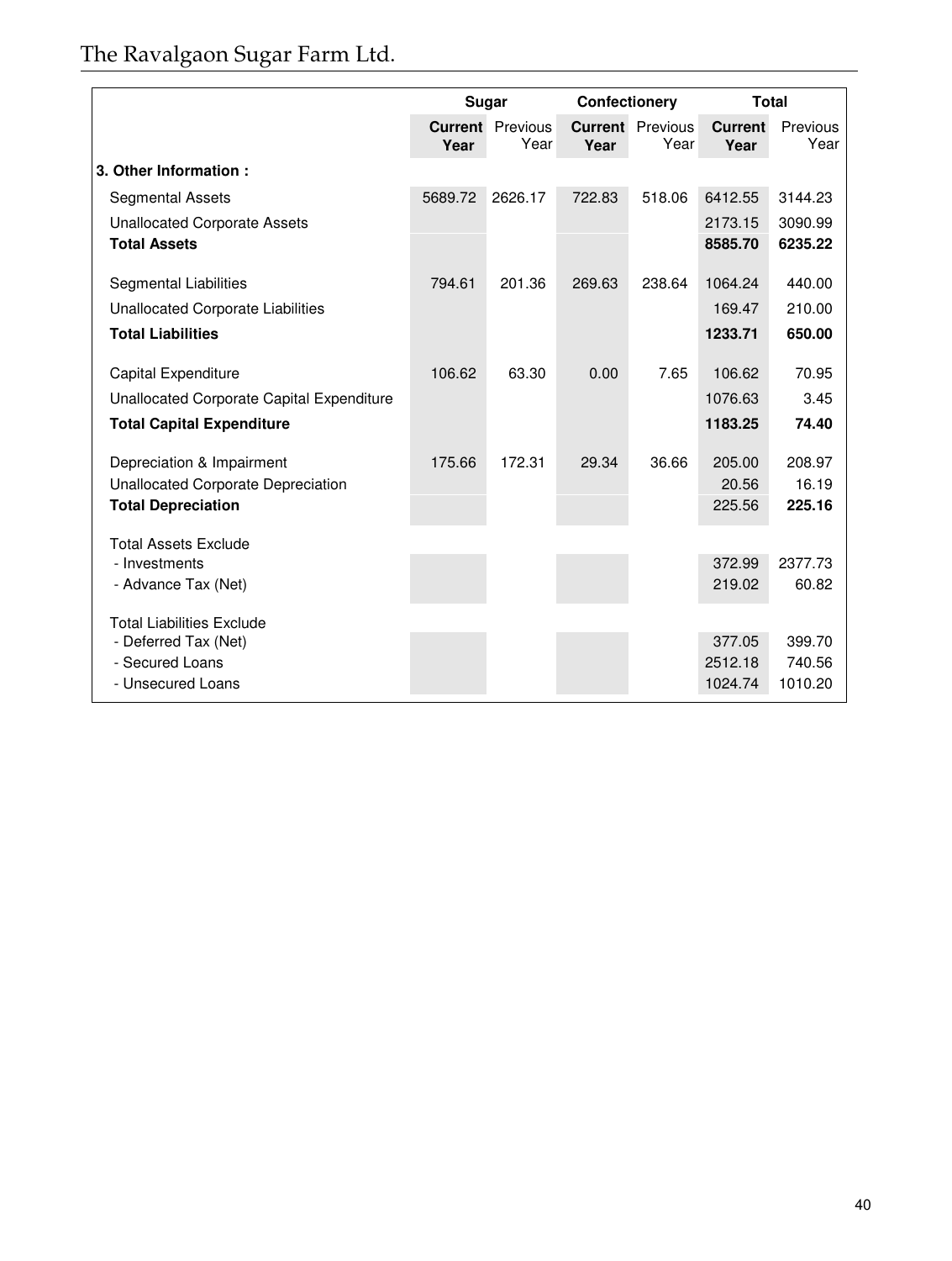# 12 **Related Party Disclosures:**

|   |                      | Name of the Related Party                                                      | <b>Nature of Relationship</b>                               |
|---|----------------------|--------------------------------------------------------------------------------|-------------------------------------------------------------|
| A | Associate Companies  | Lanica Financial Services Pvt. Ltd.<br>Carina Finvest Ltd.<br>Acrow India Ltd. | Associate Company<br>Associate Company<br>Associate Company |
| B | Key Management       | Mr. Harshavardhan B. Doshi                                                     | Chairman & Managing Director                                |
|   | Personnel            | Mr Nihal H Doshi                                                               | Executive Director w.e.f 1st Jan 2011                       |
| C | Relative of key      | Mrs. Lamya H Doshi                                                             | Spouse of Chairman & Managing Director                      |
|   | managerial personnel | Miss Carina H Doshi                                                            | Daughter Of Chairman & Managing Director                    |

|                |                                                                               | (Figures in Rs.Lacs)                 |            |                                               |        |                        |                    |                                       |  |
|----------------|-------------------------------------------------------------------------------|--------------------------------------|------------|-----------------------------------------------|--------|------------------------|--------------------|---------------------------------------|--|
|                |                                                                               | <b>Associate</b><br><b>Companies</b> |            | Key<br><b>Management</b><br><b>Perssonnel</b> |        |                        |                    | <b>Relative of</b><br><b>Director</b> |  |
|                |                                                                               | <b>Current</b><br>Year               | Period     | Previous Current Previous<br>Year             | Period | <b>Current</b><br>Year | Previous<br>Period |                                       |  |
| 1              | Purchase of Good / Spares                                                     | 3.81                                 | 1.93       |                                               |        |                        |                    |                                       |  |
| $\overline{c}$ | Sale of Goods                                                                 |                                      |            |                                               |        |                        |                    |                                       |  |
| 3              | <b>Rendering of Services</b>                                                  | 5.70                                 | 5.13       |                                               |        |                        |                    |                                       |  |
| $\overline{4}$ | <b>Receiving of Services</b>                                                  | 13.32                                | 5.15       |                                               |        |                        |                    |                                       |  |
| 5              | <b>Purchase of Fixed Assets</b>                                               | $\overline{\phantom{a}}$             | 22.50      |                                               |        |                        |                    |                                       |  |
| 6              | Sale of Fixed Asset                                                           |                                      | 0.00       |                                               |        |                        |                    |                                       |  |
| 7              | Reimbursement of Expenses                                                     | 1.11                                 | 0.23       |                                               |        |                        |                    |                                       |  |
| 8              | Amount received towards Deputation of Staff                                   | 51.33                                | 48.66      |                                               |        |                        |                    |                                       |  |
| 9              | Royalty received                                                              |                                      |            |                                               |        |                        |                    |                                       |  |
| 10             | Rent received                                                                 | 0.55                                 | 0.50       |                                               |        |                        |                    |                                       |  |
| 11             | Rent paid                                                                     | 27.80                                | 32.62      |                                               |        |                        |                    |                                       |  |
| 12             | Outstanding balance in Current Assets, &<br>Loan & Advance                    | 134.85                               | 113.99     |                                               |        |                        |                    |                                       |  |
| 13             | Bank/Financial Institution Guarantee<br>outstanding at the end of the period. |                                      |            |                                               |        |                        |                    |                                       |  |
| 14             | ICD received during the period                                                | 140.00                               | 0.00       |                                               |        |                        |                    |                                       |  |
| 15             | ICD repaid during the period                                                  |                                      | 165.00     |                                               |        |                        |                    |                                       |  |
| 16             | ICD balance at the end of the period                                          | 240.00                               | 100.00     |                                               |        |                        |                    |                                       |  |
| 17             | Interest paid on ICDs during the period                                       | 16.85                                | 16.96      |                                               |        |                        |                    |                                       |  |
| 18             | Dividend paid during the period                                               | 25.04                                | 25.04      | 1.55                                          | 1.21   |                        |                    |                                       |  |
| 19             | <b>Dividend Received</b>                                                      | 0.88                                 | 0.62       |                                               |        |                        |                    |                                       |  |
| 19             | Remuneration paid                                                             | <b>NIL</b>                           | <b>NIL</b> | 41.77                                         | 42.08  | 1.19                   | 1.18               |                                       |  |

# 13 **Lease Rentals :**

- a) Future lease rentals payable within one year in respect of premises taken on lease Rs 24.93 Lacs. (Previous Year Rs.27.29 Lacs)
- b) Rent includes payment of lease rent in respect of premises of Rs 24.93 Lacs. (Previous Year Rs.27.29 Lacs)
- c) General Description of Lease Terms: Lease rentals are recognised on the basis of agreed terms. Assets are taken on lease for a period of 12 / 33 / 60 months.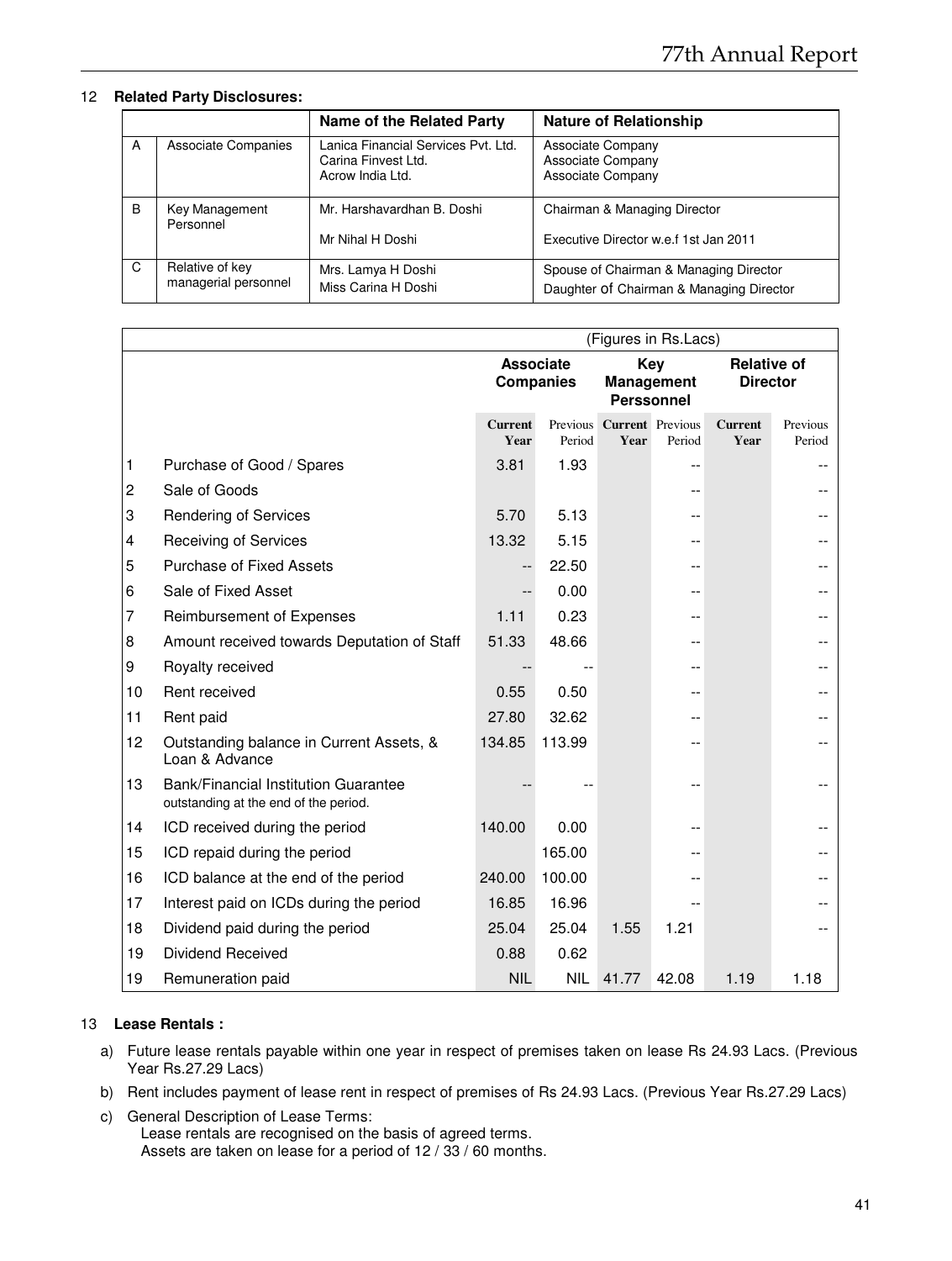# 14 **Earnings per Share (EPS)**

|                                                                                                                                                                          | 2010-11 | 2009-10 |
|--------------------------------------------------------------------------------------------------------------------------------------------------------------------------|---------|---------|
| a) Profit computation for both Basic & diluted Earnings Per Share of Rs.50/- each Net<br>Profit / (Loss) as per Profit & Loss Account available for Equity Shareholders. | 3.33    | 614.74  |
| b) Weighted Average number of Equity Shares for EPS computation (for Basic & Diluted EPS)                                                                                | 68,000  | 68,000  |
| c) EPS (Weighted Average in Rs.) (Basic & Diluted)                                                                                                                       | 4.90    | 904.03  |

15 Additional information pursuant to the provisions of paragraphs 3, 4C & 4D of Part II of Schedule VI of the Companies Act, 1956 as certified by the Managing Director.

|                                                        | A. Particulars in respect of Licensed Capacity, Installed Capacity, Opening Stock, Production,<br>Turnover, Closing Stock as at 31st March 2011 |                       |                         |                   |                            |                            |                     |                            |                   |  |  |
|--------------------------------------------------------|-------------------------------------------------------------------------------------------------------------------------------------------------|-----------------------|-------------------------|-------------------|----------------------------|----------------------------|---------------------|----------------------------|-------------------|--|--|
| <b>Particulars</b>                                     | Licensed<br>Capacity                                                                                                                            | Installed<br>Capacity | Opening<br><b>Stock</b> |                   | Value Production           | Turnover                   | Value               | Closing<br>Stock           | Value             |  |  |
|                                                        | Tonnes<br>per day                                                                                                                               | Tonnes<br>per day     | Quantity<br>in M.T.     | Rs.in Lacs<br>(c) | <b>Quantity</b><br>in M.T. | <b>Quantity</b><br>in M.T. | Rs.in Lacs<br>(d)   | <b>Quantity</b><br>in M.T. | Rs.in Lacs<br>(c) |  |  |
| Sugar (a)                                              | 2,000                                                                                                                                           | 2,000                 | 1,945                   | 410.02            | 15,557                     | 1,606                      | 355.35              | 13,886                     | 3434.34           |  |  |
|                                                        | 2,000                                                                                                                                           | 2,000                 | (16,909)                | (1897.81)         | (2, 425)                   | (16, 045)                  | (3421.04)           | (1, 945)                   | (410.02)          |  |  |
| Candy                                                  |                                                                                                                                                 |                       | 1.00                    | 0.00              | 0.00                       | 0.00                       | 0.00                | 1.00                       | 0.00              |  |  |
| Sugar                                                  |                                                                                                                                                 |                       | (1)                     | 0.00              | 0.00                       | 0.00                       | 0.00                | (1.00)                     | 0.00              |  |  |
| Confe                                                  | 20                                                                                                                                              | 20                    | 75                      | 41.72             | 2,569                      | 2,428                      | 2220.09             | 216                        | 142.67            |  |  |
| -ctionery (b)                                          | (20)                                                                                                                                            | (20)                  | (255)                   | (125.70)          | (3,219)                    | (3,399)                    | (2596.48)           | (75)                       | (41.72)           |  |  |
| Molasses                                               |                                                                                                                                                 |                       | 1,675                   | 67.00             | 6,466                      | 4,000                      | 149.25              | 4,141                      | 137.28            |  |  |
|                                                        |                                                                                                                                                 |                       | (1,950)                 | (97.50)           | (1,675)                    | (1,950)                    | (106.17)            | (1,675)                    | (67.00)           |  |  |
| Bagasse, Press mud and<br><b>Treated Dry Press mud</b> |                                                                                                                                                 | N.A.                  | 0.00<br>0.00            | <b>N.A.</b>       | <b>N.A.</b>                | 22.59<br>(9.48)            | <b>N.A.</b><br>N.A. | 13.32<br>0.00              |                   |  |  |
| <b>TOTAL</b>                                           |                                                                                                                                                 |                       |                         | 518.74            |                            |                            | 2747.28             |                            | 3727.61           |  |  |
|                                                        |                                                                                                                                                 |                       |                         | (2121.01)         |                            |                            | (6133.17)           |                            | (518.74)          |  |  |

a) Net of Internal Transfer of 2010 M.T. (Previous Year 1344 M.T.)

b) Confectionery turnover including samples % damages Nil M.T. (Previous year Nil M.T.)

c) Excise Duty on closing stock Rs. 164.64 lacs (Previous Year Rs. 17.70 lacs ) not considered.

d) Turnover shown are net of Excise duty.

e) Previous year figures are shown in brackets.

| B. Details of Raw Materials and Components consumed |               | <b>Current Year</b> | Previous Year |          |  |
|-----------------------------------------------------|---------------|---------------------|---------------|----------|--|
|                                                     | <b>Tonnes</b> | Rs. Lacs            | Tonnes        | Rs. Lacs |  |
| Sugarcane                                           | 149,938       | 3252.01             | 28.416        | 672.70   |  |
| <b>Liquid Glucose</b>                               | 942           | 214.82              | 1.207         | 208.53   |  |
| <b>Wrapping Papers</b>                              | 105           | 212.80              | 131           | 251.83   |  |
| <b>Other Items</b>                                  |               | 179.83              |               | 479.50   |  |
| Total                                               |               | 3859.46             |               | 1612.56  |  |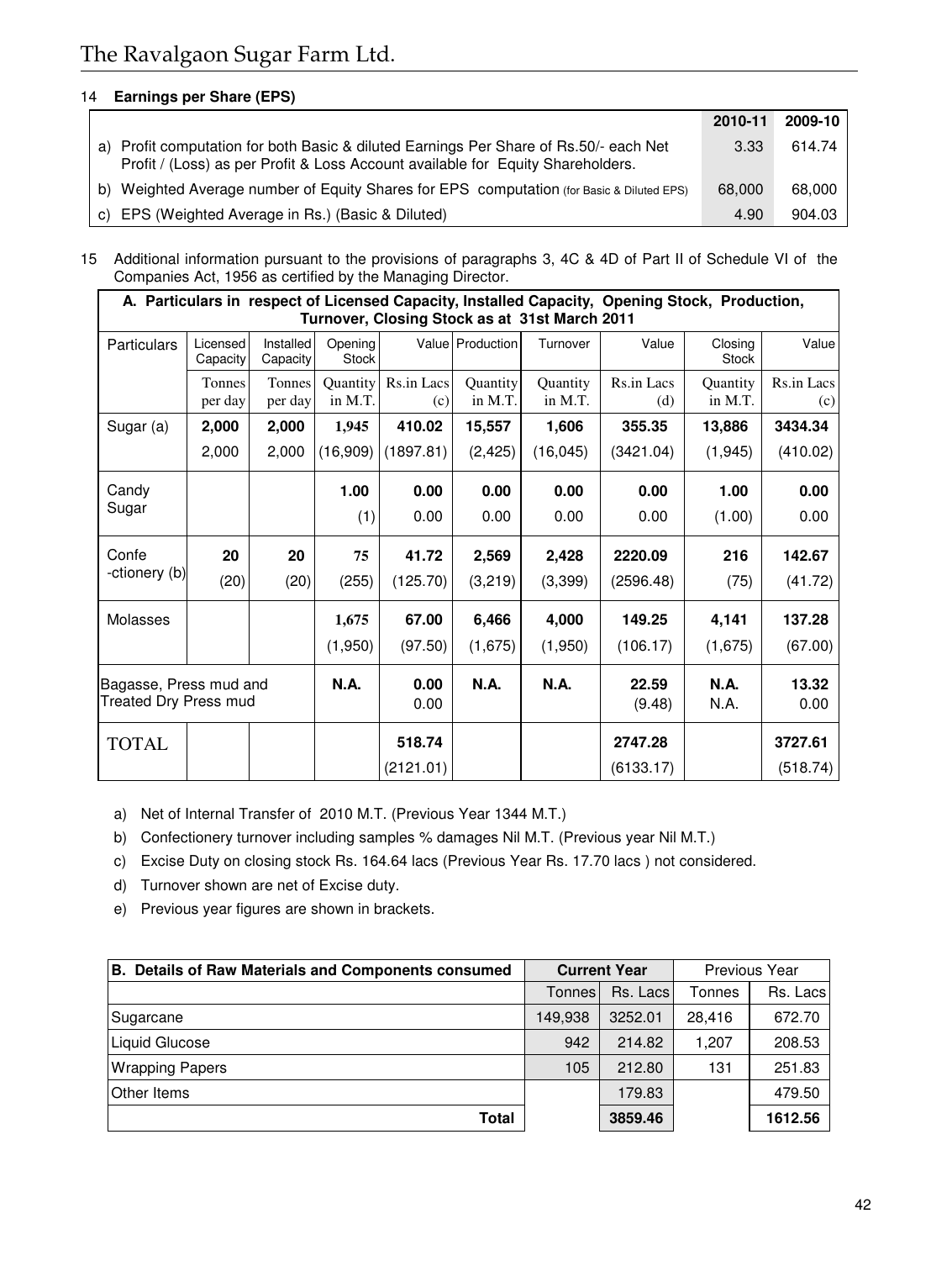|                                       | <b>Current</b><br>Year | Previous<br>Year |
|---------------------------------------|------------------------|------------------|
| C. a) Value of Imports on CIF Basis:  | Rs. Lacs               | Rs. Lacs         |
| <b>Raw Materials</b><br>i)            | 0.00                   | 0.00             |
| ii) Stores and Spares                 | 6.12                   | 4.54             |
| iii) Capital Goods                    | 0.00                   | 0.00             |
| <b>Total</b>                          | 6.12                   | 4.54             |
| C. b) Expenditure in Foreign Exchange |                        |                  |
| Travelling<br>i)                      | 19.80                  | 12.66            |
| ii) Subscription                      | 0.19                   | 0.19             |
| iii) Others                           | 5.48                   | 0.00             |
| Total                                 | 25.47                  | 12.85            |

|                                                         | <b>Current Year</b> |                    | <b>Previous Year</b> |        |
|---------------------------------------------------------|---------------------|--------------------|----------------------|--------|
| С.<br>C)                                                | Rs in Lacs          | $\frac{1}{\alpha}$ | <b>Rs</b> in Lacs    | %      |
| Value of Raw Materials and Components<br>i)<br>consumed |                     |                    |                      |        |
| Indigenous                                              | 3859.46             | 100.00             | 1612.56              | 100.00 |
| Imported                                                | 0.00                | 0.00               | 0.00                 | 0.00   |
| <b>Total</b>                                            | 3859.46             | 100.00             | 1612.56              | 100.00 |
| Value of Stores and Spares consumed<br>ii)              |                     |                    |                      |        |
| Indigenous                                              | 582.57              | 98.96              | 345.78               | 98.70  |
| Imported                                                | 6.12                | 1.04               | 4.54                 | 1.30   |
| <b>Total</b>                                            | 588.69              | 100.00             | 350.32               | 100.00 |

| IC.<br>d)                                                           | <b>Current Year</b> | Previous Year |
|---------------------------------------------------------------------|---------------------|---------------|
| i) Amount remitted in Foreign currencies on<br>account of Dividends | 0.00                | 0.00          |
| ii) Number of Non-resident Shareholders                             | 23                  | 26            |
| Shares held by them<br>iii)                                         | 314                 | 216           |
| iv) Year to which the Dividends is Related                          | 2009-10             | 2008-09       |

16 Previous Year figures have been regrouped / rearranged wherever necessary so as to conform to Current Year's grouping.

As per our report of even date For and behalf of the Board of Directors

For **V. Sankar Aiyar & Co.** Chartered Accountants **HARSHAVARDHAN B. DOSHI NIHAL H. DOSHI**

Membership No. 124082

Chairman and Managing Director

**ARVIND MOHAN MOORAD FAZALBHOY A. S. ASHTEKAR**<br>Partner **MOORAD FAZALBHOY A. S. ASHTEKAR** Partner Director Director Director Director Director Director Director Director

Mumbai : Dated 25th July 2011 Mumbai : Dated 25th July 2011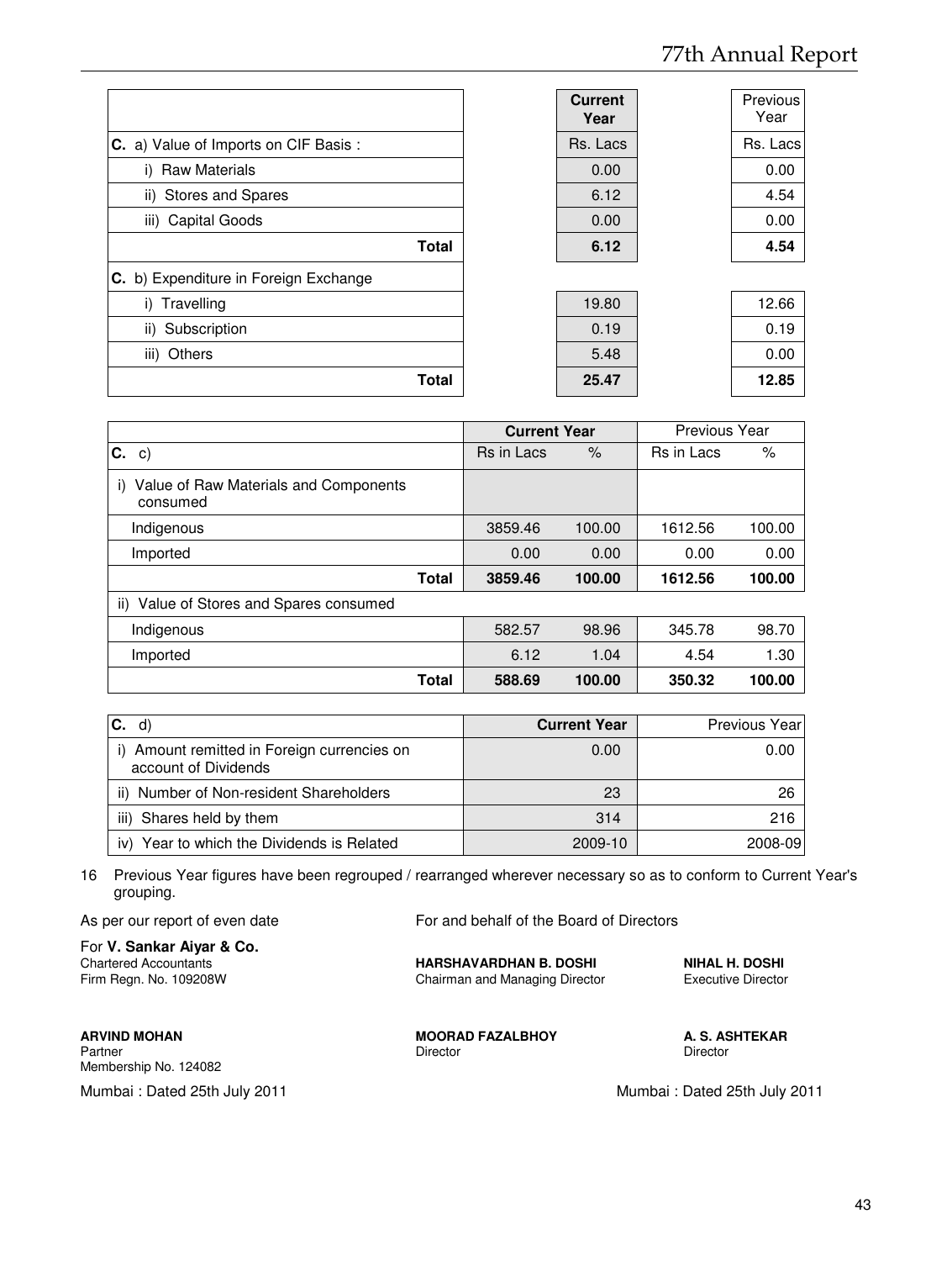# **Balance Sheet Abstract and Company's General Business Profile**

| ı.   | <b>Registration Details:</b>                                           |                    |                           |               |
|------|------------------------------------------------------------------------|--------------------|---------------------------|---------------|
|      | Registration No.                                                       | 30 of 1932-33      |                           |               |
|      | <b>Balance Sheet Date</b>                                              | 31-Mar-2011        | State Code: 11            |               |
| Ш.   | Capital revised during the year :                                      |                    |                           |               |
|      | Public Issue:                                                          | Nil                | Rights Issue:             | Nil           |
|      | Bonus Issue:                                                           | Nil                | <b>Private Placement:</b> | Nil           |
| III. | Position of Mobilization and Deployment of Funds (* Amount in '000)    |                    |                           |               |
|      | Total Liabilities: *                                                   | Rs 729,257         | Total Assets: *           | Rs 729,257    |
|      | <b>Sources of Funds:</b>                                               |                    |                           |               |
|      | Paid up Capital: *                                                     | Rs 3,400           | Reserves & Surplus :      | Rs 334,460    |
|      | Secured Loans: *                                                       | Rs 251,218         | Unsecured Loans: *        | Rs 102,474    |
|      | Deferred Tax Liability (Net) *                                         | Rs 37,705          |                           |               |
|      | <b>Application of Funds:</b>                                           |                    |                           |               |
|      | Net Fixed Assets: *                                                    | Rs 302,678         | Investments: *            | Rs 37,299     |
|      | Net Current Assets: *                                                  | Rs 389,280         |                           |               |
| IV.  | <b>Performance of Company:</b>                                         |                    |                           |               |
|      | Turnover *                                                             | Rs 274,728         | Profit Before Tax *       | Rs 1,147      |
|      | Other Income *                                                         | Rs 28,762          | Profit After Tax *        | <b>Rs 333</b> |
|      | Total Expenditure *                                                    | Rs 302,343         | Earning Per Share         | Rs 4.90       |
| v.   | Generic Names of Principal Products of Company (as per monetary terms) |                    |                           |               |
|      | (A) Item Code No.:<br>Product Description:                             | 170111 00<br>Sugar |                           |               |
|      |                                                                        |                    |                           |               |

(B) Item Code No.: 170490 00 Product Description: Confectionery

For and on behalf of the Board of Directors

| <b>NIHAL H. DOSHI</b><br><b>Executive Director</b> |        | <b>HARSHAVARDHAN B.DOSHI</b><br>Chairman and Managing Director |
|----------------------------------------------------|--------|----------------------------------------------------------------|
| A. S. ASHTEKAR<br>Director                         |        | <b>MOORAD FAZALBHOY</b><br>Director                            |
| Mumbai                                             | Place: |                                                                |
| 25-Jul-2011                                        | Dated: |                                                                |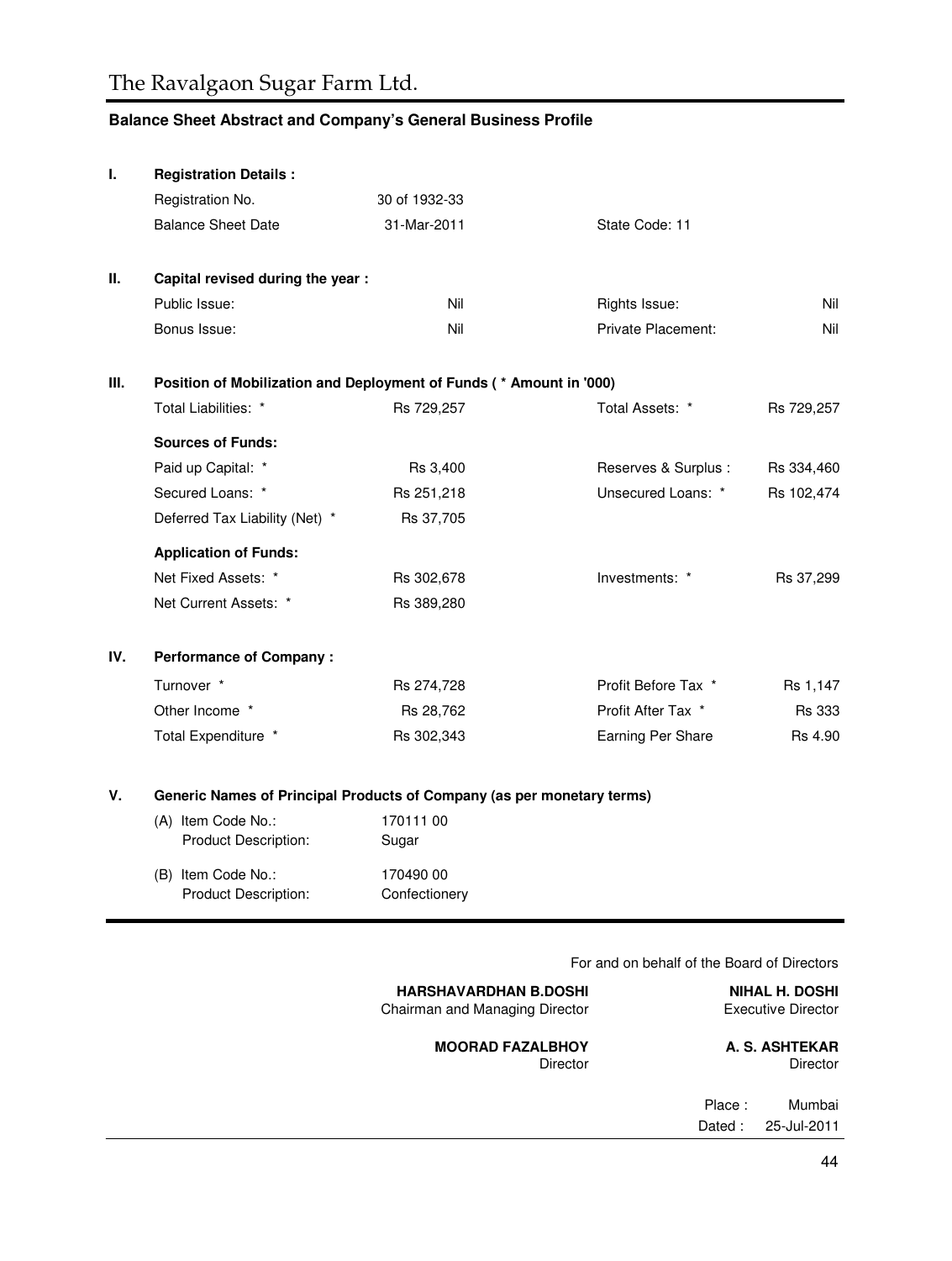|    | Cash Flow statement for Year ended 31st March 2011<br>In accordance with the requirement under Clause - 32 of the listing agreement with<br>Mumbai Stock Exchange |                                                                |                                             |            | Rs. in Lacs                                        |
|----|-------------------------------------------------------------------------------------------------------------------------------------------------------------------|----------------------------------------------------------------|---------------------------------------------|------------|----------------------------------------------------|
|    |                                                                                                                                                                   |                                                                | <b>Year Ended</b>                           |            | <b>Year Ended</b>                                  |
|    | <b>CASH FLOW FROM OPERATING ACTIVITIES :</b>                                                                                                                      |                                                                | 31-Mar-2011                                 |            | 31-Mar-2010                                        |
| A) |                                                                                                                                                                   |                                                                |                                             |            |                                                    |
|    | <b>Profit Before Taxation</b>                                                                                                                                     | 225.56                                                         | 11.47                                       | 225.16     | 884.02                                             |
|    | Depreciation                                                                                                                                                      |                                                                |                                             |            |                                                    |
|    | Provision for diminution on investments                                                                                                                           | Nil                                                            |                                             | 5.52       |                                                    |
|    | (Profit) / Loss on sale of assets / investments                                                                                                                   | $-29.69$                                                       |                                             | $-4.86$    |                                                    |
|    | Interest / Dividend Received                                                                                                                                      | $-103.51$                                                      |                                             | $-78.75$   |                                                    |
|    | <b>Interest Charged</b>                                                                                                                                           | 156.40                                                         | 248.76                                      | 98.31      | 245.38                                             |
|    | <b>Operating Profit Before Working Capital Changes</b>                                                                                                            |                                                                | 260.23                                      |            | 1129.40                                            |
|    | <b>Working Capital Changes</b>                                                                                                                                    |                                                                |                                             |            |                                                    |
|    | Adjustments for:                                                                                                                                                  |                                                                |                                             |            |                                                    |
|    | Trade & Other Receivables                                                                                                                                         | $-39.33$                                                       |                                             | 209.10     |                                                    |
|    | Inventories                                                                                                                                                       | $-3370.64$                                                     |                                             | 1696.05    |                                                    |
|    | <b>Trade Payables</b>                                                                                                                                             |                                                                | 629.39 -2780.58<br>$-2520.35$               | -231.13    | 1674.02                                            |
|    | <b>Cash Generated from Operations</b>                                                                                                                             |                                                                |                                             |            | 2803.42                                            |
|    | <b>Direct Taxes Paid</b>                                                                                                                                          |                                                                | $-197.46$                                   |            | $-247.67$                                          |
|    | <b>Net Cash from Operating Activities</b>                                                                                                                         |                                                                | $-2717.81$                                  |            | 2555.75                                            |
| B) | <b>CASH FLOW FROM INVESTING ACTIVITIES:</b>                                                                                                                       |                                                                | 957.99                                      |            | $-2287.42$                                         |
|    | <b>Purchase of Fixed Assets</b>                                                                                                                                   | $-1180.44$                                                     |                                             | $-77.47$   |                                                    |
|    | Sale of Fixed Assets                                                                                                                                              | 0.26                                                           |                                             | 6.88       |                                                    |
|    | Sales / (Purchase) of Investments                                                                                                                                 | 2034.66                                                        |                                             | $-2295.58$ |                                                    |
|    | Interest / Dividend Received                                                                                                                                      | 103.51                                                         |                                             | 78.75      |                                                    |
| C) | <b>CASH FLOW FROM FINANCING ACTIVITIES :</b>                                                                                                                      |                                                                | 1591.33                                     |            | $-95.65$                                           |
|    | <b>Interest Paid</b>                                                                                                                                              | $-144.88$                                                      |                                             | $-93.74$   |                                                    |
|    | Proceeds from Borrowings                                                                                                                                          | 1786.16                                                        |                                             | 47.72      |                                                    |
|    | Dividend                                                                                                                                                          | $-49.95$                                                       |                                             | $-49.63$   |                                                    |
|    | Net Increase / (Decrease) in Cash & Cash Equivalent                                                                                                               |                                                                | -168.49                                     |            | 172.68                                             |
|    | Cash & Cash Equivalent at beginning of the year                                                                                                                   |                                                                | 336.68                                      |            | 164.00                                             |
|    | Cash & Cash Equivalent at close of the year:                                                                                                                      |                                                                | 168.19                                      |            | 336.68                                             |
|    | Note: Previous period figures have been regrouped / recast wherever necessary.                                                                                    |                                                                |                                             |            |                                                    |
|    | As per our report of even date                                                                                                                                    |                                                                |                                             |            |                                                    |
|    | For V. SANKAR AIYAR & CO.                                                                                                                                         |                                                                | For and on behalf of the Board of Directors |            |                                                    |
|    | <b>Chartered Accountants</b><br>Firm Registration # 109208W                                                                                                       | <b>HARSHAVARDHAN B.DOSHI</b><br>Chairman and Managing Director |                                             |            | <b>NIHAL H. DOSHI</b><br><b>Executive Director</b> |

| <b>ARVIND MOHAN</b>         | <b>MOORAD FAZALBHOY</b> | A. S. ASHTEKAR                         |
|-----------------------------|-------------------------|----------------------------------------|
| Partner                     | Director                | Director                               |
| Membership No: 124082       |                         |                                        |
| Mumbai<br>Dated 25-Jul-2011 |                         | Mumbai<br>Place:<br>Dated: 25-Jul-2011 |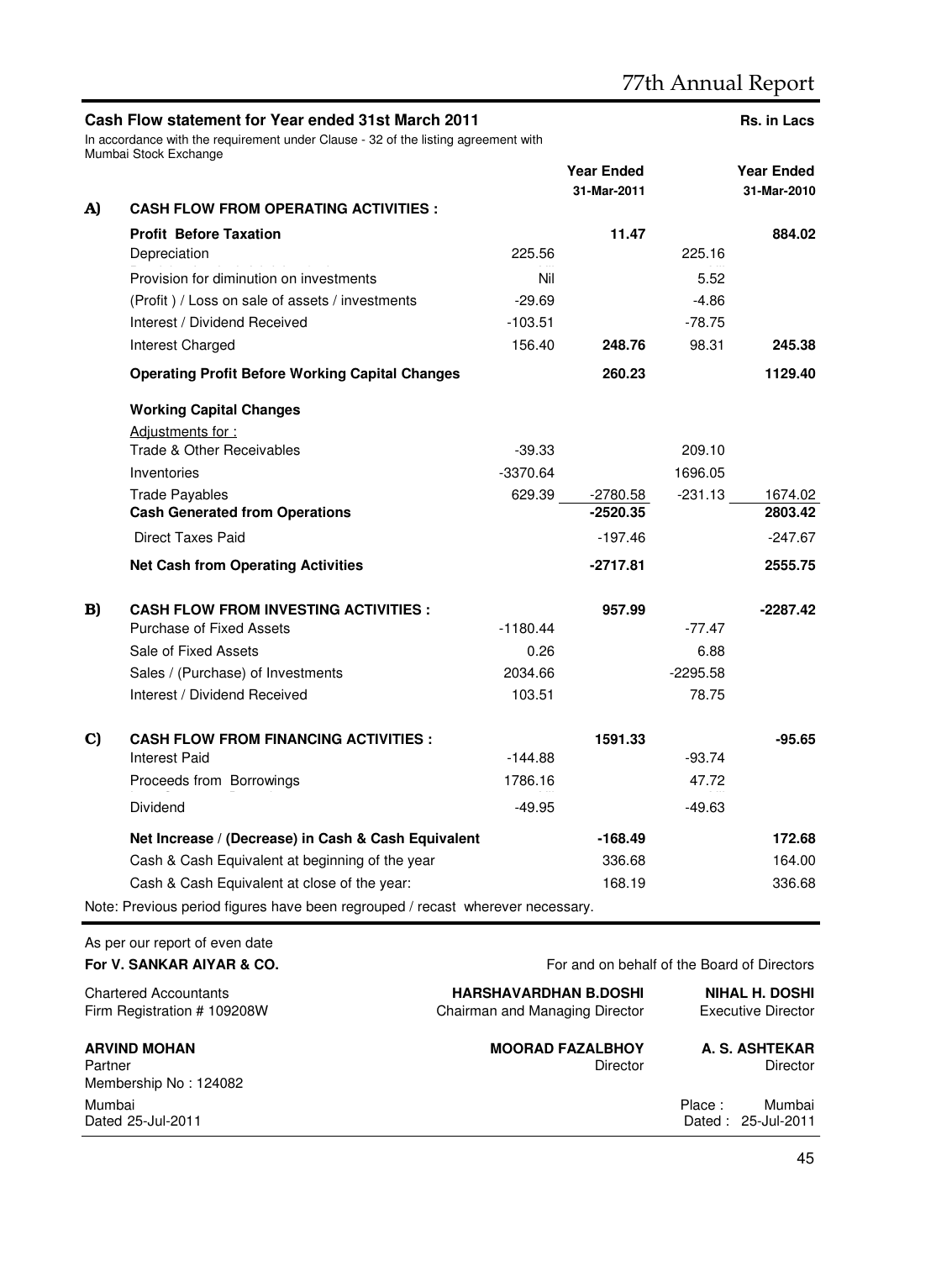# **Financial Snapshot**

|                         | Rs in Lacs |                       |         |                     |          |            |          |      |  |
|-------------------------|------------|-----------------------|---------|---------------------|----------|------------|----------|------|--|
|                         |            |                       |         | <b>Fixed Assets</b> |          |            | Dividend |      |  |
|                         | Equity     | Reserves &<br>Surplus | Gross   | Net                 | Sales    | Net Profit | Amount   | ℅    |  |
| 1994-95                 | 34.00      | 1003.29               | 3373.43 | 2618.16             | 4406.48  | 248.00     | 13.60    | 40%  |  |
| 1995-96                 | 34.00      | 1254.18               | 3576.56 | 2638.94             | 7042.19  | 301.89     | 17.00    | 50%  |  |
| 1996-97<br>[18 months]  | 34.00      | 1282.22               | 3646.24 | 2484.62             | 12507.82 | 46.75      | 17.00    | 50%  |  |
| 1997-98                 | 34.00      | 1605.86               | 3678.64 | 2355.72             | 8749.39  | 342.33     | 17.00    | 50%  |  |
| 1998-99                 | 34.00      | 1965.98               | 3931.38 | 2413.07             | 9345.84  | 358.99     | 17.00    | 50%  |  |
| 1999-2000               | 34.00      | 2509.95               | 4224.84 | 2507.43             | 10241.07 | 585.45     | 34.00    | 100% |  |
| 2000-01                 | 34.00      | 2671.94               | 4879.78 | 2917.06             | 10083.86 | 199.46     | 34.00    | 100% |  |
| 200 1-03<br>[18 months] | 34.00      | 1694.41               | 5089.23 | 2675.78             | 11411.74 | $-488.87$  | Nil      | Nil  |  |
| 2003-04                 | 34.00      | 1771.85               | 5126.97 | 2469.09             | 5879.17  | 96.62      | 17.00    | 50%  |  |
| 2004-05                 | 34.00      | 2187.16               | 5176.01 | 2298.69             | 6572.65  | 454.08     | 34.00    | 100% |  |
| 2005-06                 | 34.00      | 2388.14               | 5174.84 | 2102.97             | 4531.93  | 239.75     | 34.00    | 100% |  |
| 2006-07                 | 34.00      | 2083.90               | 5344.62 | 2126.54             | 4776.34  | $-304.25$  | Nil      | Nil  |  |
| 2007-08                 | 34.00      | 2211.76               | 5399.19 | 1904.80             | 6691.18  | 167.64     | 34.00    | 100% |  |
| 2008-09                 | 34.00      | 2845.26               | 5942.88 | 2222.10             | 9189.03  | 693.17     | 51.00    | 150% |  |
| 2009-10                 | 34.00      | 3400.54               | 5996.09 | 2069.32             | 6133.17  | 614.74     | 51.00    | 150% |  |
| 2010-11                 | 34.00      | 3344.60               | 7178.78 | 4119.36             | 2747.28  | 3.33       | 51.00    | 150% |  |